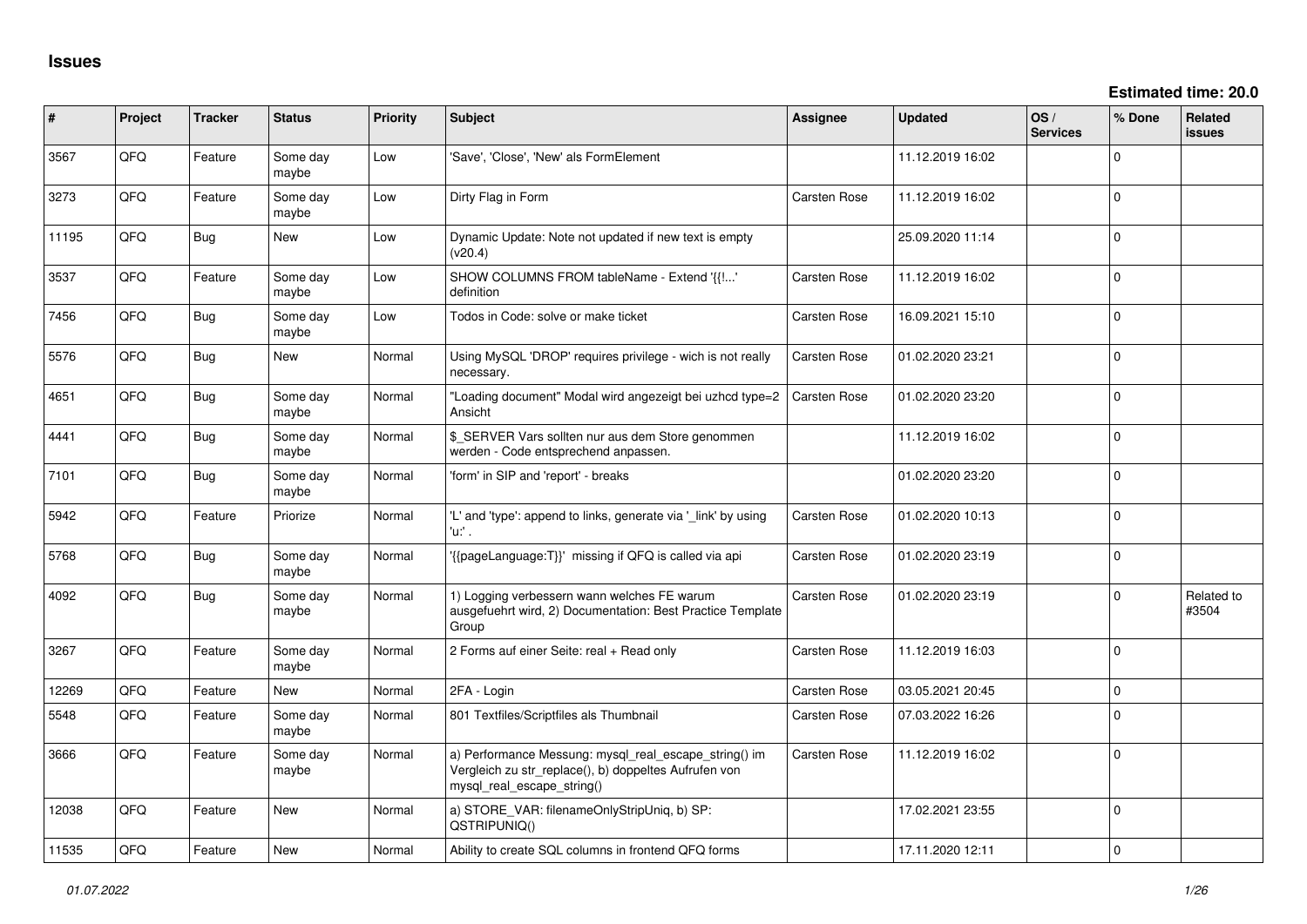| $\vert$ # | Project | <b>Tracker</b> | <b>Status</b>     | <b>Priority</b> | Subject                                                                                                        | Assignee            | Updated          | OS/<br><b>Services</b> | % Done         | Related<br><b>issues</b>                                                                                                                                              |
|-----------|---------|----------------|-------------------|-----------------|----------------------------------------------------------------------------------------------------------------|---------------------|------------------|------------------------|----------------|-----------------------------------------------------------------------------------------------------------------------------------------------------------------------|
| 11715     | QFQ     | <b>Bug</b>     | New               | Normal          | acceptZeroAsRequired and requiredOffButMark do not<br>coincide                                                 |                     | 08.12.2020 12:13 |                        | 0              |                                                                                                                                                                       |
| 3942      | QFQ     | Feature        | Some day<br>maybe | Normal          | Action Elemente: neu generierte IDs via FE weitergeben                                                         | Carsten Rose        | 11.12.2019 16:03 |                        | 0              | Related to<br>#3941                                                                                                                                                   |
| 12412     | QFQ     | Feature        | New               | Normal          | Action/Escape qualifier 'e' (empty), '0': if given, an empty<br>string (or '0') will be treated as 'not found' | Carsten Rose        | 08.05.2021 09:40 |                        | $\mathbf 0$    | Related to<br>#12413,<br>Related to<br>#10012                                                                                                                         |
| 5131      | QFQ     | Feature        | New               | Normal          | Activate Spin Gear ('wait/busy' indicator) via LINK attribute                                                  | Carsten Rose        | 01.02.2020 23:21 |                        | 0              |                                                                                                                                                                       |
| 7342      | QFQ     | Feature        | New               | Normal          | add content = hide_this                                                                                        | Carsten Rose        | 01.02.2020 23:21 |                        | 0              |                                                                                                                                                                       |
| 10979     | QFQ     | Feature        | New               | Normal          | Ajax Calls an API - dataReport                                                                                 | Carsten Rose        | 11.05.2022 12:15 |                        | 0              |                                                                                                                                                                       |
| 14320     | QFQ     | Feature        | ToDo              | Normal          | Allow specific HTML Tags and Attributes: general, TinyMCE                                                      | Enis Nuredini       | 17.06.2022 10:44 |                        | $\pmb{0}$      | Related to<br>#12664,<br>Related to<br>#12039,<br>Related to<br>#11702,<br>Related to<br>#7239,<br>Related to<br>#3708,<br>Related to<br>#3646,<br>Related to<br>#880 |
| 9281      | QFQ     | <b>Bug</b>     | Some day<br>maybe | Normal          | Allow STRICT_TRANS_TABLES                                                                                      | Carsten Rose        | 02.01.2021 18:43 |                        | 0              |                                                                                                                                                                       |
| 12119     | QFQ     | Feature        | New               | Normal          | AS paged: error message missing if there ist no 'r' argument.                                                  | <b>Carsten Rose</b> | 03.05.2021 20:51 |                        | 0              |                                                                                                                                                                       |
| 14077     | QFQ     | <b>Bug</b>     | New               | Normal          | As _link: Attribute 'class' missing by r:1 and r:3 - but should<br>set                                         | Carsten Rose        | 28.05.2022 11:02 |                        | 0              | Related to<br>#5342,<br>Related to<br>#4343                                                                                                                           |
| 13945     | QFQ     | Feature        | New               | Normal          | As _link: content before/after link                                                                            | Enis Nuredini       | 28.05.2022 11:01 |                        | 0              | Related to<br>#12262                                                                                                                                                  |
| 14233     | QFQ     | <b>Bug</b>     | New               | Normal          | AS _link: question - HTML is not rendered                                                                      | Carsten Rose        | 28.05.2022 11:02 |                        | 0              |                                                                                                                                                                       |
| 3947      | QFQ     | Feature        | Some day<br>maybe | Normal          | Attack detectect: logout current user                                                                          | Carsten Rose        | 11.12.2019 16:03 |                        | 0              | Related to<br>#5458,<br>Related to<br>#6299                                                                                                                           |
| 6299      | QFQ     | Feature        | Some day<br>maybe | Normal          | Attack detection: log table with invalid SIP access                                                            |                     | 11.12.2019 16:02 |                        | 0              | Related to<br>#3947                                                                                                                                                   |
| 11522     | QFQ     | <b>Bug</b>     | New               | Normal          | Aus/Einblenden von Reitern                                                                                     |                     | 13.11.2020 14:58 |                        | $\overline{0}$ |                                                                                                                                                                       |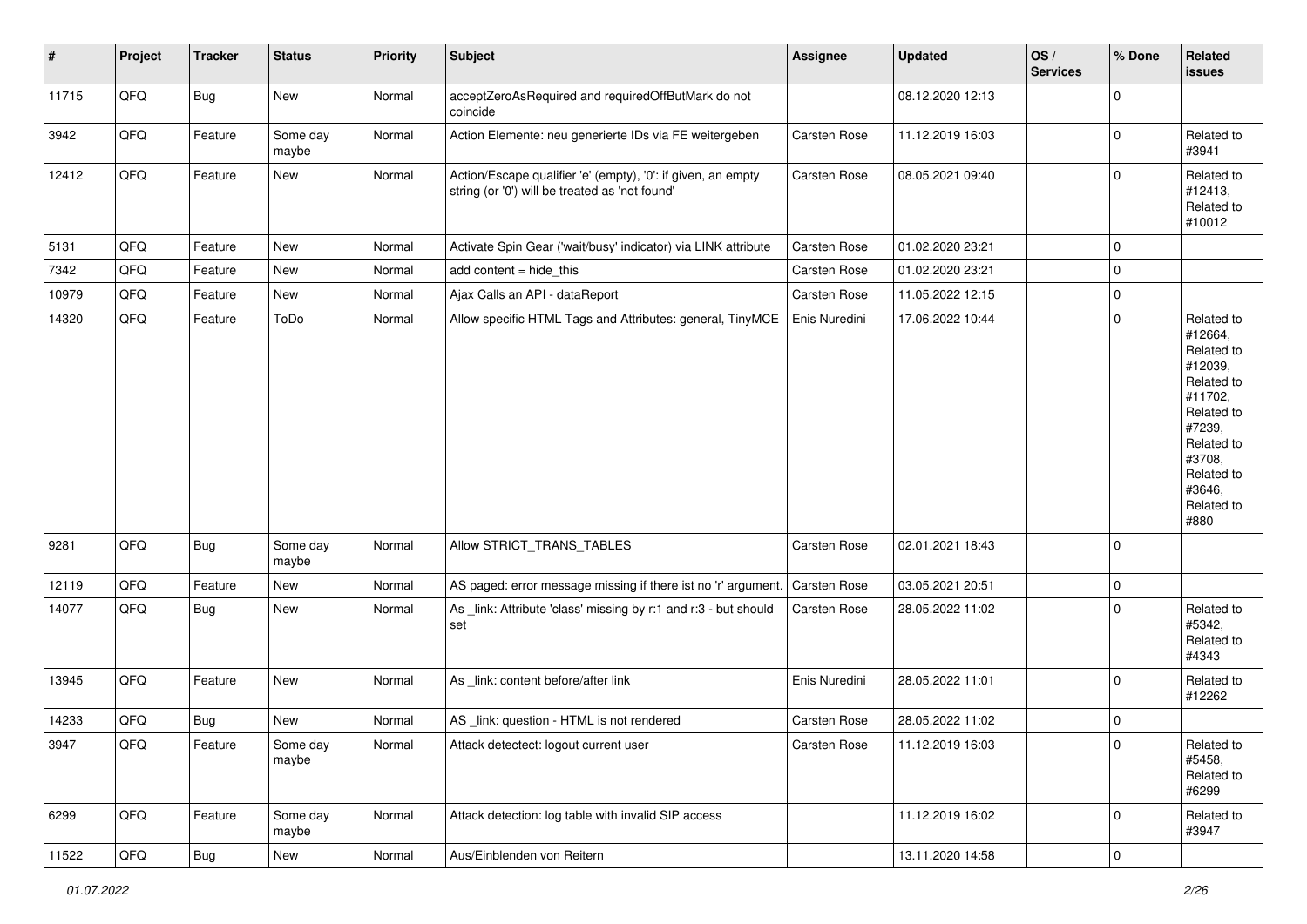| #     | Project | <b>Tracker</b> | <b>Status</b>     | <b>Priority</b> | <b>Subject</b>                                                                                                      | <b>Assignee</b>     | <b>Updated</b>   | OS/<br><b>Services</b> | % Done         | Related<br><b>issues</b>                    |
|-------|---------|----------------|-------------------|-----------------|---------------------------------------------------------------------------------------------------------------------|---------------------|------------------|------------------------|----------------|---------------------------------------------|
| 9275  | QFQ     | Bug            | New               | Normal          | auteron: t3 page, which takes to long to respond, is not<br>reported properly                                       | <b>Carsten Rose</b> | 01.02.2020 23:22 |                        | 100            |                                             |
| 10890 | QFQ     | <b>Bug</b>     | New               | Normal          | AutoCron hangs                                                                                                      |                     | 20.07.2020 13:56 |                        | $\Omega$       |                                             |
| 4250  | QFQ     | Feature        | New               | Normal          | AutoCron in QFQ via PHP                                                                                             | Carsten Rose        | 01.02.2020 23:21 |                        | $\Omega$       | Related to<br>#3292,<br>Related to<br>#3291 |
| 12146 | QFQ     | Feature        | <b>New</b>        | Normal          | Autocron Job: Anzeigen wann der naechste Job ausgefuehrt   Carsten Rose<br>wird, resp das er nicht ausgefuehrt wird |                     | 15.03.2021 15:23 |                        | $\Omega$       |                                             |
| 3291  | QFQ     | Feature        | Some day<br>maybe | Normal          | AutoCron websiteToken                                                                                               | Carsten Rose        | 11.12.2019 16:02 |                        | $\Omega$       | Related to<br>#4250                         |
| 13647 | QFQ     | <b>Bug</b>     | New               | Normal          | Autofocus funktioniert nicht auf Chrome                                                                             | Benjamin Baer       | 19.03.2022 17:44 |                        | $\mathbf 0$    |                                             |
| 7452  | QFQ     | Feature        | Some day<br>maybe | Normal          | automate deployment new QFQ version                                                                                 | Carsten Rose        | 16.09.2021 15:10 |                        | $\Omega$       |                                             |
| 13608 | QFQ     | Feature        | Some day<br>maybe | Normal          | Automatic Browser Language Redirect                                                                                 | Enis Nuredini       | 17.06.2022 08:35 |                        | $\Omega$       |                                             |
| 12452 | QFQ     | Feature        | Priorize          | Normal          | BaseURL: alsways with '/' at the end                                                                                | Carsten Rose        | 19.06.2022 13:45 |                        | $\Omega$       | Related to<br>#10782                        |
| 9346  | QFQ     | Feature        | Priorize          | Normal          | beforeSave: check if an upload is given                                                                             | <b>Carsten Rose</b> | 11.06.2021 21:18 |                        | $\mathbf 0$    |                                             |
| 3782  | QFQ     | <b>Bug</b>     | Priorize          | Normal          | Bei fehlerhafter Eingabe (z.B. Datum) sollte das erwartete<br>Format angezeigt werden                               | <b>Carsten Rose</b> | 01.02.2020 10:13 |                        | $\overline{0}$ |                                             |
| 7106  | QFQ     | Feature        | Some day<br>maybe | Normal          | Beispiel Nummerierung von Rows in Report                                                                            |                     | 11.12.2019 16:01 |                        | $\Omega$       |                                             |
| 7105  | QFQ     | Feature        | Some day<br>maybe | Normal          | Beispiel wie man in einer zweiten Tabelle speichert.                                                                |                     | 11.12.2019 16:01 |                        | $\Omega$       |                                             |
| 6288  | QFQ     | Feature        | Some day<br>maybe | Normal          | Best Practice: Erklaeren wie man ein Formular ganz in<br>weiss' erstellen kann                                      |                     | 11.12.2019 16:02 |                        | 0              |                                             |
| 4194  | QFQ     | Feature        | In Progress       | Normal          | Bootstrap 4 ist jetzt offiziel                                                                                      |                     | 03.05.2021 20:47 |                        | $\Omega$       | Related to<br>#10114                        |
| 5783  | QFQ     | Feature        | Some day<br>maybe | Normal          | <b>BPMN View/Edit</b>                                                                                               |                     | 11.12.2019 16:02 |                        | $\Omega$       |                                             |
| 12546 | QFQ     | <b>Bug</b>     | Feedback          | Normal          | Branch 'Development' - Unit Tests mit dirty workaround<br>angepasst                                                 | <b>Carsten Rose</b> | 19.03.2022 17:48 |                        | $\Omega$       |                                             |
| 8520  | QFQ     | Feature        | Some day<br>maybe | Normal          | Bring QFQ to Composer                                                                                               | <b>Carsten Rose</b> | 16.09.2021 15:10 |                        | $\Omega$       |                                             |
| 9958  | QFQ     | <b>Bug</b>     | Priorize          | Normal          | Broken subrecord query: no error message                                                                            | <b>Carsten Rose</b> | 05.02.2021 15:15 |                        | $\mathbf 0$    |                                             |
| 9177  | QFQ     | <b>Bug</b>     | <b>New</b>        | Normal          | Bug? QFQ tries to save an action FE, which has real<br>existing column name                                         | <b>Carsten Rose</b> | 01.02.2020 23:22 |                        | $\Omega$       |                                             |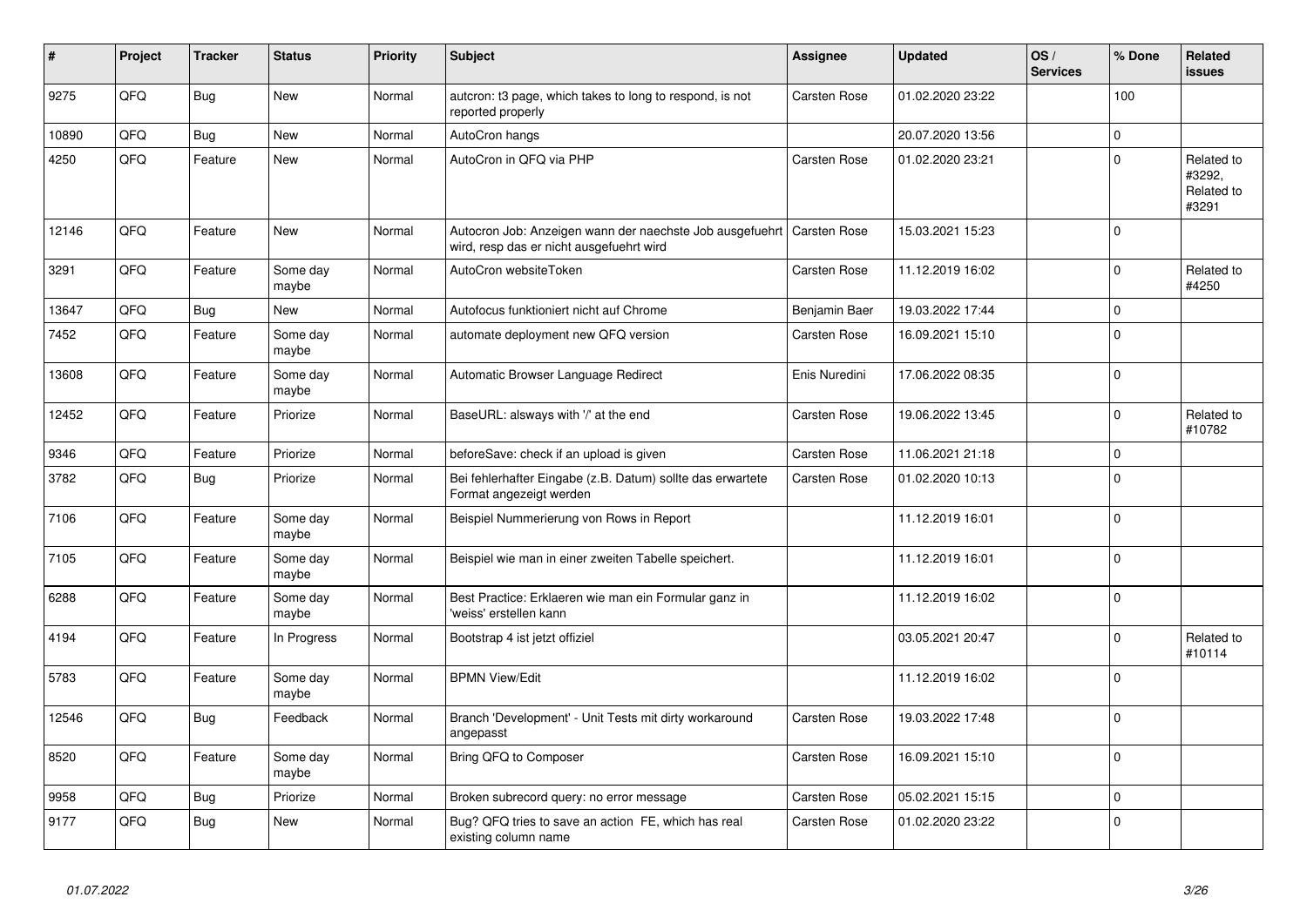| ∦     | <b>Project</b> | <b>Tracker</b> | <b>Status</b>     | <b>Priority</b> | <b>Subject</b>                                                                                                                | Assignee            | <b>Updated</b>   | OS/<br><b>Services</b> | % Done      | Related<br><b>issues</b>                     |
|-------|----------------|----------------|-------------------|-----------------|-------------------------------------------------------------------------------------------------------------------------------|---------------------|------------------|------------------------|-------------|----------------------------------------------|
| 8522  | QFQ            | Feature        | Some day<br>maybe | Normal          | build QFQ - npm warnings                                                                                                      | Benjamin Baer       | 01.02.2020 23:19 |                        | 50          |                                              |
| 10716 | QFQ            | Feature        | Some day<br>maybe | Normal          | Business Logic mit Externen Skripten                                                                                          | Carsten Rose        | 16.09.2021 15:10 |                        | $\Omega$    | Related to<br>#10713,<br>Related to<br>#8217 |
| 9781  | QFQ            | Feature        | <b>New</b>        | Normal          | Button: CSS class to make buttons smaller                                                                                     | Carsten Rose        | 01.02.2020 23:22 |                        | $\Omega$    |                                              |
| 13467 | QFQ            | Feature        | <b>New</b>        | Normal          | ChangeLog Generator                                                                                                           | Carsten Rose        | 19.03.2022 17:46 |                        | $\Omega$    | Related to<br>#11460                         |
| 13451 | QFQ            | Bug            | <b>New</b>        | Normal          | Character Counter / Max Character: Problem in Safari                                                                          | <b>Carsten Rose</b> | 15.04.2022 17:18 |                        | 0           |                                              |
| 12474 | QFQ            | Feature        | <b>New</b>        | Normal          | Check BaseConfigURL if it is given and the the last char is '/                                                                | Carsten Rose        | 03.05.2021 20:45 |                        | $\mathbf 0$ |                                              |
| 9853  | QFQ            | Feature        | <b>New</b>        | Normal          | Check das SQL / QFQ / Mail Logfile geschrieben wird                                                                           |                     | 09.01.2020 11:15 |                        | $\mathbf 0$ |                                              |
| 9669  | QFQ            | <b>Bug</b>     | Some day<br>maybe | Normal          | Checkbox / Template Group: radio/checkbox visible broken<br>after 'add'                                                       | <b>Carsten Rose</b> | 16.06.2021 13:47 |                        | $\mathbf 0$ | Related to<br>#8091                          |
| 11752 | QFQ            | <b>Bug</b>     | New               | Normal          | checkbox renders multiple input elements with same name                                                                       | Carsten Rose        | 17.12.2020 14:58 |                        | $\Omega$    | Related to<br>#11750                         |
| 9691  | QFQ            | Bug            | In Progress       | Normal          | Checkbox: dynamic update > readonly                                                                                           | Carsten Rose        | 01.02.2020 23:22 |                        | 50          | Related to<br>#9834                          |
| 12163 | QFQ            | Feature        | <b>New</b>        | Normal          | Checkbox: table wrap                                                                                                          | Carsten Rose        | 03.05.2021 20:51 |                        | $\mathbf 0$ |                                              |
| 12476 | QFQ            | Feature        | <b>New</b>        | Normal          | clearMe: a) should trigger 'dirty', b) sticky on textarea resize                                                              | Benjamin Baer       | 04.01.2022 08:40 |                        | $\Omega$    | Related to<br>#9528                          |
| 6870  | QFQ            | Feature        | Priorize          | Normal          | Click on '_link' triggers an API call                                                                                         | Benjamin Baer       | 03.01.2022 08:25 |                        | $\mathbf 0$ |                                              |
| 4420  | QFQ            | Feature        | Some day<br>maybe | Normal          | Client: Local Storage - store the changes of a form, local in<br>the browser.                                                 | Benjamin Baer       | 11.12.2019 16:02 |                        | $\Omega$    |                                              |
| 6715  | QFQ            | Feature        | Some day<br>maybe | Normal          | Code-Refactoring: dbArray vereinheitlichen                                                                                    | Carsten Rose        | 11.12.2019 16:02 |                        | $\Omega$    |                                              |
| 7102  | QFQ            | Feature        | <b>New</b>        | Normal          | Comment sign in report: '#' and '--'                                                                                          | Carsten Rose        | 01.02.2020 23:21 |                        | $\Omega$    |                                              |
| 3349  | QFQ            | Bug            | Some day<br>maybe | Normal          | config.qfq.ini: a) vertraegt keine '=' im Value (z.B. Passwort),<br>b) Values sollten in ticks einschliessbar sein (spaces, ) | Carsten Rose        | 11.12.2019 16:02 |                        | $\Omega$    |                                              |
| 12714 | QFQ            | Bug            | <b>New</b>        | Normal          | Conversion of GIF to PDF broken when GIF contains Alpha.                                                                      | Carsten Rose        | 19.03.2022 17:49 |                        | $\mathbf 0$ |                                              |
| 4650  | QFQ            | Feature        | Some day<br>maybe | Normal          | Convert html to doc/rtf                                                                                                       | Carsten Rose        | 01.02.2020 23:20 |                        | $\Omega$    | Related to<br>#10704                         |
| 12327 | QFQ            | Bug            | <b>New</b>        | Normal          | Copy to clipboard: Glyphicon can not be changed                                                                               | Carsten Rose        | 27.12.2021 17:59 |                        | $\mathbf 0$ |                                              |
| 12330 | QFQ            | Feature        | <b>New</b>        | Normal          | Copy to input field / text area / TinyMCE                                                                                     | Carsten Rose        | 07.04.2021 09:01 |                        | $\mathbf 0$ |                                              |
| 8089  | QFQ            | Feature        | <b>New</b>        | Normal          | Copy/Paste for FormElements                                                                                                   | <b>Carsten Rose</b> | 01.02.2020 23:22 |                        | $\mathbf 0$ |                                              |
| 10738 | QFQ            | Feature        | Some day<br>maybe | Normal          | CORS headers for external API requests                                                                                        |                     | 10.06.2020 14:00 |                        | 0 l         |                                              |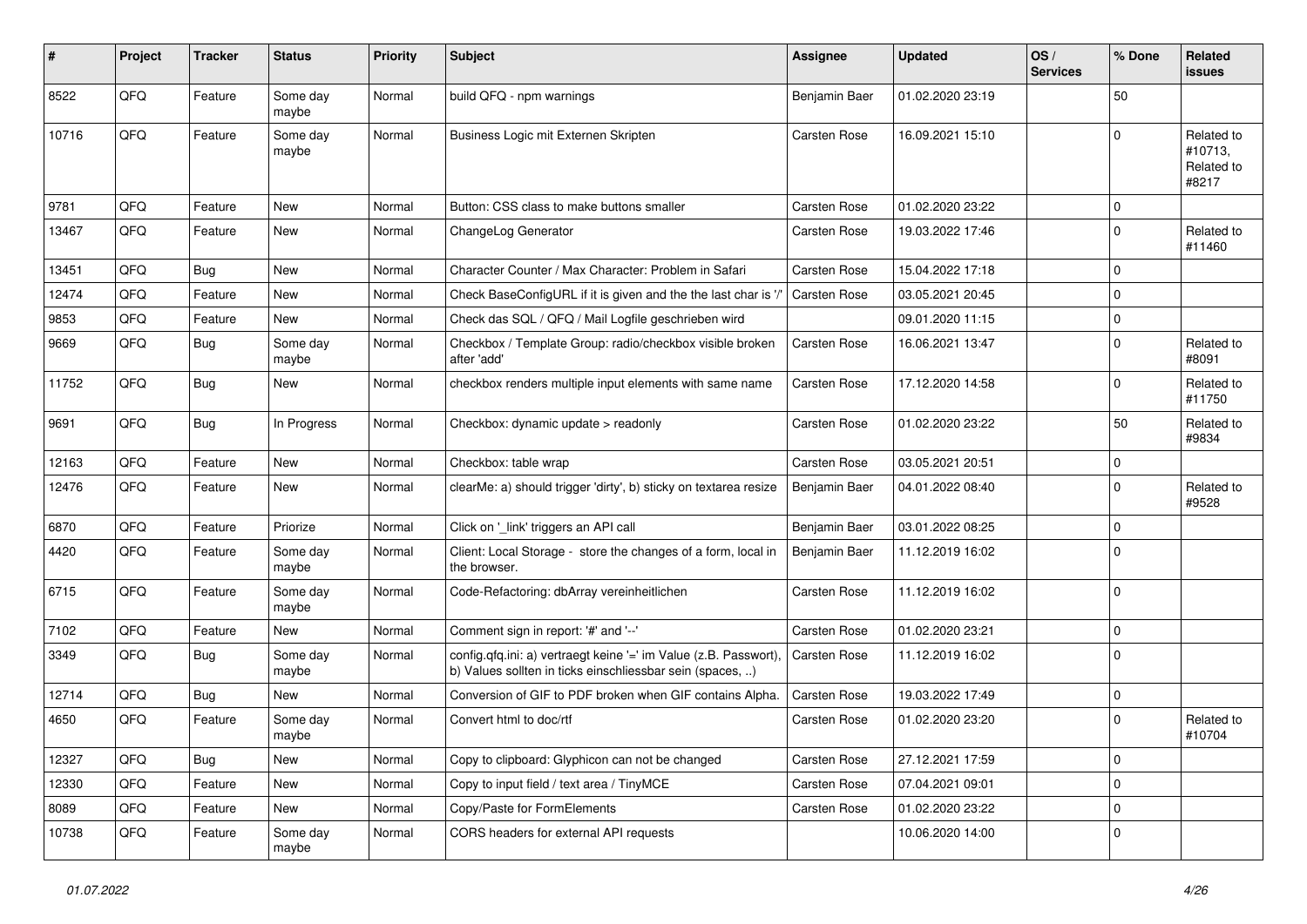| #     | Project | <b>Tracker</b> | <b>Status</b>              | <b>Priority</b> | <b>Subject</b>                                                                                                                                                | Assignee            | <b>Updated</b>                       | OS/<br><b>Services</b> | % Done       | Related<br>issues    |
|-------|---------|----------------|----------------------------|-----------------|---------------------------------------------------------------------------------------------------------------------------------------------------------------|---------------------|--------------------------------------|------------------------|--------------|----------------------|
| 13843 | QFQ     | Feature        | <b>New</b>                 | Normal          | Create JWT via QFQ                                                                                                                                            | Carsten Rose        | 19.03.2022 17:42                     |                        | $\Omega$     |                      |
| 13841 | QFQ     | Feature        | <b>New</b>                 | Normal          | Create PDF via iText - evaluate                                                                                                                               | Carsten Rose        | 19.03.2022 17:42                     |                        | $\Omega$     |                      |
| 9136  | QFQ     | Feature        | New                        | Normal          | Create ZIP files with dynamic PDFs                                                                                                                            | Carsten Rose        | 01.02.2020 23:22                     |                        | $\mathbf 0$  |                      |
| 4719  | QFQ     | Feature        | Some day<br>maybe          | Normal          | Custom Message in Client in case of 'Browser tab close,<br>modification will be lost'                                                                         |                     | 01.02.2020 23:20                     |                        | $\Omega$     |                      |
| 12337 | QFQ     | Feature        | Some day<br>maybe          | Normal          | Database.php: better caching                                                                                                                                  | Carsten Rose        | 16.09.2021 15:10                     |                        | $\mathbf 0$  |                      |
| 13767 | QFQ     | Bug            | Feedback                   | Normal          | date/time-picker: required shows up/down button orange                                                                                                        | Enis Nuredini       | 16.05.2022 23:16                     |                        | $\mathbf 0$  |                      |
| 14303 | QFQ     | <b>Bug</b>     | ToDo                       | Normal          | datetime broken with picker                                                                                                                                   | Enis Nuredini       | 17.06.2022 09:02                     |                        | $\Omega$     | Related to<br>#12630 |
| 6992  | QFQ     | Feature        | Some day<br>maybe          | Normal          | DB exception: Syntax Highlight                                                                                                                                |                     | 11.12.2019 16:01                     |                        | $\Omega$     | Related to<br>#5450  |
| 4627  | QFQ     | Feature        | Some day<br>maybe          | Normal          | dbupdate: all tables - check 'create', 'modified' if it is possible<br>to change to default 'CURRENT_TIMESTAMP' and modified<br>'ON UPDATE CURRENT TIMESTAMP' |                     | 01.02.2020 23:20                     |                        | $\Omega$     |                      |
| 3130  | QFQ     | <b>Bug</b>     | Some day<br>maybe          | Normal          | Debug Info's nicht korrekt nach 'New > Save'.                                                                                                                 | Carsten Rose        | 11.12.2019 16:03                     |                        | $\Omega$     | Related to<br>#3253  |
| 3331  | QFQ     | Feature        | Some day<br>maybe          | Normal          | Default Tooltip fuer _page? Links: mit Form und Record ID                                                                                                     | Carsten Rose        | 11.12.2019 16:02                     |                        | $\Omega$     |                      |
| 9348  | QFQ     | Feature        | <b>New</b>                 | Normal          | defaultThumbnailSize: pre render thumbnails                                                                                                                   | Carsten Rose        | 12.06.2021 09:05                     |                        | $\mathbf 0$  |                      |
| 13566 | QFQ     | Feature        | Ready to sync<br>(develop) | Normal          | Delete config-example.gfg.php file                                                                                                                            | Carsten Rose        | 23.12.2021 09:25                     |                        | $\Omega$     |                      |
| 5850  | QFQ     | Feature        | Some day<br>maybe          | Normal          | Deployment: In QFQ Doc best practice fuer zeitgemaesses<br>Deployment beschreiben                                                                             |                     | 01.02.2020 23:20                     |                        | $\mathbf{0}$ |                      |
| 7630  | QFQ     | Feature        | Priorize                   | Normal          | detailed error message for simple upload                                                                                                                      | Carsten Rose        | 01.02.2020 10:13                     |                        | $\mathbf 0$  |                      |
| 7481  | QFQ     | Feature        | <b>New</b>                 | Normal          | Detect 'BaseUrl' automatically                                                                                                                                | Carsten Rose        | 01.02.2020 23:21                     |                        | $\mathbf 0$  |                      |
| 12503 | QFQ     | Feature        | Priorize                   | Normal          | Detect dangerous UPDATE statement with missing WHERE                                                                                                          | <b>Carsten Rose</b> | 05.05.2021 22:09                     |                        | $\mathbf 0$  |                      |
| 3458  | QFQ     | Feature        | Some day<br>maybe          | Normal          | Display 'Edit Form Element'-Checkbox on form: should<br>depend on FE Group                                                                                    | Carsten Rose        | 11.12.2019 16:02                     |                        | $\Omega$     | Related to<br>#3447  |
| 8892  | QFQ     | Feature        | Some day<br>maybe          | Normal          | Display and Edit SQL Comments in Form Editor                                                                                                                  | Carsten Rose        | 11.12.2019 16:01                     |                        | $\Omega$     |                      |
| 13460 | QFQ     | <b>Bug</b>     | New                        | Normal          | Doc: Password set/reset  password should not processed<br>with 'html encode'                                                                                  | Carsten Rose        | 19.03.2022 17:46                     |                        | 0            |                      |
| 14377 | QFQ     | <b>Bug</b>     | New                        | Normal          | Documentation > General Tips: white page after migration                                                                                                      | Enis Nuredini       | 19.06.2022 16:37                     |                        | $\mathbf 0$  |                      |
| 8894  | QFQ     | Feature        | Some day<br>maybe          | Normal          | Documentation Tags Usable in QFQ Application                                                                                                                  | Carsten Rose        | 11.12.2019 16:01                     |                        | $\Omega$     |                      |
| 8316  | QFQ     | <b>Bug</b>     | Feedback                   | Normal          | Documentation/Behaviour for Nested Queries and<br>Record-Store confusing                                                                                      |                     | Nicola Chiapolini   20.11.2019 09:14 |                        | 0            |                      |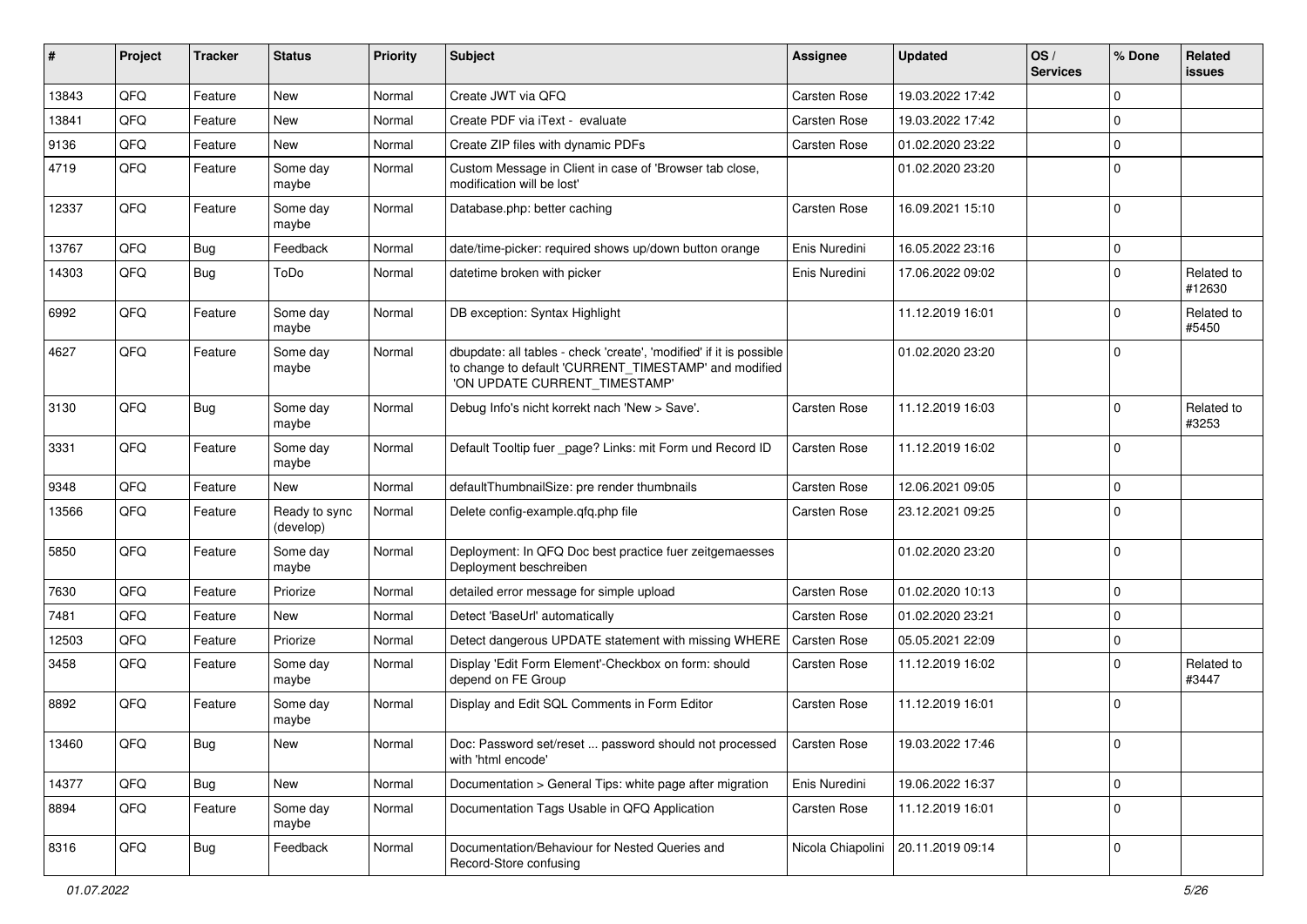| #     | Project | <b>Tracker</b> | <b>Status</b>     | <b>Priority</b> | <b>Subject</b>                                                                                                     | Assignee            | <b>Updated</b>   | OS/<br><b>Services</b> | % Done      | Related<br><b>issues</b> |
|-------|---------|----------------|-------------------|-----------------|--------------------------------------------------------------------------------------------------------------------|---------------------|------------------|------------------------|-------------|--------------------------|
| 3905  | QFQ     | Feature        | Some day<br>maybe | Normal          | Documentation: Best Practice anhand eines Online<br>Bewerbungstools                                                | <b>Carsten Rose</b> | 11.12.2019 16:03 |                        | $\Omega$    |                          |
| 12109 | QFQ     | Feature        | <b>New</b>        | Normal          | Donwload Link: Plain, SIP, Persistent Link, Peristent SIP -<br>new notation                                        | Carsten Rose        | 03.05.2021 20:45 |                        | $\Omega$    | Related to<br>#12085     |
| 4293  | QFQ     | <b>Bug</b>     | Some day<br>maybe | Normal          | Download broken if token 'd:' is missing - but no error<br>message                                                 | <b>Carsten Rose</b> | 11.12.2019 16:03 |                        | $\Omega$    | Related to<br>#7514      |
| 10996 | QFQ     | Feature        | <b>New</b>        | Normal          | Download video via sip: no seek                                                                                    | <b>Carsten Rose</b> | 12.08.2020 14:18 |                        | $\Omega$    |                          |
| 6292  | QFQ     | Feature        | <b>New</b>        | Normal          | Download: File speichern mit Hash aber original Filename in<br>der Datenbank vermerken fuer Downloads              | Carsten Rose        | 01.02.2020 23:21 |                        | $\Omega$    |                          |
| 7100  | QFQ     | Feature        | Some day<br>maybe | Normal          | Download: log access, max downloads, time limit                                                                    |                     | 01.02.2020 23:19 |                        | $\Omega$    |                          |
| 7217  | QFQ     | Feature        | Priorize          | Normal          | Download: notice User if `_sip=?` is missing                                                                       | Carsten Rose        | 01.02.2020 10:13 |                        | $\Omega$    |                          |
| 5562  | QFQ     | Feature        | Priorize          | Normal          | Drag'n'Drop fuer Uploads                                                                                           | Benjamin Baer       | 21.03.2022 09:52 |                        | $\Omega$    | Related to<br>#9706      |
| 12603 | QFQ     | Feature        | <b>New</b>        | Normal          | Dropdown (Select), Radio, checkbox:<br>itemListAlways={{!SELECT key, value}}                                       | Carsten Rose        | 19.03.2022 17:47 |                        | $\Omega$    |                          |
| 10119 | QFQ     | Feature        | <b>New</b>        | Normal          | Dropdown (selectlist) & TypeAhead: format and catagorize<br>list                                                   | Carsten Rose        | 07.05.2020 09:36 |                        | $\Omega$    |                          |
| 2995  | QFQ     | Feature        | Some day<br>maybe | Normal          | Dropdown JQuery Plugin: 'chosen' - Moeglichkeit um Select<br>Listen mehr Funktion zu geben. Kein Bootstrap noetig. | <b>Carsten Rose</b> | 11.12.2019 16:03 |                        | $\Omega$    |                          |
| 9975  | QFQ     | <b>Bug</b>     | Priorize          | Normal          | Dropdown Menu: 'r:3' broken                                                                                        | Carsten Rose        | 01.02.2020 10:13 |                        | $\mathbf 0$ |                          |
| 4869  | QFQ     | Feature        | Some day<br>maybe | Normal          | Dynamic Update (show, hide, readonly?, required?) for<br><b>Template Group Elements</b>                            | Carsten Rose        | 01.02.2020 23:19 |                        | $\Omega$    | Related to<br>#4865      |
| 4583  | QFQ     | <b>Bug</b>     | Some day<br>maybe | Normal          | Dynamic Update bei TypeAhead Feldern                                                                               | Carsten Rose        | 01.02.2020 23:19 |                        | $\Omega$    |                          |
| 2665  | QFQ     | <b>Bug</b>     | Priorize          | Normal          | Dynamic Update funktioniert nicht, wenn beim<br>entsprechenden FormElement eine size angegeben ist.                | Benjamin Baer       | 03.01.2022 08:12 |                        | 30          |                          |
| 3216  | QFQ     | Feature        | Some day<br>maybe | Normal          | dynamic update für checkbox label2                                                                                 | <b>Carsten Rose</b> | 11.12.2019 16:03 |                        | 0           | Related to<br>#2081      |
| 11504 | QFQ     | Feature        | New               | Normal          | Dynamic Update: Button text update for 'Save',' Close' &<br>'Delete'                                               | <b>Carsten Rose</b> | 12.11.2020 23:44 |                        | $\Omega$    |                          |
| 3811  | QFQ     | Bug            | Some day<br>maybe | Normal          | Dynamic Update: extraButtonInfo - Text aktualisieren                                                               | <b>Carsten Rose</b> | 11.12.2019 16:03 |                        | $\Omega$    | Related to<br>#11517     |
| 6224  | QFQ     | Feature        | Priorize          | Normal          | Dynamic update: fade in/out fields                                                                                 | Benjamin Baer       | 21.03.2022 09:50 |                        | $\Omega$    |                          |
| 8106  | QFQ     | Bug            | Some day<br>maybe | Normal          | Dynamic Update: Feld kann nicht auf empty zurückgesetzt<br>werden                                                  | <b>Carsten Rose</b> | 11.12.2019 16:01 |                        | $\Omega$    |                          |
| 4082  | QFQ     | Feature        | New               | Normal          | Dynamic Update: modeSql - useful default                                                                           | Carsten Rose        | 01.02.2020 23:22 |                        | $\Omega$    |                          |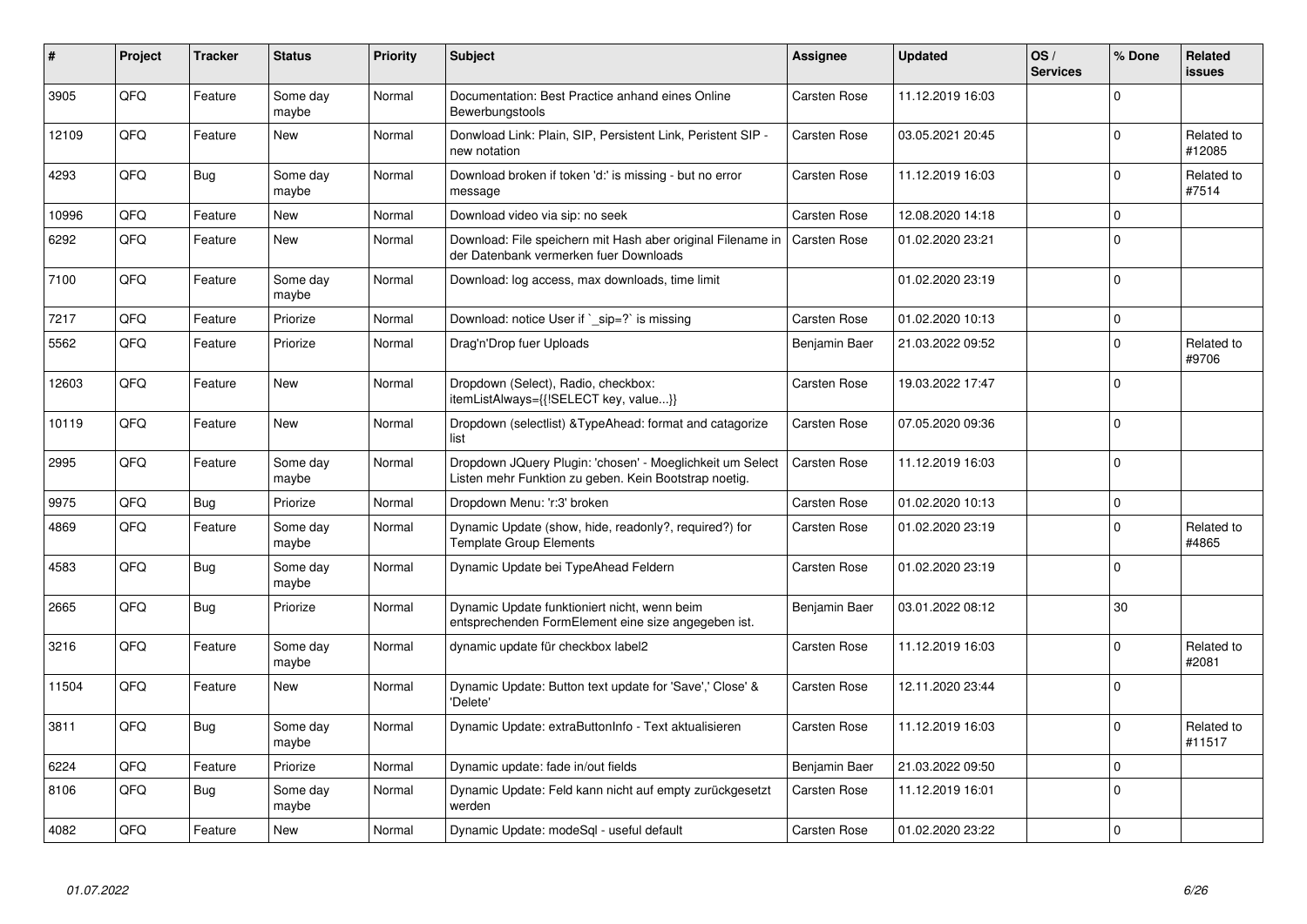| ∦     | Project    | <b>Tracker</b> | <b>Status</b>     | <b>Priority</b> | <b>Subject</b>                                                                                                   | Assignee            | <b>Updated</b>   | OS/<br><b>Services</b> | % Done      | Related<br><b>issues</b>                         |
|-------|------------|----------------|-------------------|-----------------|------------------------------------------------------------------------------------------------------------------|---------------------|------------------|------------------------|-------------|--------------------------------------------------|
| 3682  | QFQ        | <b>Bug</b>     | Some day<br>maybe | Normal          | Dynamic update: Radio buttons                                                                                    | Carsten Rose        | 11.12.2019 16:02 |                        | $\Omega$    |                                                  |
| 7002  | <b>OFO</b> | <b>Bug</b>     | <b>New</b>        | Normal          | Dynamic Update: row does not disappear / appear                                                                  | <b>Carsten Rose</b> | 01.02.2020 23:22 |                        | $\Omega$    |                                                  |
| 6083  | QFQ        | Feature        | Some day<br>maybe | Normal          | Dynamic Update: Value Check via SQL                                                                              |                     | 11.12.2019 16:02 |                        | $\mathbf 0$ |                                                  |
| 7109  | QFQ        | Feature        | <b>New</b>        | Normal          | Dynamic Updates: row/element hide                                                                                | Carsten Rose        | 01.02.2020 23:22 |                        | $\mathbf 0$ | Has<br>duplicate<br>#4081                        |
| 11460 | QFQ        | Feature        | <b>New</b>        | Normal          | Easier creation of changelog: gitchangelog                                                                       | Carsten Rose        | 12.06.2021 10:20 |                        | $\mathbf 0$ | Related to<br>#13467                             |
| 5893  | QFQ        | Feature        | Some day<br>maybe | Normal          | Edit on double-click                                                                                             |                     | 01.02.2020 23:19 |                        | $\mathbf 0$ | Related to<br>#5894                              |
| 9783  | QFQ        | Bug            | New               | Normal          | Email with special characters                                                                                    | Carsten Rose        | 01.02.2020 23:22 |                        | $\mathbf 0$ |                                                  |
| 12989 | QFQ        | Bug            | <b>New</b>        | Normal          | empty string does not trigger dynamic update                                                                     | Enis Nuredini       | 28.05.2022 11:09 |                        | $\mathbf 0$ |                                                  |
| 10759 | QFQ        | Bug            | New               | Normal          | emptyMeansNull - Feld falsch aktualisiert                                                                        |                     | 12.11.2020 23:45 |                        | $\mathbf 0$ |                                                  |
| 3864  | QFQ        | Feature        | New               | Normal          | Encrypt / decrypt field                                                                                          | Enis Nuredini       | 30.06.2022 16:29 |                        | $\mathbf 0$ |                                                  |
| 5579  | QFQ        | Feature        | Some day<br>maybe | Normal          | Enhance Doc / Presentation: variable type 'link column type'                                                     | Carsten Rose        | 01.02.2020 23:19 |                        | $\mathbf 0$ |                                                  |
| 8585  | QFQ        | Feature        | Priorize          | Normal          | Enhance Error message for 'unknown form'                                                                         | Carsten Rose        | 01.02.2020 10:13 |                        | $\mathbf 0$ |                                                  |
| 6250  | QFQ        | Feature        | In Progress       | Normal          | Enhance layout: a) Subrecord, b) Subrecord-Title                                                                 | Carsten Rose        | 01.02.2020 23:22 |                        | $\mathbf 0$ | Related to<br>#5391                              |
| 13689 | QFQ        | <b>Bug</b>     | New               | Normal          | Enter auf Eingabefeld mit ungültigem Wert führt zu blurry<br>Seite                                               | Enis Nuredini       | 28.05.2022 10:53 |                        | $\mathbf 0$ | Related to<br>#14245, Has<br>duplicate<br>#11891 |
| 9013  | QFQ        | <b>Bug</b>     | <b>New</b>        | Normal          | Error in Twig template not handled                                                                               | <b>Carsten Rose</b> | 20.10.2021 13:43 |                        | $\mathbf 0$ |                                                  |
| 6677  | QFQ        | <b>Bug</b>     | New               | Normal          | Error message FE Action Element: no/wrong FE reference<br>who cause the problem.                                 | Carsten Rose        | 01.02.2020 23:21 |                        | $\mathbf 0$ |                                                  |
| 7547  | QFQ        | <b>Bug</b>     | New               | Normal          | Error Message in afterSave: wrong parameter column<br>reported                                                   | Carsten Rose        | 01.02.2020 23:22 |                        | $\Omega$    |                                                  |
| 5132  | QFQ        | Feature        | Some day<br>maybe | Normal          | Error Message sendmail missing attachment: more details                                                          | Carsten Rose        | 01.02.2020 23:19 |                        | $\mathbf 0$ |                                                  |
| 6912  | QFQ        | <b>Bug</b>     | <b>New</b>        | Normal          | error Message Var 'deadline' already set in SIP - in Form<br>with FE.value={{deadline:R:::{{deadlinePeriod:Y}}}} | Carsten Rose        | 01.02.2020 23:21 |                        | $\Omega$    |                                                  |
| 9127  | QFQ        | <b>Bug</b>     | <b>New</b>        | Normal          | Error Message: change 'roll over' color - text not readable                                                      | Carsten Rose        | 01.02.2020 23:22 |                        | $\mathbf 0$ |                                                  |
| 9128  | QFQ        | Feature        | <b>New</b>        | Normal          | Error Message: not replaced variables- a) replace back to<br>'{{', b) underline                                  | Carsten Rose        | 01.02.2020 23:22 |                        | $\mathbf 0$ | Related to<br>#9129                              |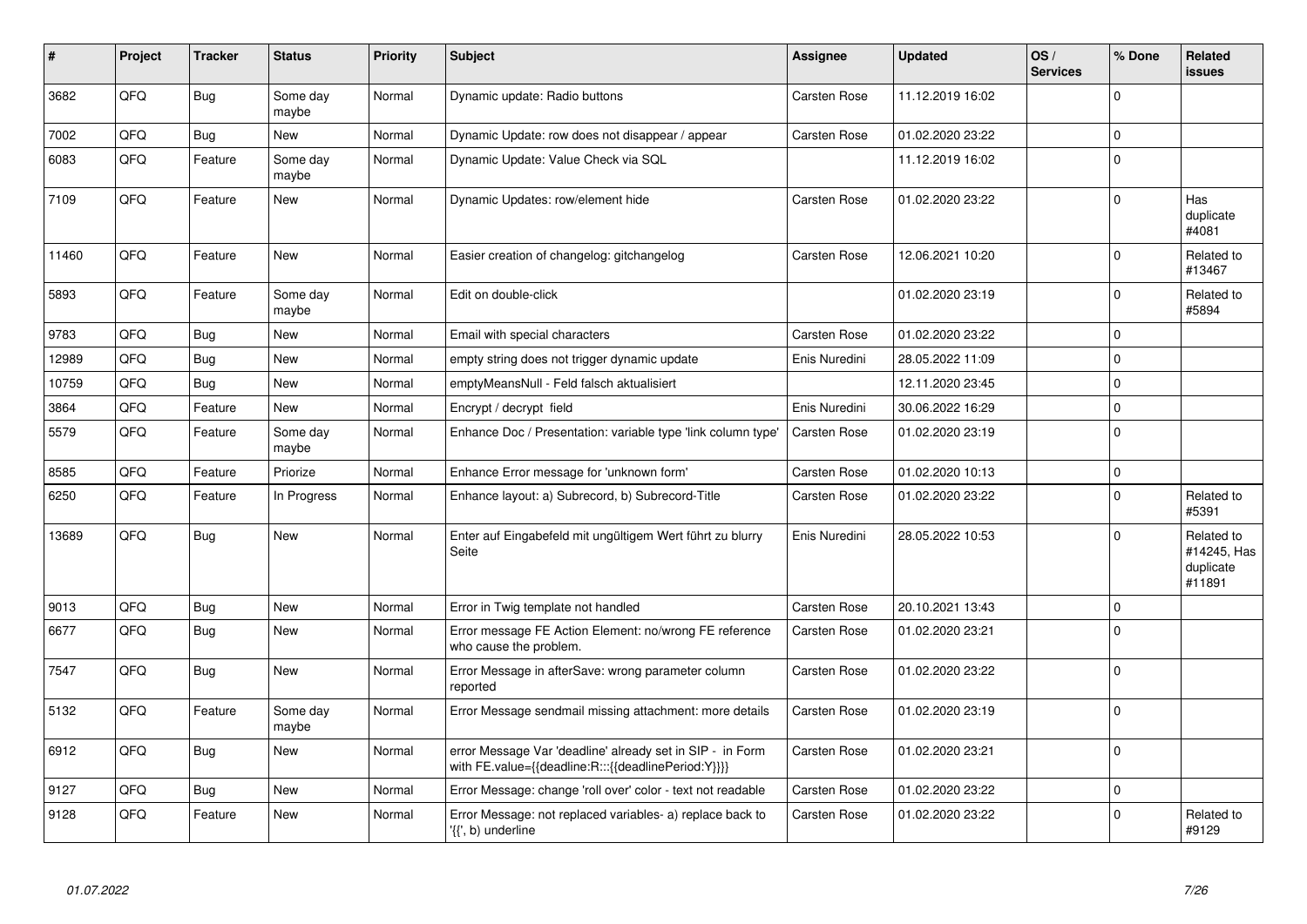| $\vert$ # | Project    | <b>Tracker</b> | <b>Status</b>     | <b>Priority</b> | <b>Subject</b>                                                                                                          | Assignee            | Updated          | OS/<br><b>Services</b> | % Done       | Related<br>issues                                                                                                              |
|-----------|------------|----------------|-------------------|-----------------|-------------------------------------------------------------------------------------------------------------------------|---------------------|------------------|------------------------|--------------|--------------------------------------------------------------------------------------------------------------------------------|
| 4330      | QFQ        | Feature        | Some day<br>maybe | Normal          | Error Message: report missing {{ / }} in sqlUpdate, sqlInsert,<br>sqlDelete, sqlAfter, sqlBefore in FE action elements. | Carsten Rose        | 01.02.2020 23:20 |                        | $\Omega$     |                                                                                                                                |
| 4328      | QFQ        | Bug            | Some day<br>maybe | Normal          | Error Message: Show FE name/number on problems in FE                                                                    | <b>Carsten Rose</b> | 01.02.2020 23:20 |                        | $\Omega$     |                                                                                                                                |
| 10874     | QFQ        | Feature        | New               | Normal          | Erstellen eines Foreign Keys in der Tabelle "FormElement"                                                               |                     | 13.07.2020 10:11 |                        | $\mathbf{0}$ |                                                                                                                                |
| 10324     | QFQ        | Bug            | New               | Normal          | Excel Export mit Template funktioniert nur, wenn Template<br>vor uid kommt                                              |                     | 30.03.2020 11:20 |                        | $\Omega$     | Related to<br>#10257                                                                                                           |
| 10976     | QFQ        | Feature        | <b>New</b>        | Normal          | Excel Export Verbesserungen                                                                                             | Carsten Rose        | 06.08.2020 10:56 |                        | $\mathbf 0$  |                                                                                                                                |
| 12024     | QFQ        | Feature        | <b>New</b>        | Normal          | Excel Export: text columns by default decode<br>htmlspeciachar()                                                        | <b>Carsten Rose</b> | 17.02.2021 23:55 |                        | $\Omega$     | Related to<br>#12022                                                                                                           |
| 6594      | QFQ        | Feature        | New               | Normal          | Excel: on download, check if there is a valid sip                                                                       | <b>Carsten Rose</b> | 01.02.2020 23:21 |                        | $\mathbf 0$  |                                                                                                                                |
| 3900      | QFQ        | Feature        | Some day<br>maybe | Normal          | Extend documentation of 'Copy / Paste'                                                                                  | <b>Carsten Rose</b> | 11.12.2019 16:03 |                        | $\Omega$     | Related to<br>#3899                                                                                                            |
| 11217     | QFQ        | Feature        | Some day<br>maybe | Normal          | <b>Extend Script Functionality</b>                                                                                      | Carsten Rose        | 16.09.2021 15:10 |                        | $\mathbf 0$  |                                                                                                                                |
| 14185     | QFQ        | Feature        | New               | Normal          | External/Autocron.php - better suitable directory                                                                       | Support: System     | 28.05.2022 11:03 |                        | $\mathbf 0$  |                                                                                                                                |
| 11517     | QFQ        | Bug            | In Progress       | Normal          | extraButtonInfo Broken for multiple FormElements                                                                        | <b>Carsten Rose</b> | 12.05.2022 13:12 |                        | $\Omega$     | Related to<br>#7890,<br>Related to<br>#3811, Has<br>duplicate<br>#10905, Has<br>duplicate<br>#10553, Has<br>duplicate<br>#6779 |
| 4528      | QFQ        | Bug            | Some day<br>maybe | Normal          | extraButtonLock mit SQLAhead Bug                                                                                        | <b>Carsten Rose</b> | 01.02.2020 23:19 |                        | $\mathbf 0$  |                                                                                                                                |
| 8719      | QFQ        | Feature        | New               | Normal          | extraButtonLock: add support for 0/1                                                                                    | Carsten Rose        | 01.02.2020 23:22 |                        | $\Omega$     |                                                                                                                                |
| 6972      | QFQ        | Feature        | Some day<br>maybe | Normal          | Fabric Clipboard / cross browser tab                                                                                    | Benjamin Baer       | 01.02.2020 23:21 |                        | $\Omega$     |                                                                                                                                |
| 5024      | <b>OFO</b> | Feature        | Some day<br>maybe | Normal          | Fabric: Generate PDF with edits                                                                                         | Benjamin Baer       | 01.02.2020 23:20 |                        | $\Omega$     | Related to<br>#10704                                                                                                           |
| 6801      | QFQ        | Feature        | Priorize          | Normal          | Fabric: Maximize / FullIscreen                                                                                          | Benjamin Baer       | 21.03.2022 09:56 |                        | $\Omega$     |                                                                                                                                |
| 9862      | QFQ        | Bug            | Priorize          | Normal          | Failed writing to sql mail qfq.log should throw an exception                                                            | Carsten Rose        | 01.02.2020 10:13 |                        | $\Omega$     |                                                                                                                                |
| 8584      | QFQ        | Feature        | Priorize          | Normal          | FE 'Action' - never assign to Container (except Template<br>Group)                                                      | <b>Carsten Rose</b> | 01.02.2020 10:13 |                        | $\Omega$     |                                                                                                                                |
| 9352      | QFQ        | Feature        | New               | Normal          | FE 'Native' fire slaveld, sqlAfter, sqllns                                                                              | Carsten Rose        | 01.02.2020 23:22 |                        | $\mathbf 0$  |                                                                                                                                |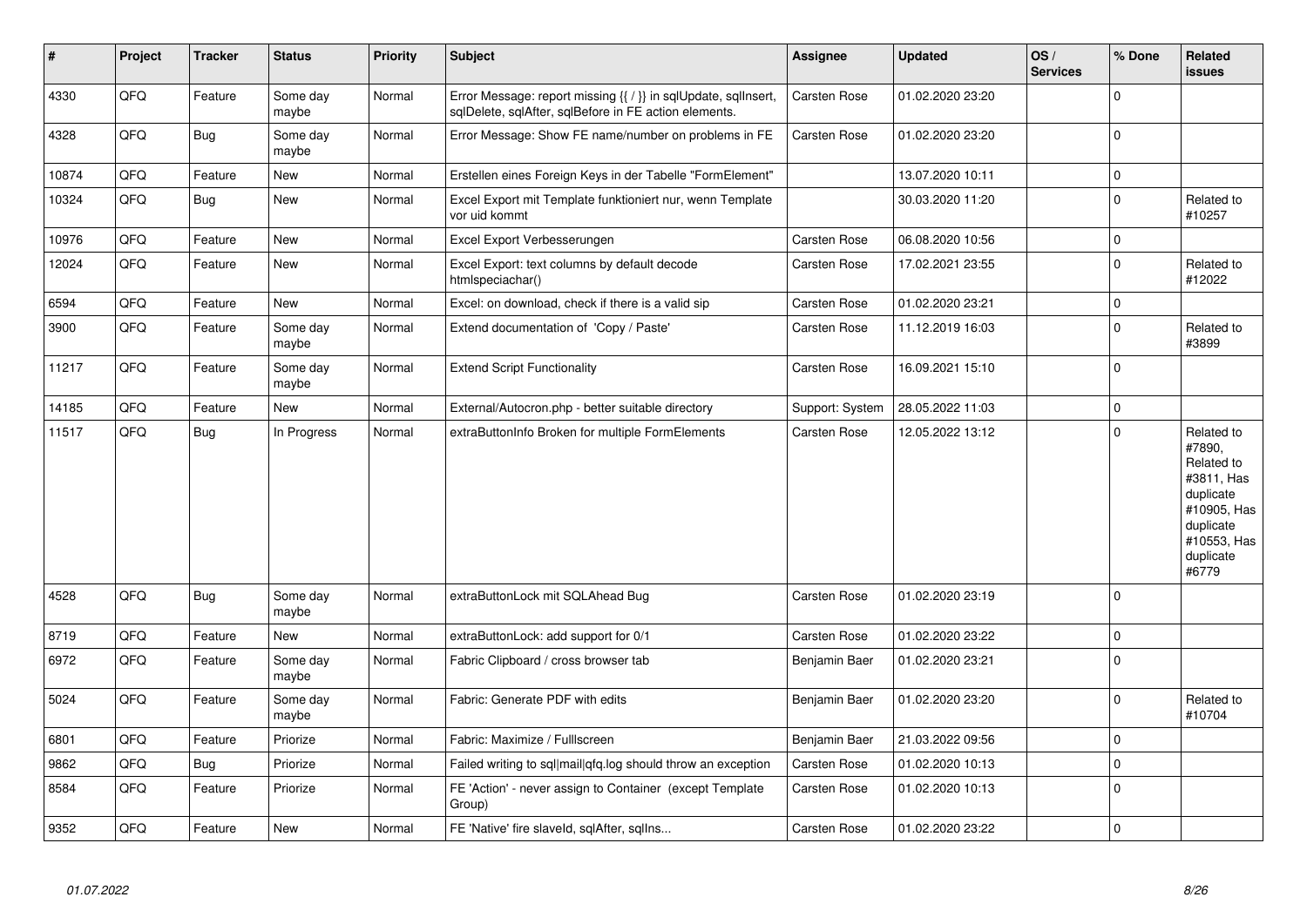| #     | Project | <b>Tracker</b> | <b>Status</b>     | <b>Priority</b> | <b>Subject</b>                                                                                                       | Assignee            | <b>Updated</b>   | OS/<br><b>Services</b> | % Done   | Related<br><b>issues</b>                                              |
|-------|---------|----------------|-------------------|-----------------|----------------------------------------------------------------------------------------------------------------------|---------------------|------------------|------------------------|----------|-----------------------------------------------------------------------|
| 7812  | QFQ     | Feature        | <b>New</b>        | Normal          | FE 'Subrecord' - new option 'subrecordShowFilter',<br>'subrecordPaging'                                              | Carsten Rose        | 01.02.2020 23:22 |                        | $\Omega$ |                                                                       |
| 3750  | QFQ     | Bug            | Some day<br>maybe | Normal          | FE in a row: if one violates check, all are red                                                                      | Carsten Rose        | 11.12.2019 16:03 |                        | $\Omega$ |                                                                       |
| 3415  | QFQ     | Feature        | Some day<br>maybe | Normal          | FE Login Box Templatefile                                                                                            | Benjamin Baer       | 11.12.2019 16:02 |                        | $\Omega$ |                                                                       |
| 12040 | QFQ     | <b>Bug</b>     | <b>New</b>        | Normal          | FE Mode 'hidden' für zwei FEs auf einer Zeile                                                                        | Carsten Rose        | 18.02.2021 10:13 |                        | $\Omega$ |                                                                       |
| 3547  | QFQ     | <b>Bug</b>     | <b>New</b>        | Normal          | FE of type 'note' causes writing of empty fields.                                                                    | <b>Carsten Rose</b> | 01.02.2020 23:21 |                        | $\Omega$ |                                                                       |
| 4536  | QFQ     | Feature        | Some day<br>maybe | Normal          | FE upload: problem with delete if mutliple uploads an<br>FE.name="                                                   |                     | 01.02.2020 23:20 |                        | $\Omega$ |                                                                       |
| 7656  | QFQ     | Bug            | Priorize          | Normal          | FE with required, 'pattern' and 'extraButtonLock': always<br>complain about missing value                            | <b>Carsten Rose</b> | 01.02.2020 10:13 |                        | $\Omega$ |                                                                       |
| 8277  | QFQ     | Feature        | Priorize          | Normal          | fe.parameter.default=                                                                                                | Carsten Rose        | 01.02.2020 23:17 |                        | $\Omega$ | Related to<br>#8113                                                   |
| 10013 | QFQ     | Feature        | Some day<br>maybe | Normal          | FE.typ=editor: CodeMirror                                                                                            | Carsten Rose        | 08.06.2022 10:37 |                        | $\Omega$ | Related to<br>#12611,<br>Related to<br>#12490,<br>Related to<br>#7732 |
| 5021  | QFQ     | <b>Bug</b>     | Some day<br>maybe | Normal          | FE.typ=extra - during save displays error 'datum2' already<br>filled in STORE_SIP - the value is stored nevertheless | Carsten Rose        | 01.02.2020 23:19 |                        | $\Omega$ | Related to<br>#3875                                                   |
| 5559  | QFQ     | Bug            | New               | Normal          | FE.type = Upload: 'accept' might contain variables                                                                   | Carsten Rose        | 11.05.2020 21:23 |                        | $\Omega$ |                                                                       |
| 8049  | QFQ     | <b>Bug</b>     | <b>New</b>        | Normal          | FE.type=note, column 'value': text moves some pixel to top<br>after save                                             | <b>Carsten Rose</b> | 01.02.2020 23:22 |                        | $\Omega$ |                                                                       |
| 9317  | QFQ     | <b>Bug</b>     | <b>New</b>        | Normal          | FE.type=note: with dynamic show/hidden an empty label<br>causes trouble                                              | Carsten Rose        | 01.02.2020 23:22 |                        | $\Omega$ |                                                                       |
| 5877  | QFQ     | Bug            | Some day<br>maybe | Normal          | FE.type=note:bsColumn strange behaviour                                                                              |                     | 01.02.2020 23:19 |                        | $\Omega$ |                                                                       |
| 10082 | QFQ     | <b>Bug</b>     | New               | Normal          | FE.type=SELECT - 'sanatize' Class                                                                                    | <b>Carsten Rose</b> | 07.05.2020 09:36 |                        | $\Omega$ | Related to<br>#10081                                                  |
| 12162 | QFQ     | Feature        | <b>New</b>        | Normal          | FE.type=sendmail: personalized mailing (several mails) via<br>template                                               | <b>Carsten Rose</b> | 03.05.2021 20:45 |                        | $\Omega$ |                                                                       |
| 8037  | QFQ     | Bug            | Priorize          | Normal          | FE.type=upload (advanced mode): {{slaveld:V}} missing<br>during dynamic update                                       | Carsten Rose        | 01.02.2020 10:13 |                        | $\Omega$ |                                                                       |
| 9533  | QFQ     | <b>Bug</b>     | New               | Normal          | FE.type=upload: Check in 'beforeSave' if upload is given                                                             | Carsten Rose        | 01.02.2020 23:22 |                        | $\Omega$ | Related to<br>#11523                                                  |
| 4444  | QFQ     | Feature        | Some day<br>maybe | Normal          | FE.type=upload: detect mime type                                                                                     |                     | 11.12.2019 16:02 |                        | $\Omega$ | Related to<br>#4303                                                   |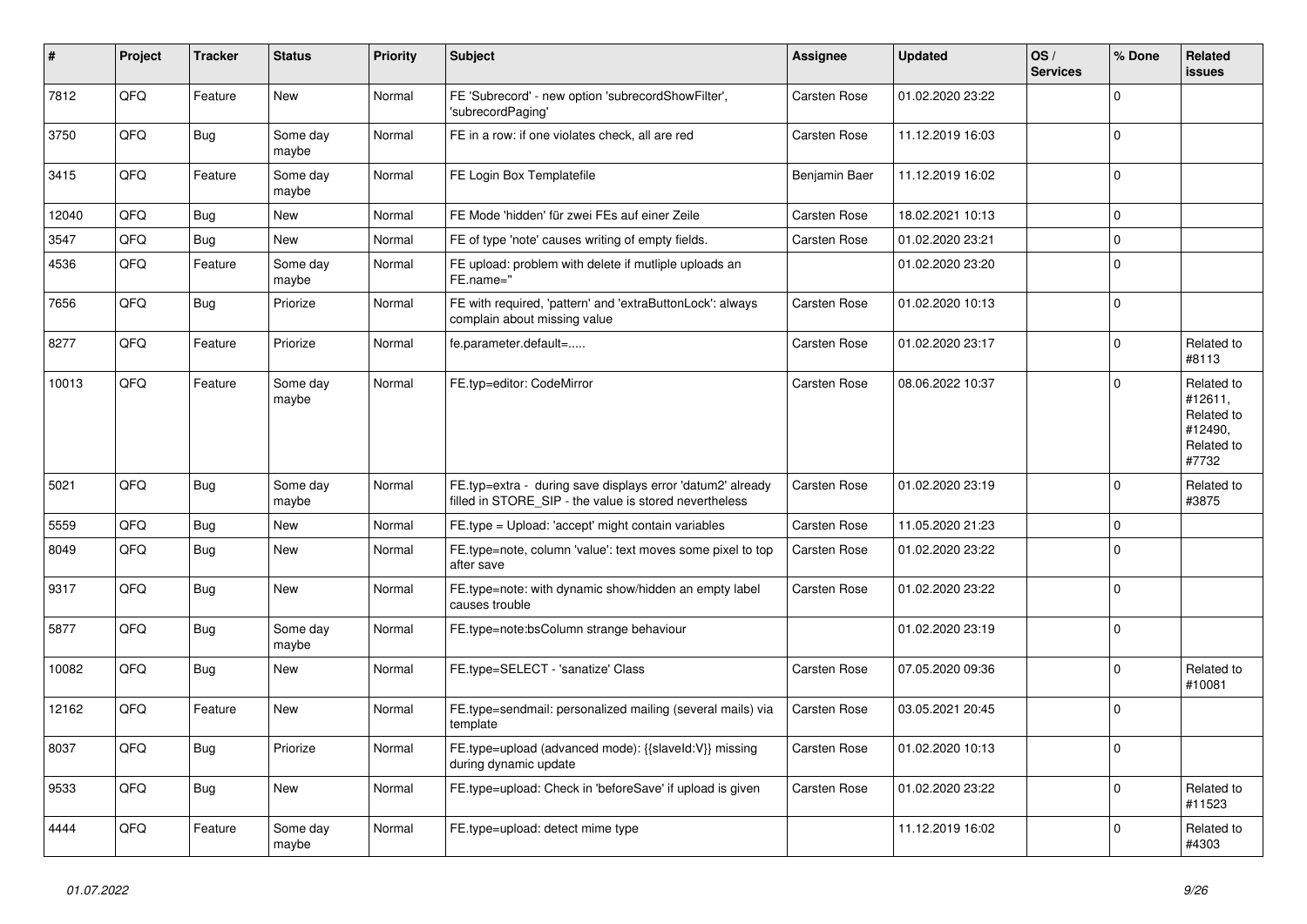| #     | Project | <b>Tracker</b> | <b>Status</b>     | <b>Priority</b> | Subject                                                                                                                                                  | Assignee            | <b>Updated</b>   | OS/<br><b>Services</b> | % Done      | Related<br>issues                                                           |
|-------|---------|----------------|-------------------|-----------------|----------------------------------------------------------------------------------------------------------------------------------------------------------|---------------------|------------------|------------------------|-------------|-----------------------------------------------------------------------------|
| 7512  | QFQ     | Bug            | New               | Normal          | FE: inputType=number >> 'pattern' is not respected                                                                                                       | Carsten Rose        | 01.02.2020 23:22 |                        | $\Omega$    |                                                                             |
| 7920  | QFQ     | Feature        | New               | Normal          | FE: Syntax Highlight, Zeinlenumbruch                                                                                                                     | Carsten Rose        | 01.02.2020 10:03 |                        | 0           |                                                                             |
| 10937 | QFQ     | Bug            | New               | Normal          | Fehler mit abhängigen Select- Feldern beim Positionieren                                                                                                 | Carsten Rose        | 12.11.2020 23:45 |                        | $\Omega$    |                                                                             |
| 4872  | QFQ     | Feature        | Some day<br>maybe | Normal          | Fields of Typo3 page available in STORE_TYPO3                                                                                                            | Carsten Rose        | 01.02.2020 23:19 |                        | $\Omega$    |                                                                             |
| 4413  | QFQ     | Feature        | <b>New</b>        | Normal          | fieldset: show/hidden, modeSql, dynamicUpdate                                                                                                            | Carsten Rose        | 09.02.2022 15:19 |                        | $\Omega$    |                                                                             |
| 10003 | QFQ     | Feature        | Priorize          | Normal          | fieldset: stronger visualize group                                                                                                                       | Benjamin Baer       | 12.02.2020 08:13 |                        | $\mathbf 0$ |                                                                             |
| 6462  | QFQ     | Bug            | New               | Normal          | File Upload: Nutzlose Fehlermeldung wenn Datei zu gross                                                                                                  | Carsten Rose        | 01.02.2020 23:21 |                        | $\Omega$    | Related to<br>#6139                                                         |
| 5923  | QFQ     | Feature        | Some day<br>maybe | Normal          | fillStoreSystemBySqlLate                                                                                                                                 |                     | 01.02.2020 23:19 |                        | $\mathbf 0$ |                                                                             |
| 3880  | QFQ     | Feature        | Some day<br>maybe | Normal          | Form 'Form': anlegen einer Tabelle                                                                                                                       |                     | 14.01.2021 10:12 |                        | 0           |                                                                             |
| 3879  | QFQ     | Feature        | Some day<br>maybe | Normal          | Form 'FormElement': Beim Feld 'name' rechts in der Notiz<br>einen Link einblenden - a) aktuelle Definition anzeigen, b)<br>Spalte in der Tabelle anlegen |                     | 11.12.2019 16:03 |                        | 0           |                                                                             |
| 3878  | QFQ     | Feature        | Some day<br>maybe | Normal          | Form 'FormElement': Spalte 'name' typeAhead mit<br>Spaltennamen der Primarytable.                                                                        |                     | 11.12.2019 16:03 |                        | 0           |                                                                             |
| 8336  | QFQ     | Feature        | New               | Normal          | Form > modified > Close New: a) Optional disable popup, b)<br>custom text, c) mode on save: close stay                                                   | <b>Carsten Rose</b> | 01.02.2020 23:22 |                        | $\mathbf 0$ | Related to<br>#8335                                                         |
| 10763 | QFQ     | Feature        | New               | Normal          | form accessed and submitted despite logout?                                                                                                              |                     | 16.06.2020 11:43 |                        | $\mathbf 0$ |                                                                             |
| 11716 | QFQ     | Feature        | <b>New</b>        | Normal          | Form an beliebiger Stelle im Report anzeigen                                                                                                             |                     | 09.12.2020 09:47 |                        | $\Omega$    |                                                                             |
| 12262 | QFQ     | Feature        | ToDo              | Normal          | Form buttons on top: more customable                                                                                                                     | Enis Nuredini       | 17.06.2022 10:44 |                        | $\Omega$    | Related to<br>#13945, Has<br>duplicate<br>#4046, Has<br>duplicate<br>#10080 |
| 9602  | QFQ     | Feature        | <b>New</b>        | Normal          | Form definition as JSON                                                                                                                                  | <b>Carsten Rose</b> | 01.02.2020 23:21 |                        | $\Omega$    | Related to<br>#9600                                                         |
| 4756  | QFQ     | Bug            | New               | Normal          | Form dirty even nothing changes                                                                                                                          | Carsten Rose        | 11.12.2019 16:16 |                        | $\mathbf 0$ |                                                                             |
| 11322 | QFQ     | Feature        | Some day<br>maybe | Normal          | Form Element JSON - (multiline parameter field)                                                                                                          | Carsten Rose        | 16.09.2021 15:10 |                        | $\mathbf 0$ |                                                                             |
| 12315 | QFQ     | Feature        | Some day<br>maybe | Normal          | Form History (Diffs) / Backups                                                                                                                           | Carsten Rose        | 16.09.2021 15:10 |                        | 0           |                                                                             |
| 14322 | QFQ     | <b>Bug</b>     | New               | Normal          | Form Load: by default no scroll (save & close should be<br>visible)                                                                                      | Enis Nuredini       | 15.06.2022 14:12 |                        | $\Omega$    | Related to<br>#14321,<br>Related to<br>#6232                                |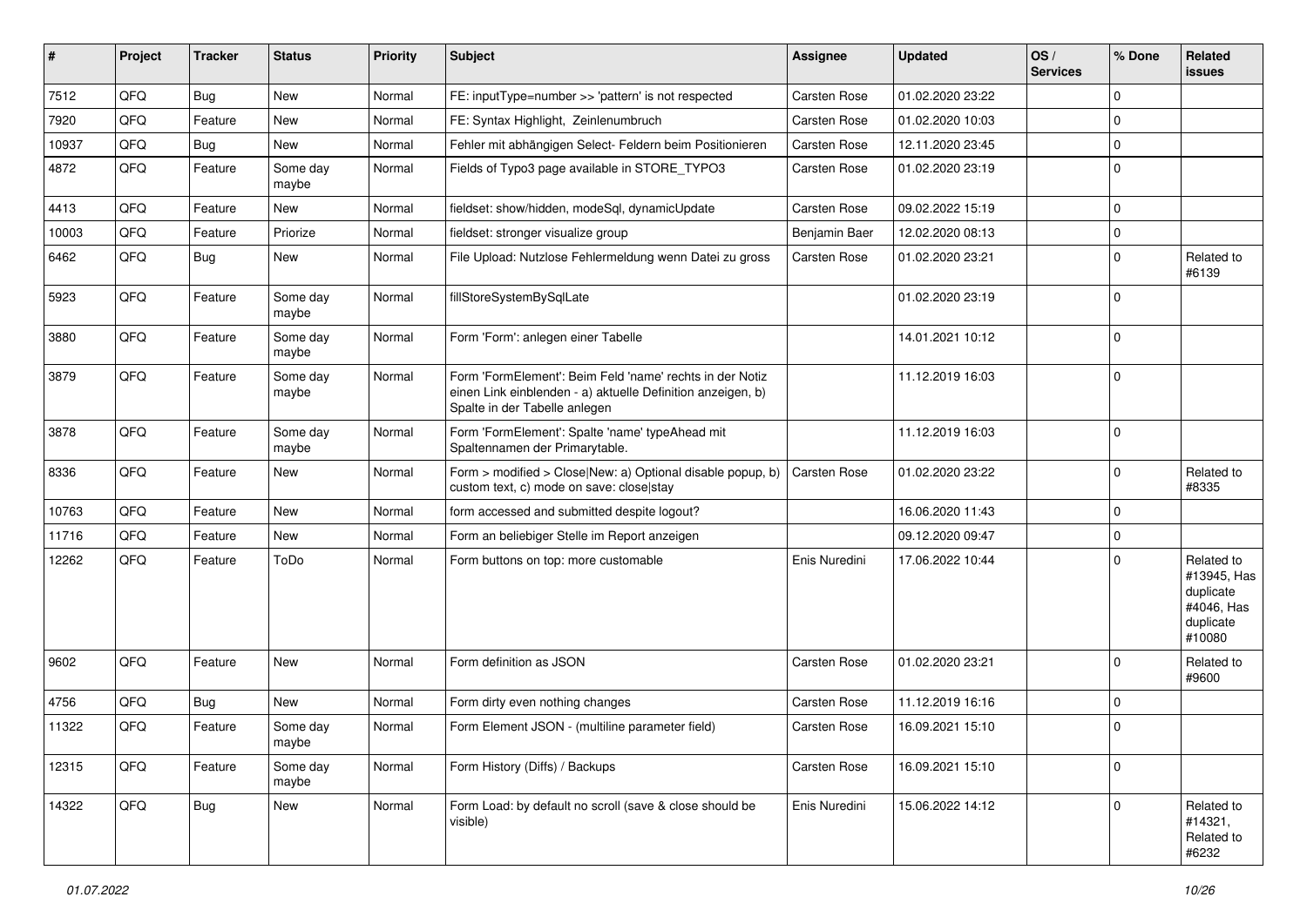| #     | Project | <b>Tracker</b> | <b>Status</b>     | <b>Priority</b> | <b>Subject</b>                                                                                                                                      | <b>Assignee</b>     | <b>Updated</b>   | OS/<br><b>Services</b> | % Done      | Related<br><b>issues</b> |
|-------|---------|----------------|-------------------|-----------------|-----------------------------------------------------------------------------------------------------------------------------------------------------|---------------------|------------------|------------------------|-------------|--------------------------|
| 13572 | QFQ     | Feature        | Feedback          | Normal          | Form Load: misleading error message on trying to load non<br>existent primary record                                                                | Enis Nuredini       | 16.05.2022 23:16 |                        | 100         |                          |
| 5557  | QFQ     | <b>Bug</b>     | Some day<br>maybe | Normal          | Form load: STORE_RECORD filled, but should be empty                                                                                                 | Carsten Rose        | 01.02.2020 23:19 |                        | $\Omega$    |                          |
| 14245 | QFQ     | Bug            | <b>New</b>        | Normal          | Form Save Btn bleibt disabled wenn Datumsfeld über<br>Datepicker geändert                                                                           | Enis Nuredini       | 27.05.2022 13:45 |                        | $\Omega$    | Related to<br>#13689     |
| 5983  | QFQ     | Feature        | Some day<br>maybe | Normal          | Form Submit (save & update): normalize date/-time FE                                                                                                | Carsten Rose        | 01.02.2020 23:19 |                        | $\Omega$    |                          |
| 12581 | QFQ     | Bug            | New               | Normal          | Form.forward=close: Record 'new' in new browser tab ><br>save (& close) >> Form is not reloaded with new created<br>record id and stays in mode=new | Carsten Rose        | 19.03.2022 17:48 |                        | $\mathbf 0$ |                          |
| 9668  | QFQ     | Feature        | Priorize          | Normal          | Form.mode: rename 'hidden' to 'hide'                                                                                                                | Carsten Rose        | 05.05.2021 22:14 |                        | $\Omega$    | Related to<br>#6437      |
| 9773  | QFQ     | Bug            | <b>New</b>        | Normal          | form.parameter.formModeGlobal=requiredOff                                                                                                           | <b>Carsten Rose</b> | 01.02.2020 15:56 |                        | $\mathbf 0$ |                          |
| 3708  | QFQ     | Feature        | Some day<br>maybe | Normal          | Form: input - 'specialchars', 'none'  gewisse tags<br>erlauben, andere verbieten                                                                    | Carsten Rose        | 11.12.2019 16:02 |                        | $\Omega$    | Related to<br>#14320     |
| 6289  | QFQ     | Feature        | <b>New</b>        | Normal          | Form: Log                                                                                                                                           | <b>Carsten Rose</b> | 01.02.2020 23:21 |                        | $\Omega$    |                          |
| 4443  | QFQ     | Feature        | Some day<br>maybe | Normal          | Form: multiple secondary tables                                                                                                                     |                     | 01.02.2020 23:20 |                        | $\Omega$    |                          |
| 12156 | QFQ     | Feature        | New               | Normal          | Form: Optional disable 'leave page'                                                                                                                 |                     | 03.05.2021 20:45 |                        | $\Omega$    |                          |
| 7278  | QFQ     | Feature        | Some day<br>maybe | Normal          | Form: Wert vordefinieren der immer gesetzt wird                                                                                                     |                     | 02.05.2021 09:27 |                        | $\Omega$    |                          |
| 6998  | QFQ     | Feature        | Priorize          | Normal          | Form: with debug=on show column information as tooltip of<br>column label                                                                           | <b>Carsten Rose</b> | 01.02.2020 10:13 |                        | $\Omega$    |                          |
| 3877  | QFQ     | Feature        | Some day<br>maybe | Normal          | FormEditor: die Felder die aktuell nicht gebraucht werden<br>nur auf readonly/disabled setzen (nicht ausblenden > das<br>irritiert.                 | Carsten Rose        | 11.12.2019 16:03 |                        | $\Omega$    |                          |
| 9537  | QFQ     | Feature        | New               | Normal          | FormEditor: Edit fieldset in FrontEnd                                                                                                               | <b>Carsten Rose</b> | 01.02.2020 23:22 |                        | $\Omega$    |                          |
| 3350  | QFQ     | Feature        | Some day<br>maybe | Normal          | FormEditor: Hilfetext hinter 'checktype'                                                                                                            | Carsten Rose        | 11.12.2019 16:02 |                        | $\Omega$    |                          |
| 14290 | QFQ     | Feature        | Priorize          | Normal          | FormEditor: Show Table Definition                                                                                                                   | <b>Carsten Rose</b> | 19.06.2022 16:37 |                        | $\Omega$    |                          |
| 7290  | QFQ     | Feature        | Priorize          | Normal          | FormEditor: title as textarea if LEN(title)>60                                                                                                      | Carsten Rose        | 01.02.2020 10:13 |                        | $\Omega$    | Blocked by<br>#7682      |
| 14395 | QFQ     | Support        | New               | Normal          | FormEditor: Virtual table columns                                                                                                                   | Enis Nuredini       | 21.06.2022 16:09 |                        | $\Omega$    |                          |
| 4008  | QFQ     | <b>Bug</b>     | Some day<br>maybe | Normal          | FormElemen.type=sendmail: wrong 'TO' if 'real<br>name <rea@mail.to>' is used</rea@mail.to>                                                          | Carsten Rose        | 11.12.2019 16:03 |                        | $\Omega$    |                          |
| 8034  | QFQ     | Feature        | Priorize          | Normal          | FormElement 'data': 22.22.2222 should not be accepted                                                                                               | Carsten Rose        | 01.02.2020 10:13 |                        | $\Omega$    |                          |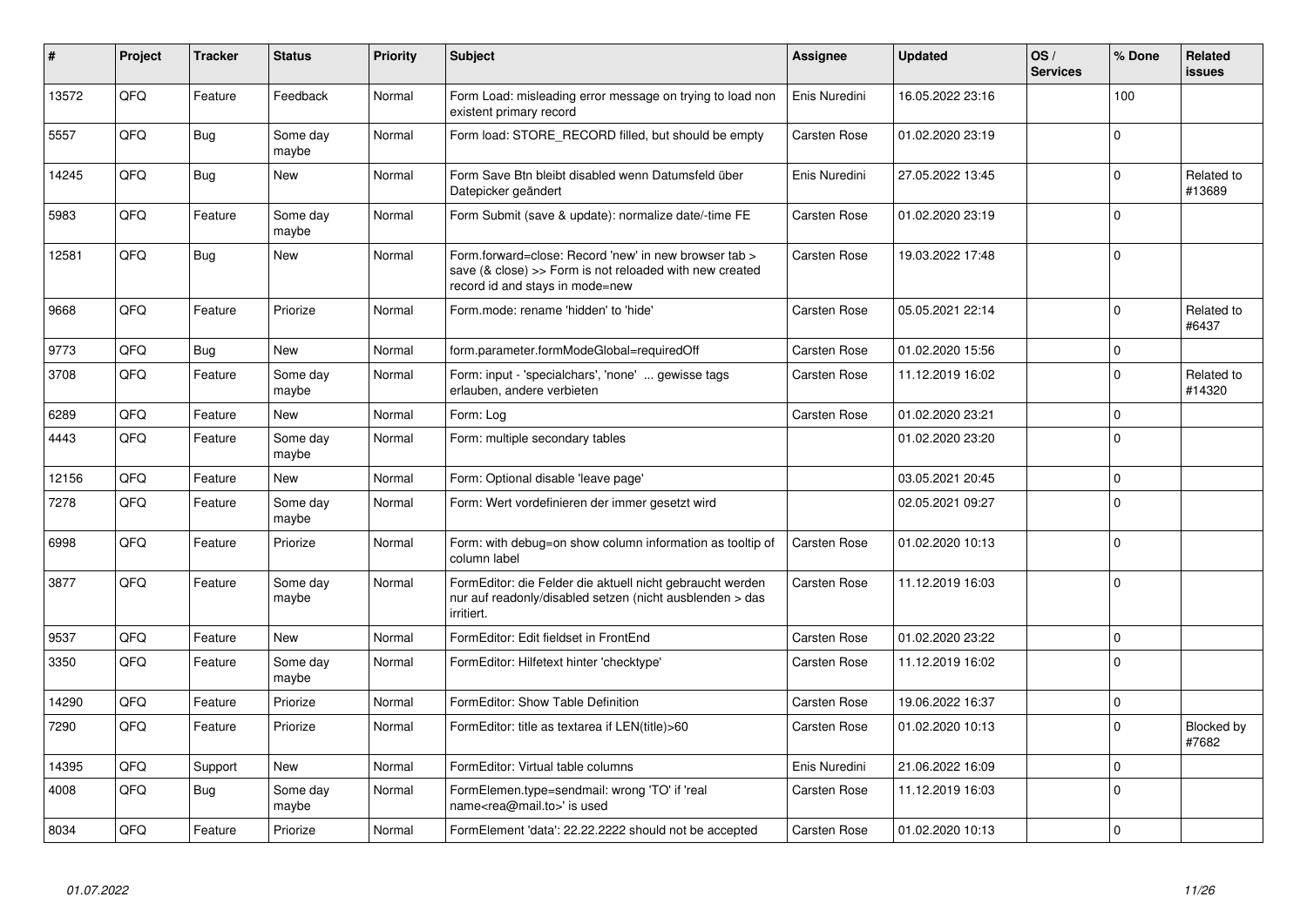| ∦     | Project    | <b>Tracker</b> | <b>Status</b>     | Priority | Subject                                                              | <b>Assignee</b>     | <b>Updated</b>   | OS/<br><b>Services</b> | % Done       | Related<br><b>issues</b>                     |
|-------|------------|----------------|-------------------|----------|----------------------------------------------------------------------|---------------------|------------------|------------------------|--------------|----------------------------------------------|
| 7890  | QFQ        | <b>Bug</b>     | New               | Normal   | FormElement 'required': extraButtonInfo not aligned                  | Carsten Rose        | 11.06.2021 21:17 |                        | $\Omega$     | Related to<br>#11517                         |
| 10322 | QFQ        | Bug            | New               | Normal   | FormElement / Radio: missing column 'enum' >> FE not<br>reported     | <b>Carsten Rose</b> | 07.05.2020 09:37 |                        | $\Omega$     |                                              |
| 6602  | QFQ        | Feature        | <b>New</b>        | Normal   | Formlet: in Report auf Mausklick ein mini-form oeffnen               | <b>Carsten Rose</b> | 11.12.2019 16:16 |                        | $\Omega$     |                                              |
| 6609  | QFQ        | Feature        | <b>New</b>        | Normal   | Formlet: JSON API erweitern                                          | <b>Carsten Rose</b> | 01.02.2020 23:21 |                        | 50           |                                              |
| 9898  | QFQ        | <b>Bug</b>     | Feedback          | Normal   | Formular trotz Timeout gespeichert                                   | Benjamin Baer       | 01.02.2020 15:56 |                        | $\mathbf 0$  |                                              |
| 6515  | QFQ        | Feature        | Some day<br>maybe | Normal   | Formular: Felder dynamisch ein/ausblenden                            |                     | 11.12.2019 16:02 |                        | $\Omega$     |                                              |
| 9900  | QFQ        | Feature        | Priorize          | Normal   | Generic API Call: tt-content record >> JSON                          | Carsten Rose        | 01.02.2020 10:13 |                        | $\mathbf 0$  |                                              |
| 10095 | QFQ        | Feature        | Some day<br>maybe | Normal   | Generic Gitlab Integration into QFQ                                  | Carsten Rose        | 16.09.2021 15:10 |                        | $\mathbf{0}$ |                                              |
| 14283 | QFQ        | <b>Bug</b>     | Priorize          | Normal   | HEIC / HEIF convert doesn't trigger                                  | Carsten Rose        | 19.06.2022 16:37 |                        | $\Omega$     |                                              |
| 9126  | QFQ        | Bug            | Some day<br>maybe | Normal   | hidden Form elements are present in page source                      |                     | 02.01.2021 18:41 |                        | $\Omega$     |                                              |
| 11702 | QFQ        | Feature        | <b>New</b>        | Normal   | HTML Special Char makes no sense for 'allbut' if '&' is<br>forbidden | <b>Carsten Rose</b> | 07.12.2021 16:35 |                        | $\Omega$     | Related to<br>#5112,<br>Related to<br>#14320 |
| 11347 | QFQ        | <b>Bug</b>     | Feedback          | Normal   | If Bedingungen funktionieren nicht korrekt                           | Christoph Fuchs     | 21.03.2021 20:37 |                        | $\mathbf 0$  |                                              |
| 12480 | QFQ        | Feature        | <b>New</b>        | Normal   | If QFQ upgrade is running, block further request                     | Carsten Rose        | 03.05.2021 20:45 |                        | $\mathbf 0$  |                                              |
| 8217  | QFQ        | Feature        | <b>New</b>        | Normal   | if-elseif-else construct                                             | Carsten Rose        | 16.03.2021 18:41 |                        | $\Omega$     | Related to<br>#10716                         |
| 7660  | QFQ        | Feature        | <b>New</b>        | Normal   | IMAP: import mails to DB, move / delete mails                        | Carsten Rose        | 01.02.2020 09:52 |                        | 0 l          |                                              |
| 7453  | QFQ        | Feature        | Some day<br>maybe | Normal   | import / export forms QFQ                                            | <b>Carsten Rose</b> | 16.09.2021 15:10 |                        | $\Omega$     |                                              |
| 14091 | <b>OFO</b> | Bug            | <b>New</b>        | Normal   | inconsistent template path for twig                                  | <b>Carsten Rose</b> | 19.04.2022 18:36 |                        | $\Omega$     |                                              |
| 4659  | QFQ        | Bug            | Some day<br>maybe | Normal   | infoButtonExtra                                                      | Carsten Rose        | 01.02.2020 23:20 |                        | $\mathbf 0$  |                                              |
| 2950  | QFQ        | Feature        | Some day<br>maybe | Normal   | Inhalt QFQ Records als File                                          |                     | 11.12.2019 16:03 |                        | $\Omega$     |                                              |
| 14305 | QFQ        | Bug            | New               | Normal   | Inline Report editing does not create history entries                | <b>Carsten Rose</b> | 10.06.2022 11:55 |                        | $\mathbf 0$  |                                              |
| 11036 | QFQ        | Feature        | Some day<br>maybe | Normal   | inline report editor permissions                                     | Carsten Rose        | 16.09.2021 15:09 |                        | $\mathbf 0$  | Related to<br>#11323                         |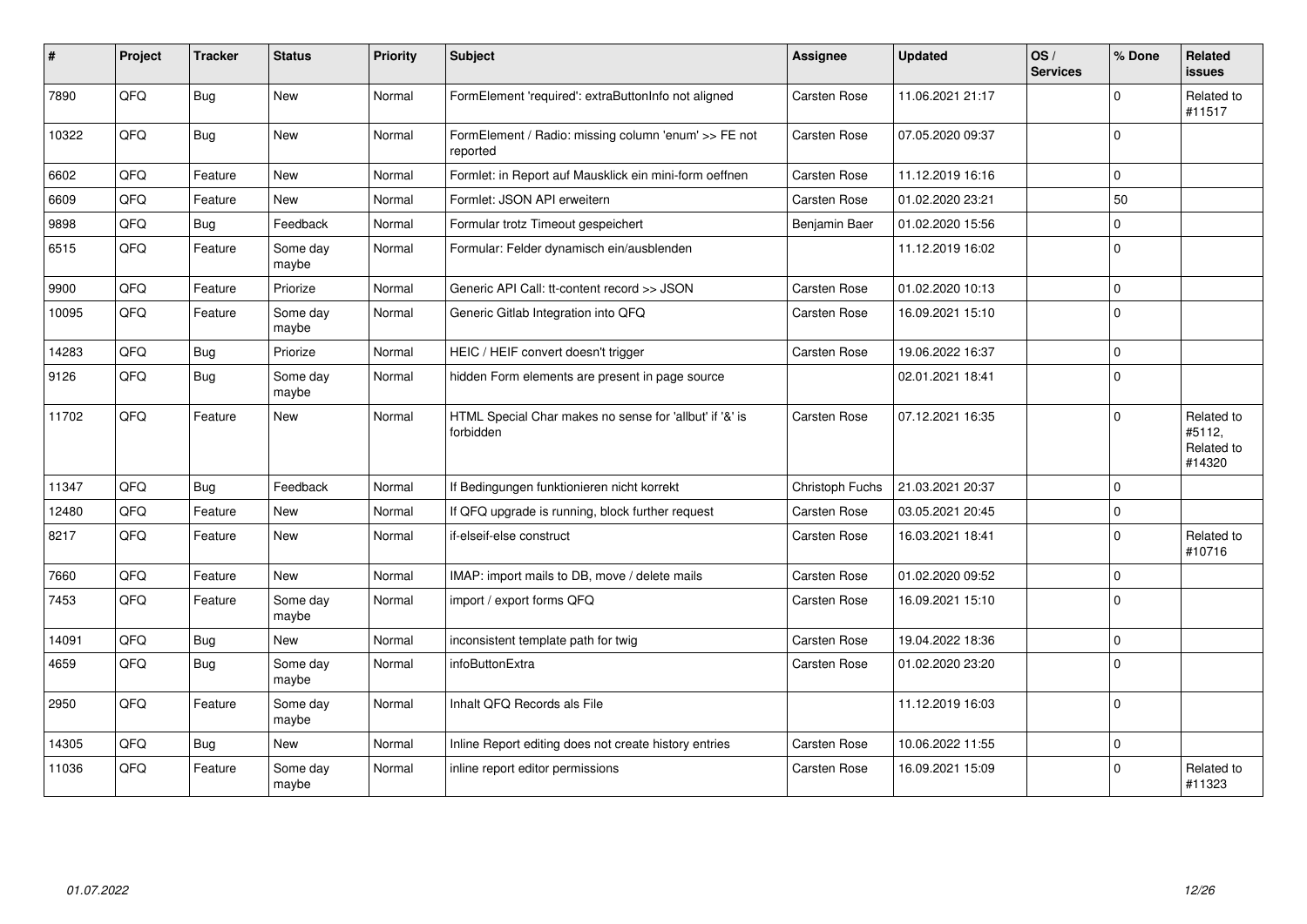| #     | Project | <b>Tracker</b> | <b>Status</b>     | <b>Priority</b> | <b>Subject</b>                                                                                           | Assignee      | <b>Updated</b>   | OS/<br><b>Services</b> | % Done              | Related<br><b>issues</b>                                                |
|-------|---------|----------------|-------------------|-----------------|----------------------------------------------------------------------------------------------------------|---------------|------------------|------------------------|---------------------|-------------------------------------------------------------------------|
| 9834  | QFQ     | <b>Bug</b>     | Priorize          | Normal          | Input elements with tag 'disabled' are missing on<br>form-submit: server option 'processReadOnly' broken | Carsten Rose  | 07.12.2021 16:43 |                        | $\Omega$            | Related to<br>#9691,<br>Related to<br>#5305, Has<br>duplicate<br>#12331 |
| 7965  | QFQ     | Feature        | Priorize          | Normal          | Input type 'text' with visual format - currency                                                          | Benjamin Baer | 03.01.2022 07:45 |                        | $\mathsf{O}\xspace$ |                                                                         |
| 12630 | QFG     | Feature        | In Progress       | Normal          | Input: date[time]: min / max values                                                                      | Enis Nuredini | 20.06.2022 18:31 |                        | $\mathbf 0$         | Related to<br>#10096,<br>Related to<br>#14302,<br>Related to<br>#14303  |
| 7522  | QFQ     | Feature        | Priorize          | Normal          | Inserting default index.html to folder (Avoid Apache<br>Indexing)                                        | Carsten Rose  | 01.02.2020 10:13 |                        | $\mathbf 0$         |                                                                         |
| 4259  | QFQ     | Feature        | Some day<br>maybe | Normal          | Instant trigger a cron job                                                                               | Carsten Rose  | 11.12.2019 16:03 |                        | $\pmb{0}$           |                                                                         |
| 7732  | QFQ     | Feature        | Some day<br>maybe | Normal          | Javascript: Lazy Loading der add on libs                                                                 | Benjamin Baer | 08.06.2022 10:38 |                        | $\mathbf 0$         | Related to<br>#12611,<br>Related to<br>#12490,<br>Related to<br>#10013  |
| 1510  | QFQ     | Feature        | Some day<br>maybe | Normal          | jquery von google laden, falls das nicht geht lokal                                                      |               | 11.12.2019 16:03 |                        | $\pmb{0}$           |                                                                         |
| 1946  | QFQ     | Feature        | Some day<br>maybe | Normal          | Kontrolle ob der ReadOnly Modus bei den<br>Formularelementen korrekt implementiert ist                   | Carsten Rose  | 11.12.2019 16:03 |                        | $\pmb{0}$           |                                                                         |
| 10443 | QFQ     | Feature        | In Progress       | Normal          | Konzept_api / _live                                                                                      | Carsten Rose  | 07.05.2020 09:39 |                        | $\mathbf 0$         |                                                                         |
| 10593 | QFQ     | Feature        | <b>New</b>        | Normal          | label2: text behind input element                                                                        | Carsten Rose  | 16.05.2020 10:57 |                        | $\pmb{0}$           |                                                                         |
| 14371 | QFQ     | Feature        | Priorize          | Normal          | <b>LDAP via REPORT</b>                                                                                   | Carsten Rose  | 19.06.2022 16:37 |                        | $\pmb{0}$           |                                                                         |
| 3457  | QFQ     | Feature        | Some day<br>maybe | Normal          | LDAP: concat multi values to one single entry                                                            | Carsten Rose  | 11.12.2019 16:02 |                        | $\mathbf 0$         |                                                                         |
| 6566  | QFQ     | <b>Bug</b>     | Priorize          | Normal          | Link Function 'delete': provided parameter missing on page<br>reload                                     | Benjamin Baer | 03.01.2022 08:08 |                        | $\mathbf 0$         |                                                                         |
| 10569 | QFQ     | Feature        | Priorize          | Normal          | link blank more safe                                                                                     | Enis Nuredini | 25.03.2022 12:44 |                        | $\mathsf{O}\xspace$ |                                                                         |
| 3617  | QFQ     | Feature        | Some day<br>maybe | Normal          | Load javascripts at bottom                                                                               |               | 11.12.2019 16:02 |                        | $\mathbf 0$         |                                                                         |
| 8702  | QFQ     | Feature        | <b>New</b>        | Normal          | Load Record which is locked: missing user info                                                           | Carsten Rose  | 11.12.2019 16:16 |                        | $\mathbf 0$         | Related to<br>#9789                                                     |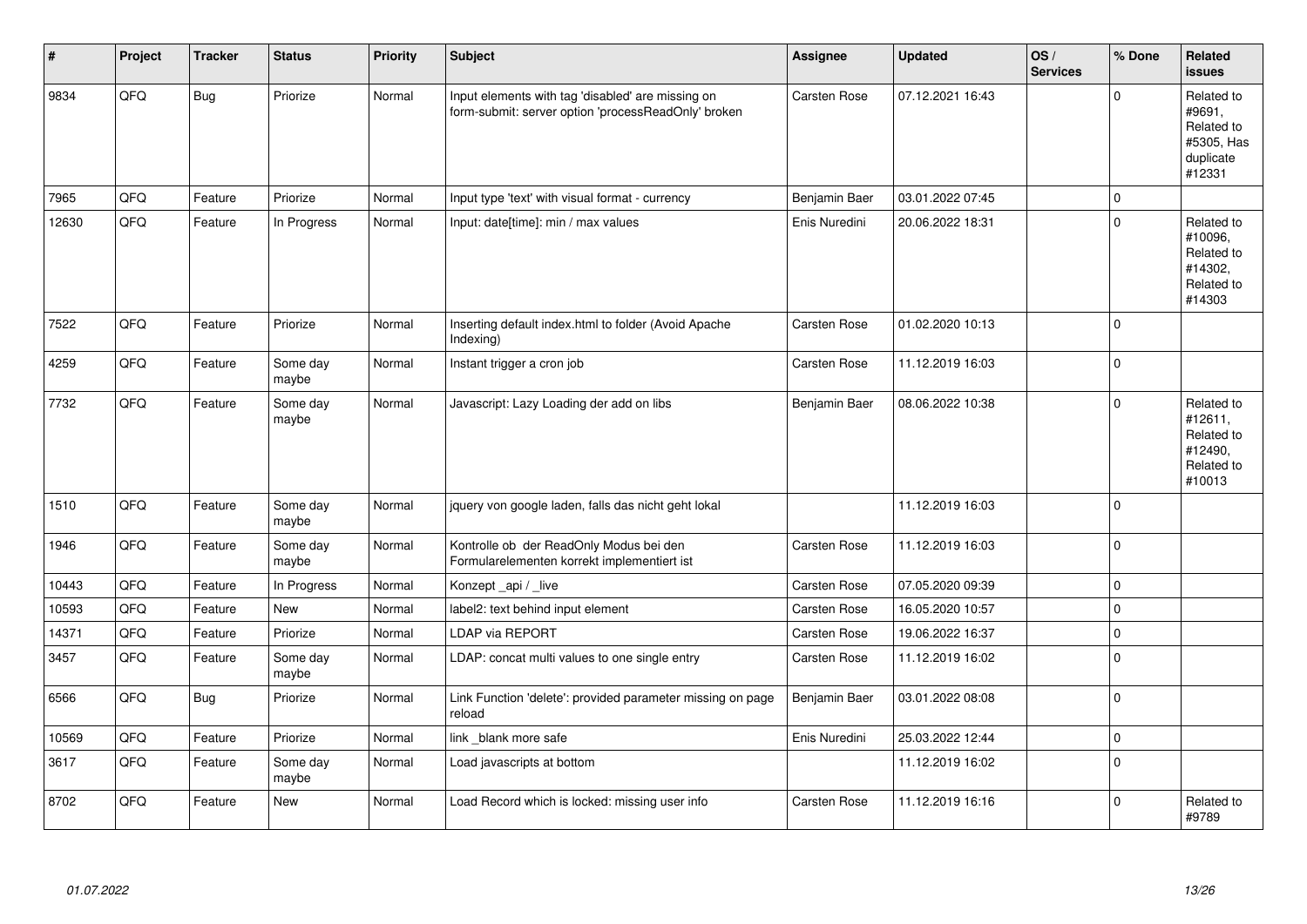| #     | Project | <b>Tracker</b> | <b>Status</b>     | <b>Priority</b> | Subject                                                                                                | <b>Assignee</b> | <b>Updated</b>   | OS/<br><b>Services</b> | % Done      | Related<br><b>issues</b>                                              |
|-------|---------|----------------|-------------------|-----------------|--------------------------------------------------------------------------------------------------------|-----------------|------------------|------------------------|-------------|-----------------------------------------------------------------------|
| 12490 | QFQ     | Feature        | New               | Normal          | Loading Plugins in QFQ - see what tinymce does. (lazy<br>loading)                                      | Benjamin Baer   | 08.06.2022 10:37 |                        | $\Omega$    | Related to<br>#12611,<br>Related to<br>#10013,<br>Related to<br>#7732 |
| 4433  | QFQ     | Feature        | Some day<br>maybe | Normal          | Log when SIP will be destroyed by QFQ for any (security)<br>reason                                     |                 | 01.02.2020 23:20 |                        | $\Omega$    | Related to<br>#4432,<br>Related to<br>#5458                           |
| 4439  | QFQ     | Feature        | Some day<br>maybe | Normal          | Log: report all actions fired by an FE Element, incl. the<br>original directive (slaveld, sqllnsert, ) |                 | 01.02.2020 23:20 |                        | 0           | Related to<br>#4432,<br>Related to<br>#5458                           |
| 9777  | QFQ     | Feature        | <b>New</b>        | Normal          | Logging QFQ Variables                                                                                  | Carsten Rose    | 16.12.2019 17:17 |                        | $\mathbf 0$ |                                                                       |
| 2361  | QFQ     | Feature        | New               | Normal          | Logging wer/wann/wo welches Formular aufgerufen hat                                                    | Carsten Rose    | 11.12.2019 16:15 |                        | $\mathbf 0$ | Related to<br>#4432,<br>Related to<br>#7480                           |
| 5852  | QFQ     | Feature        | Some day<br>maybe | Normal          | Logging: mail.log / sql.log - im FE anzeigen und via AJAX<br>aktualisieren                             | Carsten Rose    | 01.02.2020 23:19 |                        | $\mathbf 0$ | Related to<br>#5885                                                   |
| 3504  | QFQ     | Feature        | New               | Normal          | Logging: welche Action FEs werden wann wie ausgefuehrt                                                 | Carsten Rose    | 01.02.2020 23:21 |                        | $\mathbf 0$ | Related to<br>#5458,<br>Related to<br>#4092                           |
| 4974  | QFQ     | Feature        | Some day<br>maybe | Normal          | Long polling - inform all listening clients of changes                                                 |                 | 11.12.2019 16:02 |                        | 0           |                                                                       |
| 5455  | QFQ     | Feature        | Some day<br>maybe | Normal          | Mail Redirects grld abhaengig                                                                          |                 | 01.02.2020 23:20 |                        | $\mathbf 0$ |                                                                       |
| 2084  | QFQ     | Feature        | Some day<br>maybe | Normal          | Mailto mit encryption: Subrecord                                                                       | Carsten Rose    | 11.12.2019 16:03 |                        | $\mathbf 0$ | Related to<br>#2082                                                   |
| 11747 | QFQ     | Feature        | New               | Normal          | Maintenance Page with Redirect                                                                         | Carsten Rose    | 03.05.2021 20:47 |                        | $\mathbf 0$ | Related to<br>#11741                                                  |
| 9208  | QFQ     | Feature        | New               | Normal          | Manage 'recent' records                                                                                | Carsten Rose    | 01.02.2020 23:22 |                        | $\mathbf 0$ |                                                                       |
| 10014 | QFQ     | Feature        | New               | Normal          | Manual.rst: describe behaviour and process order of<br>fillStoreVar, slaveId, sqlBefore,               | Carsten Rose    | 01.02.2020 22:31 |                        | 0           |                                                                       |
| 4440  | QFQ     | Feature        | Some day<br>maybe | Normal          | Manual.rst: explain how to. expand PHP Session to 4h                                                   |                 | 11.12.2019 16:02 |                        | $\mathbf 0$ |                                                                       |
| 7104  | QFQ     | Feature        | Some day<br>maybe | Normal          | Manual: hint about escaping if '\r' appears in mail body                                               |                 | 11.12.2019 16:01 |                        | 0           |                                                                       |
| 12039 | QFG     | Feature        | New               | Normal          | Missing htmlSpecialChar() in pre processing on form submit                                             |                 | 18.02.2021 00:09 |                        | $\mathbf 0$ | Related to<br>#14320                                                  |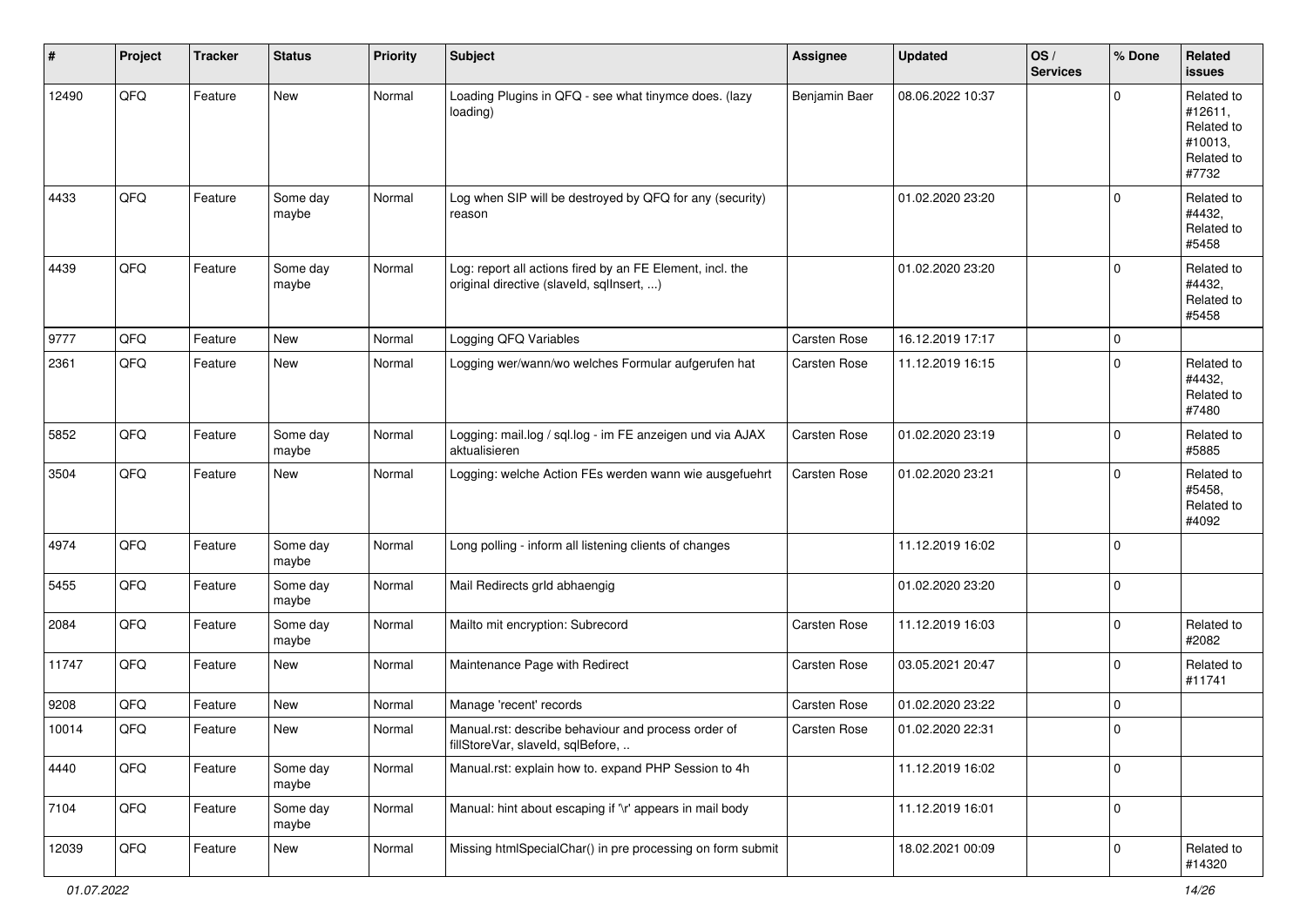| $\sharp$ | Project | <b>Tracker</b> | <b>Status</b>     | <b>Priority</b> | Subject                                                                           | <b>Assignee</b> | <b>Updated</b>   | OS/<br><b>Services</b> | % Done      | Related<br>issues                                                    |
|----------|---------|----------------|-------------------|-----------------|-----------------------------------------------------------------------------------|-----------------|------------------|------------------------|-------------|----------------------------------------------------------------------|
| 4027     | QFQ     | Feature        | Some day<br>maybe | Normal          | Missing: orange 'check' / 'bullet'                                                |                 | 11.12.2019 16:03 |                        | $\mathbf 0$ |                                                                      |
| 11523    | QFQ     | Feature        | New               | Normal          | Mit dynamic Update erkennen, ob Upload gemacht wurde                              | Carsten Rose    | 13.11.2020 15:07 |                        | $\mathbf 0$ | Related to<br>#9533                                                  |
| 4626     | QFQ     | Feature        | Some day<br>maybe | Normal          | Mobile View: 'classBody=qfq-form-right' makes no sense                            |                 | 01.02.2020 23:20 |                        | $\Omega$    |                                                                      |
| 3646     | QFQ     | Feature        | Some day<br>maybe | Normal          | Moeglichkeit HTML Tags in Reports auszugeben (zu<br>enkodieren: htmlspecialchars) |                 | 11.12.2019 16:02 |                        | $\mathbf 0$ | Related to<br>#14320                                                 |
| 6765     | QFQ     | Feature        | <b>New</b>        | Normal          | Moeglichkeit via QFQ eigene Logs zu schreiben                                     | Carsten Rose    | 01.02.2020 23:21 |                        | $\mathbf 0$ |                                                                      |
| 10015    | QFQ     | Feature        | Priorize          | Normal          | Monospace in Textarea                                                             | Carsten Rose    | 03.02.2020 13:40 |                        | 0           |                                                                      |
| 9706     | QFQ     | Feature        | New               | Normal          | Multi File Upload (hidden template group)                                         | Carsten Rose    | 01.02.2020 23:22 |                        | $\mathbf 0$ | Related to<br>#7521,<br>Related to<br>#5562,<br>Related to<br>#13330 |
| 13331    | QFQ     | <b>Bug</b>     | <b>New</b>        | Normal          | Multi Form: Clear Icon misplaced                                                  | Carsten Rose    | 19.03.2022 17:47 |                        | $\mathbf 0$ |                                                                      |
| 13332    | QFQ     | <b>Bug</b>     | New               | Normal          | Multi Form: Required Felder werden visuell nicht markiert.                        | Carsten Rose    | 19.03.2022 17:47 |                        | $\mathbf 0$ |                                                                      |
| 13330    | QFQ     | Feature        | In Progress       | Normal          | Multi Form: Upload                                                                | Carsten Rose    | 07.11.2021 12:40 |                        | 50          | Related to<br>#9706                                                  |
| 4365     | QFQ     | Feature        | Some day<br>maybe | Normal          | Multi Language: new way of config                                                 | Carsten Rose    | 01.02.2020 23:20 |                        | $\mathbf 0$ |                                                                      |
| 11516    | QFQ     | Feature        | <b>New</b>        | Normal          | Multi Page Form (Previous/Next Buttons)                                           | Carsten Rose    | 16.03.2021 17:52 |                        | $\mathbf 0$ |                                                                      |
| 10714    | QFQ     | Feature        | New               | Normal          | multi Table Form                                                                  | Carsten Rose    | 16.03.2021 18:44 |                        | 0           |                                                                      |
| 12325    | QFQ     | <b>Bug</b>     | Priorize          | Normal          | MultiDB form.dbIndex not working for report syntax                                | Carsten Rose    | 07.09.2021 13:37 |                        | $\Omega$    | Related to<br>#12145,<br>Related to<br>#12314                        |
| 5695     | QFQ     | Feature        | In Progress       | Normal          | Multiform                                                                         | Carsten Rose    | 02.01.2021 18:38 |                        | $\mathbf 0$ |                                                                      |
| 11695    | QFQ     | Bug            | New               | Normal          | MultiForm required FE Error                                                       | Carsten Rose    | 04.12.2020 13:34 |                        | $\Omega$    |                                                                      |
| 9579     | QFQ     | Feature        | Some day<br>maybe | Normal          | Multiform with Process Row                                                        | Carsten Rose    | 11.12.2019 16:01 |                        | 0           |                                                                      |
| 11667    | QFG     | Bug            | New               | Normal          | MySQL mariadb-server-10.3: Incorrect datetime value                               | Carsten Rose    | 03.05.2021 20:48 |                        | O           |                                                                      |
| 12023    | QFQ     | Feature        | New               | Normal          | MySQL Stored Precdure: QDECODESPECIALCHAR()                                       | Carsten Rose    | 16.02.2021 11:16 |                        | $\mathbf 0$ | Related to<br>#12022                                                 |
| 6437     | QFQ     | Feature        | New               | Normal          | Neuer Mode Button bei FormElementen                                               | Carsten Rose    | 01.02.2020 23:21 |                        | $\mathbf 0$ | Related to<br>#9668,<br>Blocked by<br>#9678                          |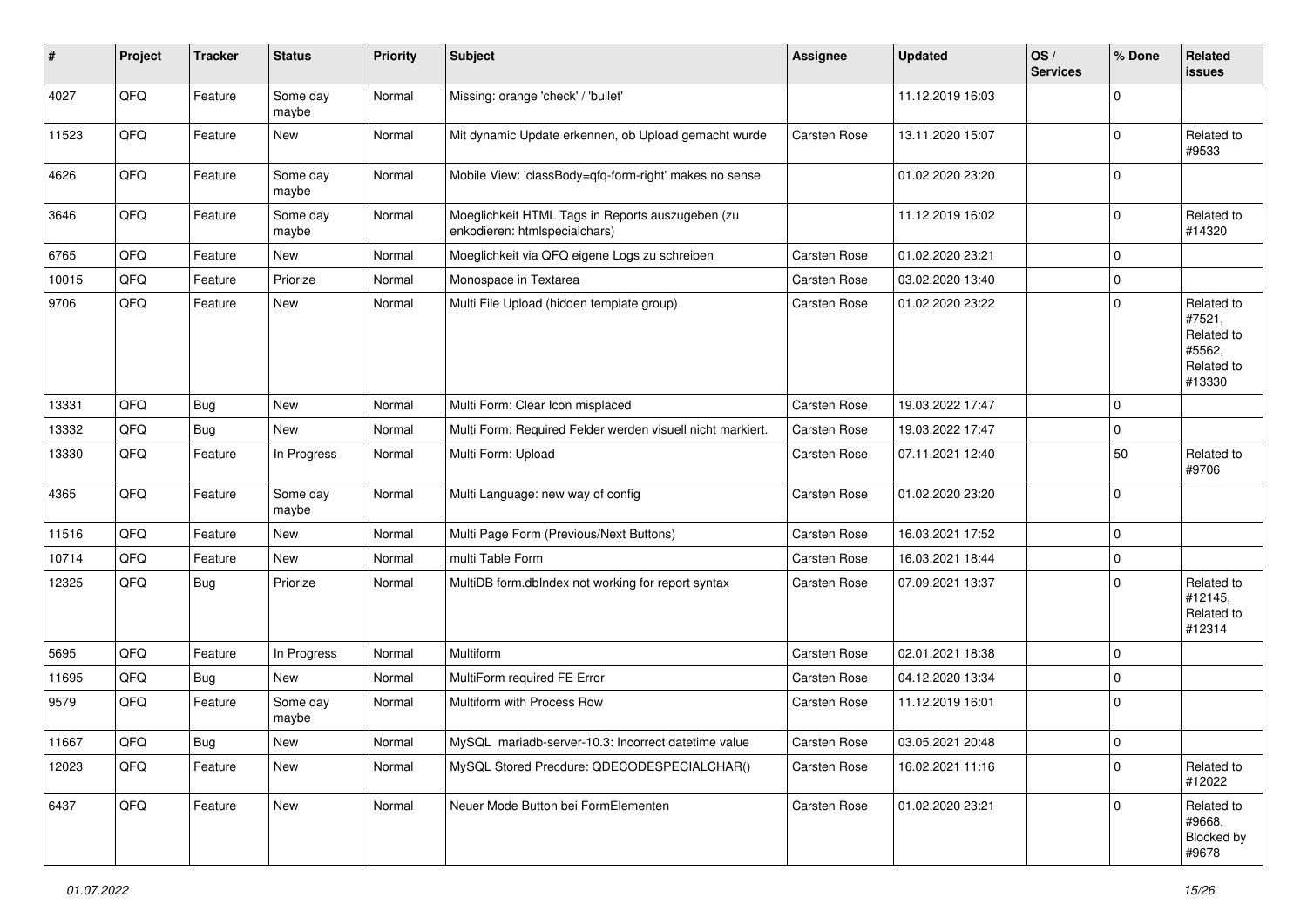| $\sharp$ | Project | <b>Tracker</b> | <b>Status</b>     | <b>Priority</b> | <b>Subject</b>                                                                                        | Assignee            | <b>Updated</b>   | OS/<br><b>Services</b> | % Done      | Related<br>issues                             |
|----------|---------|----------------|-------------------|-----------------|-------------------------------------------------------------------------------------------------------|---------------------|------------------|------------------------|-------------|-----------------------------------------------|
| 6084     | QFQ     | Feature        | Some day<br>maybe | Normal          | New escape type: 'D' - convert date                                                                   |                     | 01.02.2020 23:19 |                        | $\Omega$    |                                               |
| 4446     | QFQ     | Feature        | Some day<br>maybe | Normal          | New FE get same feldContainerId as last modifed FE                                                    |                     | 01.02.2020 23:20 |                        | $\mathbf 0$ |                                               |
| 7229     | QFQ     | Feature        | Some day<br>maybe | Normal          | New FormElement.type: Button                                                                          |                     | 01.02.2021 12:32 |                        | 0           |                                               |
| 5782     | QFQ     | Feature        | New               | Normal          | NextCloud API                                                                                         | Carsten Rose        | 01.02.2020 10:02 |                        | $\mathbf 0$ |                                               |
| 4546     | QFQ     | Bug            | Some day<br>maybe | Normal          | NH: SIP storage is destroyed                                                                          |                     | 01.02.2020 23:20 |                        | $\Omega$    |                                               |
| 3613     | QFQ     | Bug            | Some day<br>maybe | Normal          | note /note unchecked -> note div (col-md) wird weiterhin<br>gerendert                                 | Elias Villiger      | 01.02.2020 23:19 |                        | 100         |                                               |
| 12133    | QFQ     | <b>Bug</b>     | <b>New</b>        | Normal          | NPM, phpSpreadSheet aktualisieren                                                                     | Carsten Rose        | 15.03.2021 09:04 |                        | 0           |                                               |
| 14090    | QFQ     | Feature        | New               | Normal          | Nützliche script funktionen                                                                           | Carsten Rose        | 28.05.2022 11:03 |                        | 0           |                                               |
| 10011    | QFQ     | Feature        | Priorize          | Normal          | Offer new STORE_TYPO3 Variable 'beUser', 'beEmail'                                                    | Carsten Rose        | 08.05.2021 09:51 |                        | $\Omega$    | Related to<br>#10012,<br>Related to<br>#12511 |
| 7685     | QFQ     | Bug            | <b>New</b>        | Normal          | Open FormElement from QFQ error message and save<br>modified record: error about missing {{formId:F}} | Carsten Rose        | 01.02.2020 23:22 |                        | $\mathbf 0$ |                                               |
| 14175    | QFQ     | Bug            | In Progress       | Normal          | Opening a form with no QFQ Session cookie fails                                                       | Carsten Rose        | 03.06.2022 10:40 |                        | $\mathbf 0$ |                                               |
| 7681     | QFQ     | Feature        | <b>New</b>        | Normal          | Optional switch off 'check for modified record'                                                       | Carsten Rose        | 01.02.2020 23:21 |                        | $\Omega$    |                                               |
| 10384    | QFQ     | Feature        | New               | Normal          | Parameter Exchange QFQ Instances                                                                      |                     | 07.05.2020 09:38 |                        | $\mathbf 0$ |                                               |
| 8101     | QFQ     | Feature        | Some day<br>maybe | Normal          | Password hash: support further hashing methods                                                        | Carsten Rose        | 16.09.2021 15:10 |                        | $\Omega$    |                                               |
| 7336     | QFQ     | Feature        | Some day<br>maybe | Normal          | PDF Upload: disallow PDFs with specific Meta information                                              | Carsten Rose        | 11.12.2019 16:01 |                        | $\Omega$    |                                               |
| 6261     | QFQ     | Feature        | New               | Normal          | Persistent SIP                                                                                        | Carsten Rose        | 12.06.2021 09:07 |                        | $\Omega$    | Related to<br>#10819                          |
| 10819    | QFQ     | Feature        | New               | Normal          | Persistent SIP - second try                                                                           | Carsten Rose        | 29.06.2020 23:02 |                        | $\Omega$    | Related to<br>#6261                           |
| 2063     | QFQ     | <b>Bug</b>     | Some day<br>maybe | Normal          | Pills auf 'inaktiv' setzen falls keine Element auf dem Pill<br>sichtbar sind.                         | Benjamin Baer       | 11.12.2019 16:03 |                        | 0           | Related to<br>#3752                           |
| 12556    | QFQ     | Feature        | New               | Normal          | Pills Title: colored = static or dynamic on allrequiredgiven                                          | Benjamin Baer       | 19.03.2022 17:49 |                        | 0           |                                               |
| 11668    | QFQ     | <b>Bug</b>     | New               | Normal          | Play function.sql - problem with mysql                                                                | Carsten Rose        | 03.05.2021 20:48 |                        | $\mathbf 0$ |                                               |
| 10080    | QFQ     | Feature        | New               | Normal          | Popup on 'save' / 'close': configure dialog (answer<br>yes/no/cancle/)                                | <b>Carsten Rose</b> | 28.03.2021 20:52 |                        | 0           | Is duplicate<br>of #12262                     |
| 3495     | QFQ     | Feature        | Some day<br>maybe | Normal          | Predifined Parameter werden nicht in '+' (add new record)<br>SIP gerendert.                           |                     | 11.12.2019 16:02 |                        | 0           |                                               |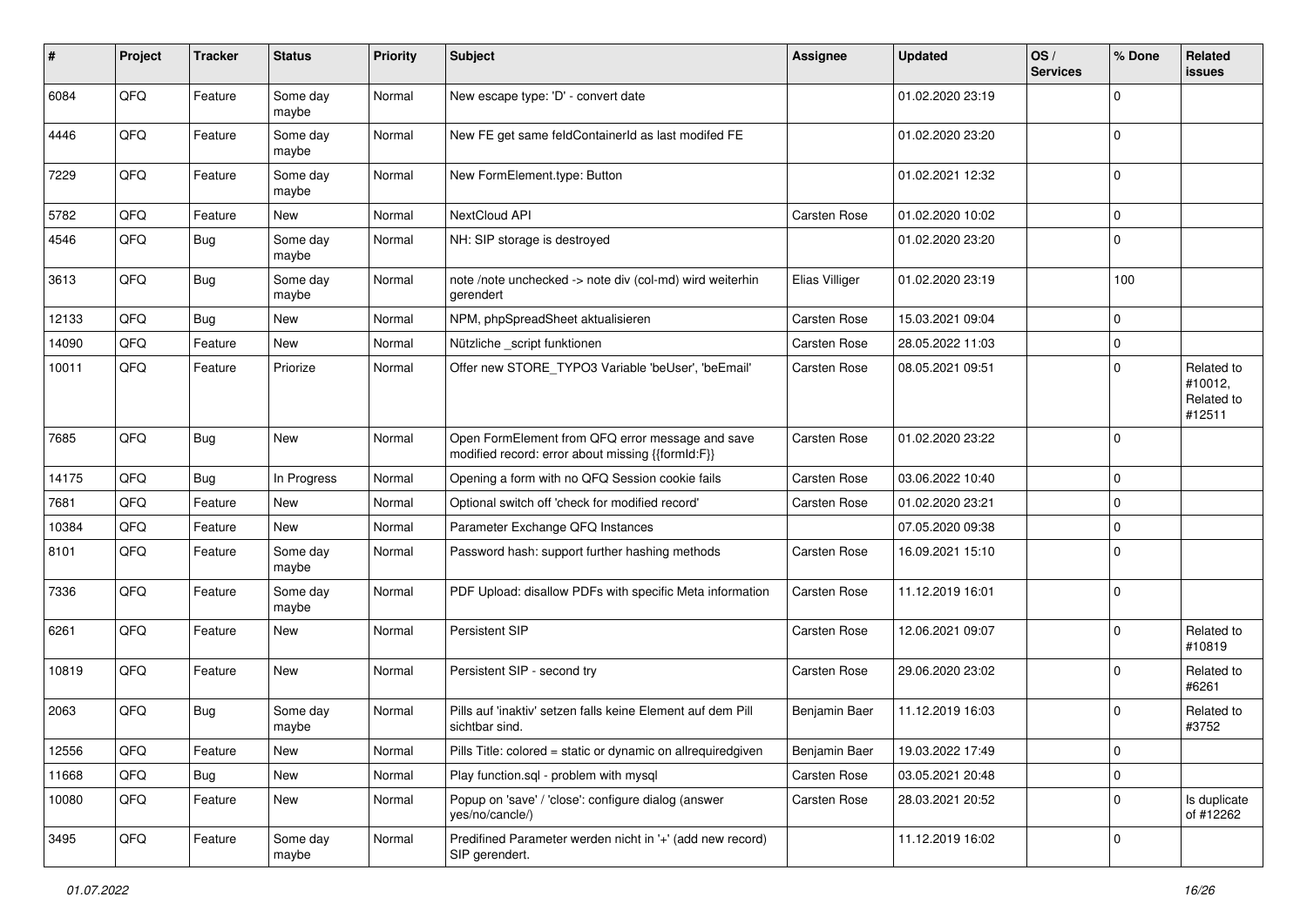| #     | Project | <b>Tracker</b> | <b>Status</b>     | <b>Priority</b> | <b>Subject</b>                                                                                                                        | Assignee               | <b>Updated</b>   | OS/<br><b>Services</b> | % Done      | Related<br><b>issues</b> |
|-------|---------|----------------|-------------------|-----------------|---------------------------------------------------------------------------------------------------------------------------------------|------------------------|------------------|------------------------|-------------|--------------------------|
| 4023  | QFQ     | Feature        | <b>New</b>        | Normal          | prepared statements - FE action: salveld, sqlInsert,<br>sqlUpdate, sqlDelete, sqlBefore, sqlAfter                                     | <b>Carsten Rose</b>    | 11.12.2019 16:15 |                        | $\Omega$    |                          |
| 10658 | QFQ     | Bug            | <b>New</b>        | Normal          | processReadOnly broken                                                                                                                | <b>Carsten Rose</b>    | 27.05.2020 17:55 |                        | $\Omega$    |                          |
| 9135  | QFQ     | Feature        | Priorize          | Normal          | Progress Bar generic / replace old hourglass download<br>popup                                                                        | Benjamin Baer          | 03.01.2022 07:43 |                        | $\Omega$    |                          |
| 11980 | QFQ     | Feature        | In Progress       | Normal          | protected verzeichnis MUSS geschützt werden                                                                                           | Carsten Rose           | 07.09.2021 13:30 |                        | $\Omega$    |                          |
| 1253  | QFQ     | Feature        | Some day<br>maybe | Normal          | QF: Colorpicker                                                                                                                       |                        | 11.12.2019 16:03 |                        | $\Omega$    |                          |
| 1251  | QFQ     | Feature        | Some day<br>maybe | Normal          | QF: Combo                                                                                                                             |                        | 11.12.2019 16:03 |                        | $\Omega$    |                          |
| 955   | QFQ     | Feature        | Some day<br>maybe | Normal          | QF: Notizen vor/nach dem Form                                                                                                         |                        | 01.02.2020 23:20 |                        | $\Omega$    |                          |
| 1234  | QFQ     | Feature        | Some day<br>maybe | Normal          | QF: Record numbering: Im Grid soll in Spalte 1 optional die<br>laufende Nummer der Records angezeigt werden.                          |                        | 01.02.2020 23:20 |                        | $\Omega$    |                          |
| 10124 | QFQ     | Feature        | Feedback          | Normal          | qfq AAI-Login                                                                                                                         | Karin Niffeler         | 07.05.2020 09:36 |                        | $\Omega$    |                          |
| 14376 | QFQ     | Feature        | New               | Normal          | QFQ Bootstrap: if missing, create stored procedures                                                                                   | Enis Nuredini          | 19.06.2022 16:37 |                        | $\mathbf 0$ |                          |
| 13592 | QFQ     | Bug            | <b>New</b>        | Normal          | QFQ Build Queue: das vergeben von Tags klappt nicht. Es<br>werden keine Releases gebaut.                                              | Carsten Rose           | 19.03.2022 17:45 |                        | $\Omega$    |                          |
| 5160  | QFQ     | Feature        | Some day<br>maybe | Normal          | QFQ collaborative / together.js, ShareJS, y-js, collaborative,                                                                        |                        | 11.12.2019 16:02 |                        | $\Omega$    |                          |
| 5389  | QFQ     | Feature        | Some day<br>maybe | Normal          | QFQ Design: Multline label / note                                                                                                     | Benjamin Baer          | 01.02.2020 23:19 |                        | $\Omega$    |                          |
| 6140  | QFQ     | <b>Bug</b>     | Priorize          | Normal          | QFQ DnD Sort: Locked fields                                                                                                           | Benjamin Baer          | 21.03.2022 09:56 |                        | $\Omega$    |                          |
| 9024  | QFQ     | Bug            | Some day<br>maybe | Normal          | QFQ Einarbeitung                                                                                                                      |                        | 01.02.2020 15:56 |                        | $\Omega$    |                          |
| 1635  | QFQ     | Feature        | Some day<br>maybe | Normal          | QFQ Extension content record: weitere Optionen<br>einblenden.                                                                         | Carsten Rose           | 11.12.2019 16:03 |                        | $\Omega$    |                          |
| 12465 | QFQ     | Feature        | <b>New</b>        | Normal          | QFQ Function: use in FE to fill StoreRecord                                                                                           | <b>Carsten Rose</b>    | 05.05.2021 21:58 |                        | $\Omega$    |                          |
| 13609 | QFQ     | Feature        | New               | Normal          | QFQ Introduction: Seite aufloesen                                                                                                     | Philipp<br>Gröbelbauer | 28.05.2022 11:02 |                        | $\Omega$    |                          |
| 5892  | QFQ     | Feature        | Some day<br>maybe | Normal          | QFQ should use T3 API to manipulate FE GROUP<br>membership                                                                            |                        | 01.02.2020 23:20 |                        | $\Omega$    |                          |
| 7524  | QFQ     | Bug            | New               | Normal          | QFQ throws a 'General Error' if 'fileadmin/protected/log/' is<br>not writeable                                                        | Carsten Rose           | 01.02.2020 23:22 |                        | $\Omega$    |                          |
| 9927  | QFQ     | Feature        | <b>New</b>        | Normal          | QFQ Update: a) Update nur machen wenn BE User<br>eingeloggt ist., b) Bei Fehler genaue Meldung welcher<br>Updateschritt Probleme hat. | Carsten Rose           | 22.01.2020 12:59 |                        | $\mathbf 0$ |                          |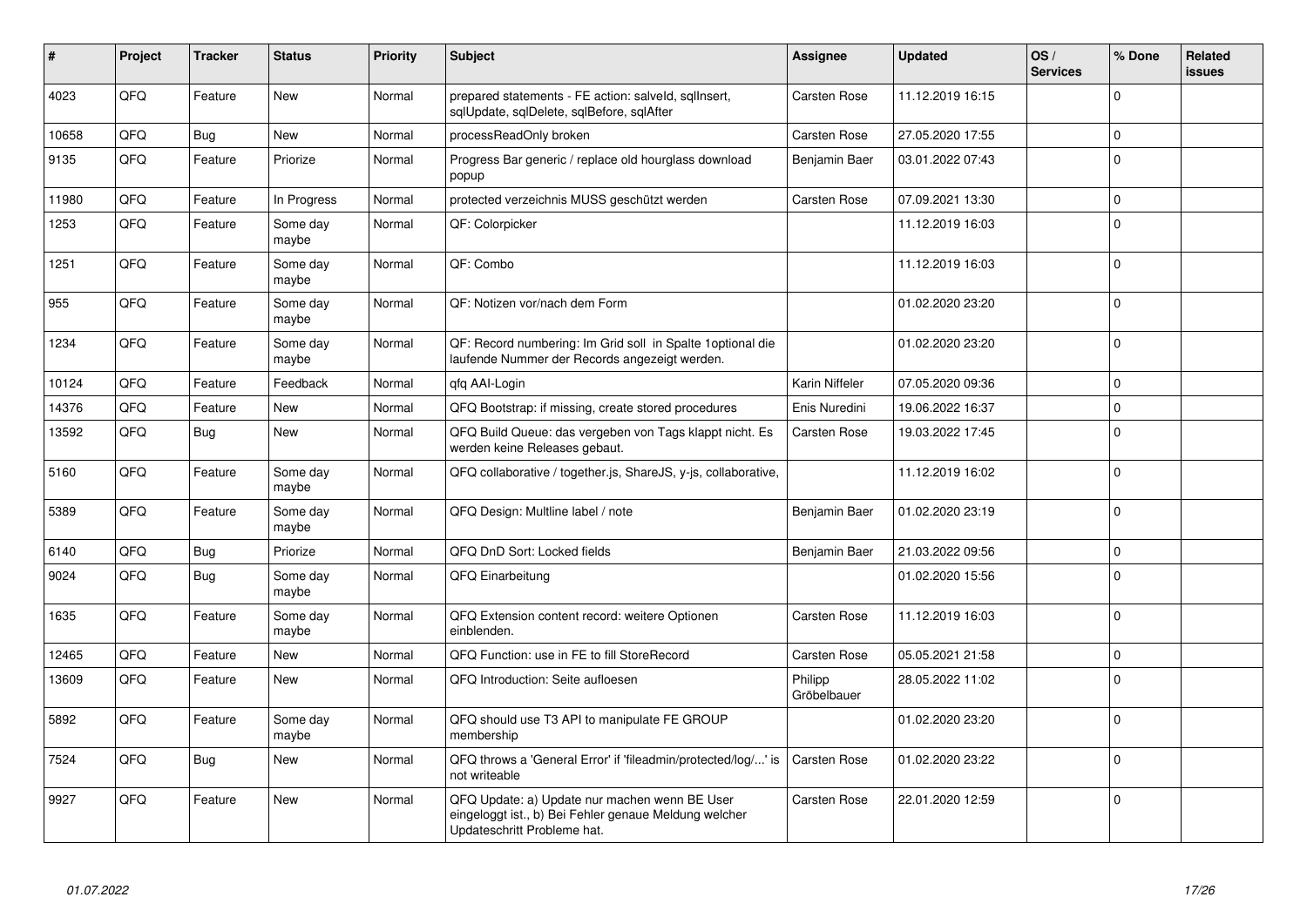| $\vert$ # | Project | <b>Tracker</b> | <b>Status</b>     | <b>Priority</b> | <b>Subject</b>                                                                      | Assignee            | <b>Updated</b>   | OS/<br><b>Services</b> | % Done      | Related<br>issues                              |
|-----------|---------|----------------|-------------------|-----------------|-------------------------------------------------------------------------------------|---------------------|------------------|------------------------|-------------|------------------------------------------------|
| 3692      | QFQ     | Feature        | Some day<br>maybe | Normal          | QFQ Webseite                                                                        | Benjamin Baer       | 11.12.2019 16:02 |                        | $\Omega$    | Related to<br>#5033                            |
| 7108      | QFQ     | Feature        | Some day<br>maybe | Normal          | <b>QFQ Wrap Elements</b>                                                            |                     | 11.12.2019 16:01 |                        | $\mathbf 0$ |                                                |
| 4839      | QFQ     | Feature        | Some day<br>maybe | Normal          | qfq-handle in <head> Abschnitt</head>                                               | <b>Carsten Rose</b> | 11.12.2019 16:02 |                        | $\mathbf 0$ |                                                |
| 13528     | QFQ     | <b>Bug</b>     | New               | Normal          | qfq.io > releases: es wird kein neues Release angelegt                              | Benjamin Baer       | 19.03.2022 17:46 |                        | $\Omega$    |                                                |
| 6574      | QFQ     | <b>Bug</b>     | Priorize          | Normal          | qfq.log: Fehlermeldung wurde angezeigt, aber nicht geloggt                          | <b>Carsten Rose</b> | 01.02.2020 10:13 |                        | $\mathbf 0$ |                                                |
| 5480      | QFQ     | Feature        | Some day<br>maybe | Normal          | QFQ: Dokumentation mit Screenshots versehen                                         | <b>Carsten Rose</b> | 01.02.2020 23:20 |                        | $\mathbf 0$ | Related to<br>#9879                            |
| 8586      | QFQ     | Feature        | Some day<br>maybe | Normal          | QFQ: Enhance Error message for 'record not found'                                   | Carsten Rose        | 16.09.2021 15:10 |                        | $\Omega$    |                                                |
| 4771      | QFQ     | <b>Bug</b>     | Some day<br>maybe | Normal          | qfq: select-down-values empty after save (edit-form for<br>program administrators)  | <b>Carsten Rose</b> | 01.02.2020 23:20 |                        | $\Omega$    | Related to<br>#4549, Has<br>duplicate<br>#4282 |
| 7520      | QFQ     | Feature        | <b>New</b>        | Normal          | QR Code:  AS _qr ( AS _link)                                                        | <b>Carsten Rose</b> | 01.02.2020 23:22 |                        | $\mathbf 0$ |                                                |
| 5851      | QFQ     | Feature        | Some day<br>maybe | Normal          | Queue System implementieren: MQTT, RabbitMQ                                         |                     | 01.02.2020 23:20 |                        | $\Omega$    | Related to<br>#5715                            |
| 6483      | QFQ     | <b>Bug</b>     | <b>New</b>        | Normal          | R Store funktioniert nicht bei 'Report Notation' im FE                              | Carsten Rose        | 01.02.2020 23:21 |                        | $\mathbf 0$ |                                                |
| 9020      | QFQ     | <b>Bug</b>     | Some day<br>maybe | Normal          | radio mit buttonClass und dynamicUpdate lassen sich nicht<br>kombinieren            |                     | 11.12.2019 16:01 |                        | $\Omega$    |                                                |
| 7924      | QFQ     | Feature        | <b>New</b>        | Normal          | Radio/Checkbox with Tooltip                                                         | Carsten Rose        | 01.02.2020 23:22 |                        | $\mathbf 0$ |                                                |
| 11239     | QFQ     | Bug            | <b>New</b>        | Normal          | Radiobutton (plain): horizontales Rendern abhängig vom<br>Datentyp in der Datenbank | Carsten Rose        | 30.09.2020 18:37 |                        | $\Omega$    |                                                |
| 7513      | QFQ     | <b>Bug</b>     | <b>New</b>        | Normal          | Radios not correct aligned                                                          | Carsten Rose        | 01.02.2020 23:22 |                        | $\pmb{0}$   |                                                |
| 7795      | QFQ     | Bug            | New               | Normal          | Readonly Form: Typeahead-Felder                                                     | Carsten Rose        | 01.02.2020 23:22 |                        | $\mathbf 0$ | Related to<br>#10640                           |
| 3867      | QFQ     | Feature        | Priorize          | Normal          | Readonly Formular: Template Groups add/delete<br>ausbeldnen                         | Carsten Rose        | 05.05.2021 22:12 |                        | $\Omega$    |                                                |
| 1623      | QFQ     | Feature        | Some day<br>maybe | Normal          | RealURL                                                                             |                     | 11.12.2019 16:03 |                        | 30          |                                                |
| 7280      | QFQ     | Feature        | <b>New</b>        | Normal          | recently used table                                                                 | Carsten Rose        | 01.02.2020 23:21 |                        | $\mathbf 0$ |                                                |
| 7480      | QFQ     | Feature        | New               | Normal          | Record History (Undo / Redo)                                                        | <b>Carsten Rose</b> | 11.12.2019 16:16 |                        | $\Omega$    | Related to<br>#2361                            |
| 7099      | QFQ     | Feature        | New               | Normal          | Redesign FormEditor                                                                 | <b>Carsten Rose</b> | 01.02.2020 23:21 |                        | $\mathbf 0$ |                                                |
| 13700     | QFQ     | Feature        | New               | Normal          | Redesign gfg.io Seite                                                               | <b>Carsten Rose</b> | 19.03.2022 17:43 |                        | $\mathbf 0$ |                                                |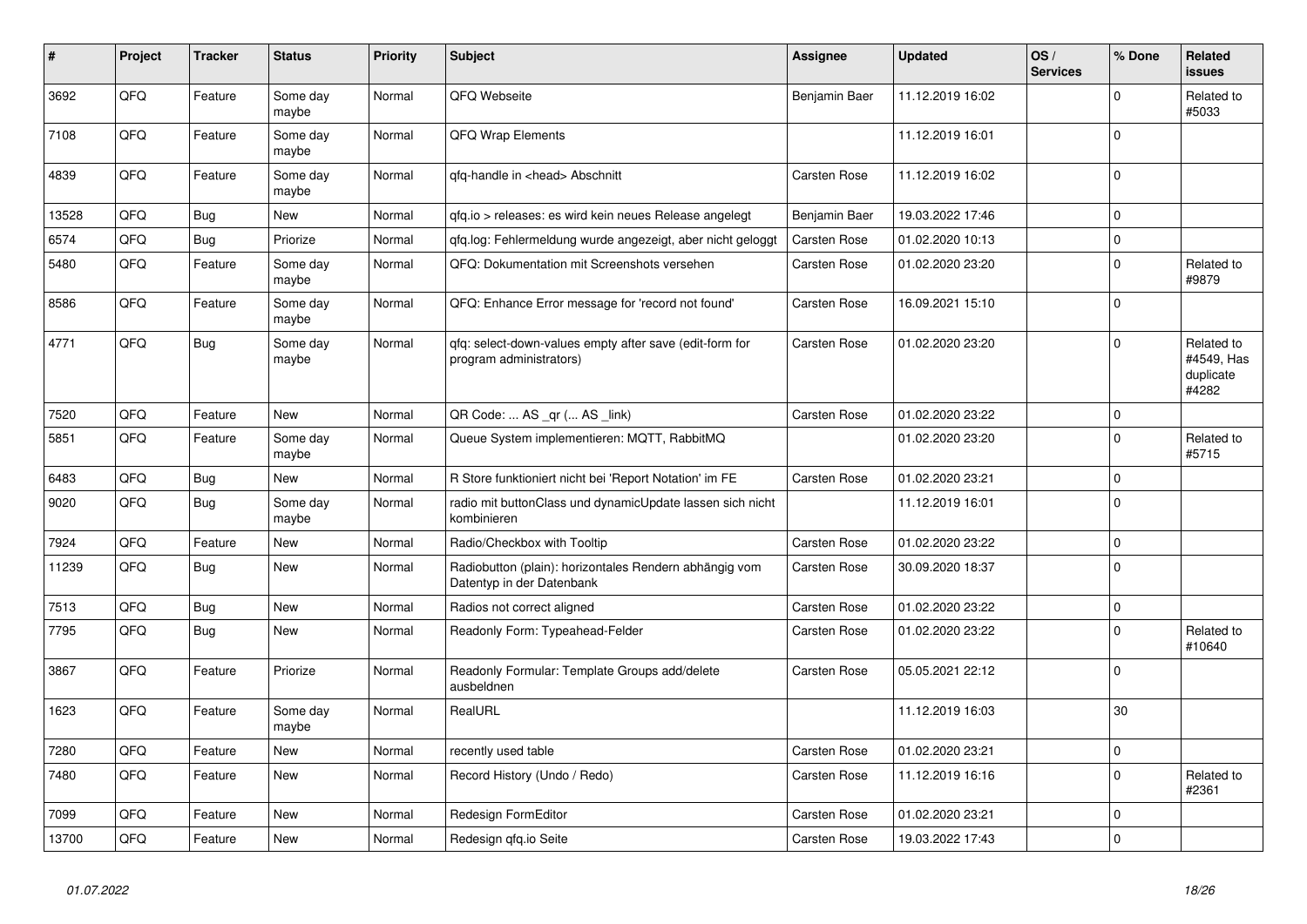| #     | Project | <b>Tracker</b> | <b>Status</b>     | <b>Priority</b> | Subject                                                                                            | <b>Assignee</b> | <b>Updated</b>   | OS/<br><b>Services</b> | % Done      | Related<br>issues                                                      |
|-------|---------|----------------|-------------------|-----------------|----------------------------------------------------------------------------------------------------|-----------------|------------------|------------------------|-------------|------------------------------------------------------------------------|
| 10012 | QFQ     | Feature        | Priorize          | Normal          | redirectAllMailTo: {{beEmail:T}}                                                                   | Carsten Rose    | 08.05.2021 09:54 |                        | $\Omega$    | Related to<br>#12412,<br>Related to<br>#12413,<br>Related to<br>#10011 |
| 12611 | QFQ     | Feature        | Some day<br>maybe | Normal          | Refactoring: Bootstrap with Lazy Loading                                                           | Carsten Rose    | 08.06.2022 10:37 |                        | 0           | Related to<br>#12490,<br>Related to<br>#10013,<br>Related to<br>#7732  |
| 4640  | QFQ     | Feature        | Some day<br>maybe | Normal          | Rename System Forms                                                                                |                 | 01.02.2020 23:20 |                        | $\mathbf 0$ |                                                                        |
| 10005 | QFQ     | Feature        | Priorize          | Normal          | Report / special column name:  AS _calendar                                                        | Carsten Rose    | 03.06.2020 17:28 |                        | 0           |                                                                        |
| 11323 | QFQ     | Feature        | Some day<br>maybe | Normal          | Report Frontend Editor Modal + Codemirror                                                          | Carsten Rose    | 16.09.2021 15:10 |                        | $\mathbf 0$ | Related to<br>#11036                                                   |
| 8975  | QFQ     | Feature        | <b>New</b>        | Normal          | Report Notation: 2.0                                                                               | Carsten Rose    | 01.02.2020 23:22 |                        | $\mathbf 0$ | Related to<br>#8963                                                    |
| 9983  | QFQ     | Feature        | <b>New</b>        | Normal          | Report Notation: new keyword 'range'                                                               | Carsten Rose    | 01.02.2020 15:55 |                        | $\mathbf 0$ |                                                                        |
| 7261  | QFQ     | Bug            | <b>New</b>        | Normal          | Report pathFilename for user without path, only the filename                                       | Carsten Rose    | 01.02.2020 23:21 |                        | $\mathbf 0$ |                                                                        |
| 6723  | QFQ     | Feature        | <b>New</b>        | Normal          | Report QFQ Installation and Version                                                                | Carsten Rose    | 12.06.2021 09:07 |                        | 0           |                                                                        |
| 10463 | QFQ     | Feature        | New               | Normal          | Report_link: expliztes setzen von HTML Tags (Bedarf fuer<br>'data-selenium' & 'id')                | Enis Nuredini   | 23.03.2022 09:23 |                        | $\Omega$    | Related to<br>#7648                                                    |
| 9535  | QFQ     | Bug            | Feedback          | Normal          | Report:  AS '_vertical' - column to wide - vertical >> rot45,<br>rot90                             | Benjamin Baer   | 01.02.2020 15:56 |                        | $\mathbf 0$ |                                                                        |
| 11534 | QFQ     | Feature        | <b>New</b>        | Normal          | Report: Action on selected rows - Table batchprocessing<br>feature                                 |                 | 18.11.2020 08:15 |                        | 0           |                                                                        |
| 3991  | QFQ     | Feature        | Some day<br>maybe | Normal          | report: Columnname '_skipWrap' skips 'fbeg', 'fend'                                                | Carsten Rose    | 11.12.2019 16:03 |                        | 0           |                                                                        |
| 14323 | QFQ     | <b>Bug</b>     | In Progress       | Normal          | Report: render=both single - no impact                                                             | Carsten Rose    | 19.06.2022 18:31 |                        | $\mathbf 0$ |                                                                        |
| 4435  | QFQ     | Feature        | Some day<br>maybe | Normal          | Report: striptags - specify allowed tags                                                           |                 | 01.02.2020 23:20 |                        | $\mathbf 0$ |                                                                        |
| 9811  | QFG     | Feature        | New               | Normal          | Report: tag every n'th row                                                                         | Carsten Rose    | 01.02.2020 23:22 |                        | 0           |                                                                        |
| 5345  | QFQ     | Feature        | New               | Normal          | Report: UPDATE / INSERT / DELETE statements should<br>trigger subqueries, depending on the result. | Carsten Rose    | 27.05.2020 16:11 |                        | 0           |                                                                        |
| 5129  | QFQ     | Feature        | Some day<br>maybe | Normal          | Reports: SQL fuer x Achse und y Achse                                                              |                 | 11.12.2019 16:02 |                        | 0           |                                                                        |
| 9855  | QFQ     | <b>Bug</b>     | New               | Normal          | <b>Required Check</b>                                                                              |                 | 01.02.2020 15:56 |                        | 0           |                                                                        |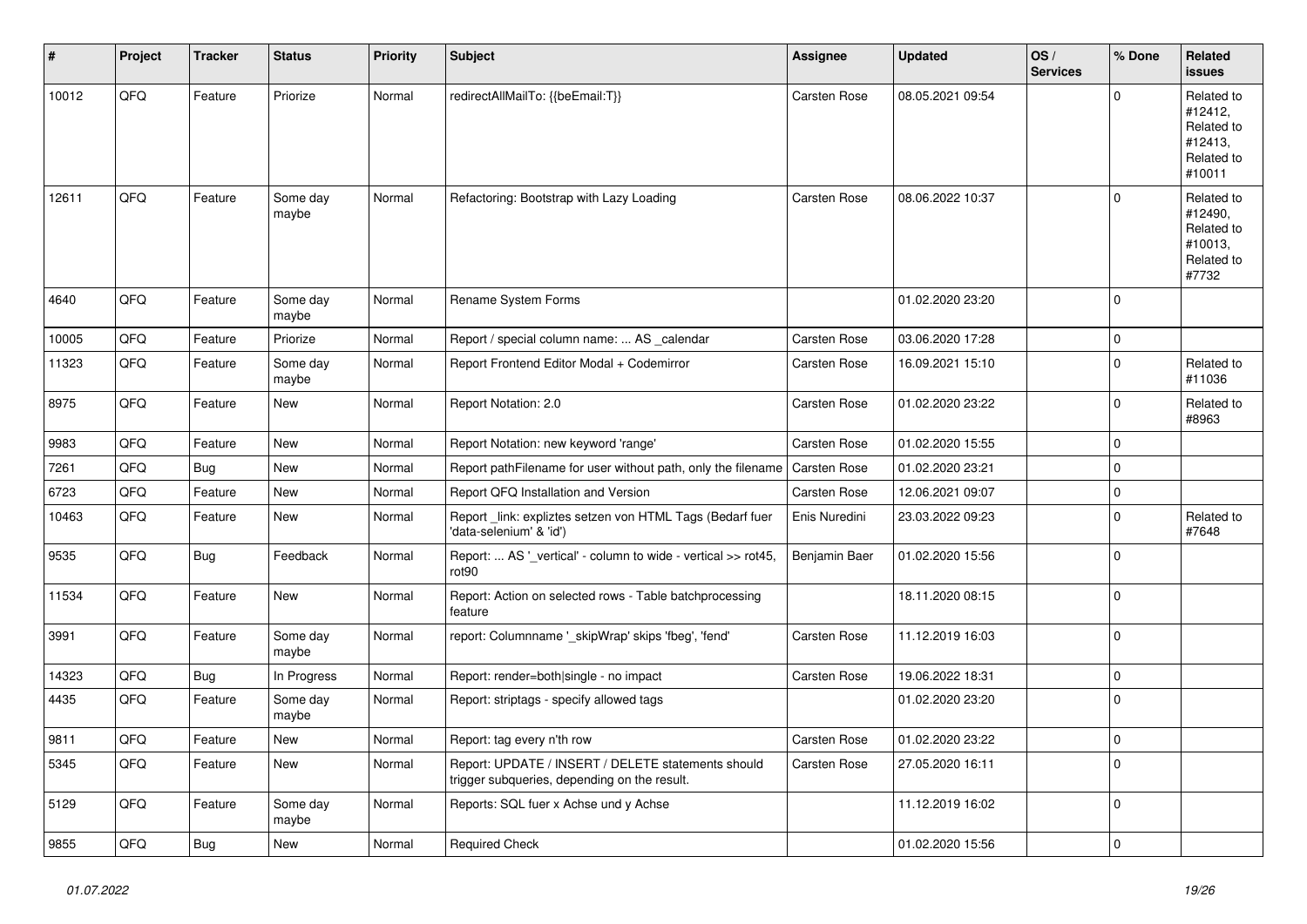| #     | Project | <b>Tracker</b> | <b>Status</b>     | <b>Priority</b> | <b>Subject</b>                                                                                     | Assignee      | <b>Updated</b>   | OS/<br><b>Services</b> | % Done      | Related<br>issues   |
|-------|---------|----------------|-------------------|-----------------|----------------------------------------------------------------------------------------------------|---------------|------------------|------------------------|-------------|---------------------|
| 4454  | QFQ     | <b>Bug</b>     | Some day<br>maybe | Normal          | Required Elements: multiple elements in a row - whole row<br>marked if only one input is empty.    | Benjamin Baer | 01.02.2020 23:20 |                        | $\Omega$    |                     |
| 14028 | QFQ     | Feature        | New               | Normal          | Required notification: visual nicer                                                                | Enis Nuredini | 28.05.2022 11:01 |                        | 0           |                     |
| 7921  | QFQ     | Feature        | Some day<br>maybe | Normal          | Rest API Export: URL kuerzer machen                                                                |               | 01.02.2020 23:19 |                        | $\Omega$    |                     |
| 9394  | QFQ     | Feature        | Priorize          | Normal          | REST: allow for non numerical ids in get requests                                                  | Carsten Rose  | 05.05.2021 22:10 |                        | $\Omega$    |                     |
| 5366  | QFQ     | Feature        | Priorize          | Normal          | Saving with keyboard shortcuts                                                                     | Benjamin Baer | 21.03.2022 09:47 |                        | $\mathbf 0$ |                     |
| 5428  | QFQ     | Feature        | Some day<br>maybe | Normal          | secure thumbnail: late render on access.                                                           | Carsten Rose  | 01.02.2020 23:20 |                        | $\Omega$    |                     |
| 11076 | QFQ     | Feature        | In Progress       | Normal          | SELECT  AS_websocket                                                                               | Carsten Rose  | 30.08.2020 17:49 |                        | $\mathbf 0$ |                     |
| 7730  | QFQ     | Feature        | Priorize          | Normal          | SELECT Box: title in between                                                                       | Benjamin Baer | 01.02.2020 23:22 |                        | $\mathbf 0$ |                     |
| 7519  | QFQ     | Feature        | New               | Normal          | Select: Multi                                                                                      | Carsten Rose  | 01.02.2020 23:22 |                        | 0           |                     |
| 7616  | QFQ     | Bug            | Priorize          | Normal          | Selectlist with Enum & Dynamic Update                                                              | Carsten Rose  | 01.02.2020 10:13 |                        | 0           |                     |
| 14227 | QFQ     | Feature        | New               | Normal          | Selenium Konkurrenz: cypress.io                                                                    | Enis Nuredini | 28.05.2022 11:02 |                        | $\Omega$    |                     |
| 13900 | QFQ     | Feature        | Priorize          | Normal          | Selenium: Check das Cookie/PDF funktioniert                                                        | Enis Nuredini | 25.03.2022 12:45 |                        | $\mathbf 0$ |                     |
| 13899 | QFQ     | <b>Bug</b>     | ToDo              | Normal          | Selenium: zum laufen bringen                                                                       | Enis Nuredini | 25.03.2022 10:24 |                        | 0           |                     |
| 11080 | QFQ     | Feature        | New               | Normal          | Send MQTT messages                                                                                 | Carsten Rose  | 29.08.2020 19:49 |                        | 0           |                     |
| 7014  | QFQ     | Bug            | New               | Normal          | Sending invalid emails succeeds when<br>debug.redirectAllMailTo is set                             | Carsten Rose  | 01.02.2020 23:21 |                        | $\Omega$    |                     |
| 4956  | QFQ     | Feature        | Some day<br>maybe | Normal          | Sendmail: Benutzerdefinierte Headers                                                               | Carsten Rose  | 11.12.2019 16:02 |                        | $\mathbf 0$ |                     |
| 4551  | QFQ     | Feature        | Some day<br>maybe | Normal          | Set 'pills' via dynamicUpdate to show/hide/disabled                                                |               | 01.02.2020 23:20 |                        | $\mathbf 0$ | Related to<br>#3752 |
| 8963  | QFQ     | Feature        | Priorize          | Normal          | Setting values in a store: flexible way                                                            | Carsten Rose  | 05.05.2021 22:10 |                        | $\Omega$    | Related to<br>#8975 |
| 7107  | QFQ     | Feature        | Some day<br>maybe | Normal          | Showcase Registration Tool: Anmeldung / Administration :<br>Liste Anmeldungen / Emaileinaldung     | Carsten Rose  | 11.12.2019 16:01 |                        | $\Omega$    |                     |
| 9707  | QFQ     | Feature        | New               | Normal          | SIP security: encode pageld and check pageld on decode                                             | Carsten Rose  | 01.02.2020 23:22 |                        | 0           |                     |
| 12512 | QFQ     | Bug            | New               | Normal          | Some MySQL Installation can't use 'stored procedures'                                              | Carsten Rose  | 19.03.2022 17:48 |                        | 0           |                     |
| 4442  | QFQ     | Feature        | Some day<br>maybe | Normal          | Special Column Name: _link - new symbol G (Glyph) to<br>choose any available symbol                |               | 11.12.2019 16:02 |                        | 0           |                     |
| 7683  | QFQ     | Feature        | New               | Normal          | Special column names in '{{ SELECT  AS _link }}' should<br>be detected                             | Carsten Rose  | 01.02.2020 23:21 |                        | $\Omega$    |                     |
| 9928  | QFQ     | Feature        | Priorize          | Normal          | SpecialColumnName: a) Deprecated: ' AS "_+tag " ', b)<br>New: ' AS "_ <tag1><tag2>"'</tag2></tag1> | Carsten Rose  | 01.02.2020 23:17 |                        | $\mathbf 0$ | Related to<br>#9929 |
| 8806  | QFG     | Feature        | New               | Normal          | SQL Function nl2br                                                                                 | Carsten Rose  | 01.02.2020 23:22 |                        | $\mathbf 0$ |                     |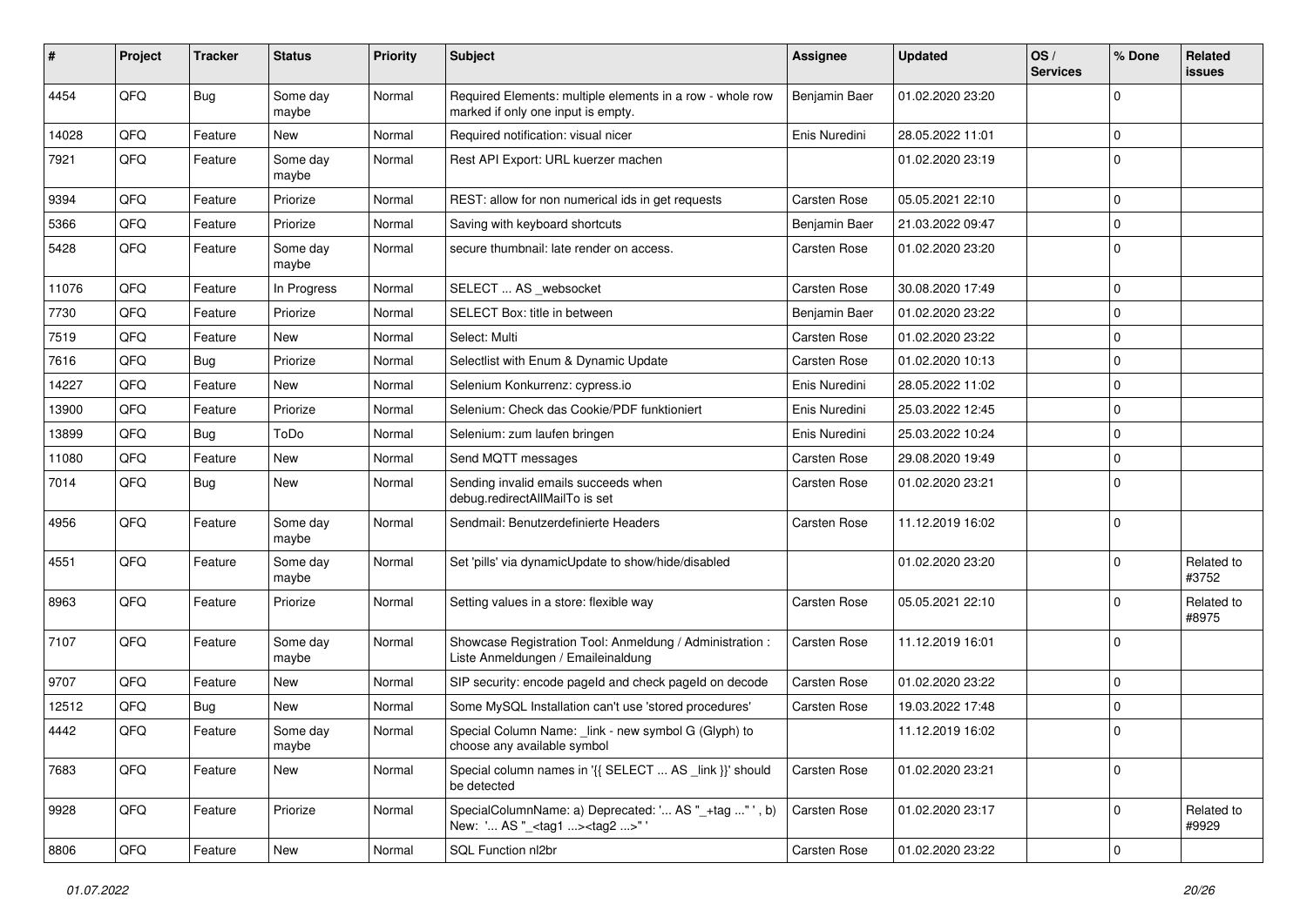| #     | Project | <b>Tracker</b> | <b>Status</b>     | <b>Priority</b> | Subject                                                                                              | <b>Assignee</b>                                        | <b>Updated</b>   | OS/<br><b>Services</b> | % Done      | Related<br><b>issues</b>                      |                      |
|-------|---------|----------------|-------------------|-----------------|------------------------------------------------------------------------------------------------------|--------------------------------------------------------|------------------|------------------------|-------------|-----------------------------------------------|----------------------|
| 4050  | QFQ     | Feature        | <b>New</b>        | Normal          | sql.log: 1) FormElement ID which causes a specific action,<br>2) Result in the same row.             | Carsten Rose                                           | 15.04.2020 11:35 |                        | $\Omega$    | Related to<br>#5458                           |                      |
| 12504 | QFQ     | Feature        | Priorize          | Normal          | sql.log: report fe.id                                                                                | Carsten Rose                                           | 05.05.2021 22:09 |                        | 0           |                                               |                      |
| 3941  | QFQ     | Feature        | Some day<br>maybe | Normal          | sqlAfter: es sollten mehrere moeglich sein                                                           | Carsten Rose                                           | 11.12.2019 16:03 |                        | $\mathbf 0$ | Related to<br>#3942                           |                      |
| 4026  | QFQ     | Feature        | Some day<br>maybe | Normal          | sqlLog.sql: log number of FE.id                                                                      | Carsten Rose                                           | 11.12.2019 16:03 |                        | $\mathbf 0$ | Related to<br>#5458                           |                      |
| 9129  | QFQ     | Feature        | <b>New</b>        | Normal          | sqlValidate: Message as notification, not as error                                                   | Carsten Rose                                           | 01.02.2020 23:22 |                        | $\mathbf 0$ | Related to<br>#9128                           |                      |
| 12413 | QFQ     | Feature        | <b>New</b>        | Normal          | STORE_TYPO3: enhance for {{be_users.email:T}},<br>{{fe users.email:T}}                               | Carsten Rose                                           | 03.05.2021 20:45 |                        | $\Omega$    | Related to<br>#12412,<br>Related to<br>#10012 |                      |
| 11775 | QFQ     | Feature        | New               | Normal          | Subrecord Tooltip pro Feld                                                                           | <b>Carsten Rose</b>                                    | 18.12.2020 15:22 |                        | $\Omega$    | Related to<br>#11955                          |                      |
| 3432  | QFQ     | Feature        | <b>New</b>        | Normal          | subrecord: dynamicUpdate                                                                             | Carsten Rose                                           | 11.06.2020 21:10 |                        | $\Omega$    | Related to<br>#5691                           |                      |
| 8187  | QFQ     | Feature        | <b>New</b>        | Normal          | Subrecord: enable/hide new button - make new/edit/delete<br>customizeable.                           | Carsten Rose                                           | 06.03.2021 18:44 |                        | $\mathbf 0$ | Related to<br>#11326                          |                      |
| 11955 | QFQ     | Feature        | <b>New</b>        | Normal          | subrecord: new title option to set <th> attributes - e.g. to<br/>customize tablesorter options.</th> | attributes - e.g. to<br>customize tablesorter options. | Carsten Rose     | 03.05.2021 20:47       |             | $\mathbf 0$                                   | Related to<br>#11775 |
| 12135 | QFQ     | Feature        | <b>New</b>        | Normal          | Subrecord: Notiz                                                                                     |                                                        | 24.04.2021 16:58 |                        | $\mathbf 0$ |                                               |                      |
| 7281  | QFQ     | <b>Bug</b>     | Some day<br>maybe | Normal          | Subrecords: on large screen separator line too short                                                 |                                                        | 01.02.2020 23:19 |                        | $\Omega$    |                                               |                      |
| 7574  | QFQ     | Bug            | <b>New</b>        | Normal          | Substitute error: form element not reported / dont parse<br>Form.note                                | Carsten Rose                                           | 01.02.2020 23:21 |                        | $\mathbf 0$ |                                               |                      |
| 12477 | QFQ     | Feature        | <b>New</b>        | Normal          | Support for refactoring: Form, FormElement, diverse<br>Tabellen/Spalten, tt-content Records          | Carsten Rose                                           | 03.05.2021 20:45 |                        | $\mathbf 0$ |                                               |                      |
| 12520 | QFQ     | Bug            | <b>New</b>        | Normal          | Switch FE User: still active even FE User session expired                                            | Carsten Rose                                           | 19.03.2022 17:48 |                        | $\mathbf 0$ |                                               |                      |
| 3402  | QFQ     | Feature        | Some day<br>maybe | Normal          | Syntax Highlighting via CodeMirror                                                                   | Carsten Rose                                           | 11.12.2019 16:02 |                        | 100         | Related to<br>#3207                           |                      |
| 12584 | QFQ     | Feature        | Feedback          | Normal          | T3 v10 migration script: replace alias-patterns (v11)                                                | Carsten Rose                                           | 28.05.2022 11:12 |                        | 100         |                                               |                      |
| 14304 | QFG     | <b>Bug</b>     | New               | Normal          | table sorter view safer does not work                                                                | Carsten Rose                                           | 10.06.2022 11:49 |                        | $\pmb{0}$   |                                               |                      |
| 10745 | QFQ     | Feature        | Some day<br>maybe | Normal          | Tablesorter Excel Export                                                                             | Carsten Rose                                           | 16.09.2021 15:09 |                        | $\mathbf 0$ |                                               |                      |
| 9130  | QFQ     | Feature        | Some day<br>maybe | Normal          | tablesorter: Automatic Row numbering / Zeilenummer                                                   | Benjamin Baer                                          | 01.02.2020 23:22 |                        | $\mathbf 0$ |                                               |                      |
| 11892 | QFQ     | Feature        | New               | Normal          | tablesorter: columns with links are hard to order - new<br>qualifier 'Y: <ord>'</ord>                | Enis Nuredini                                          | 23.03.2022 09:22 |                        | 0           |                                               |                      |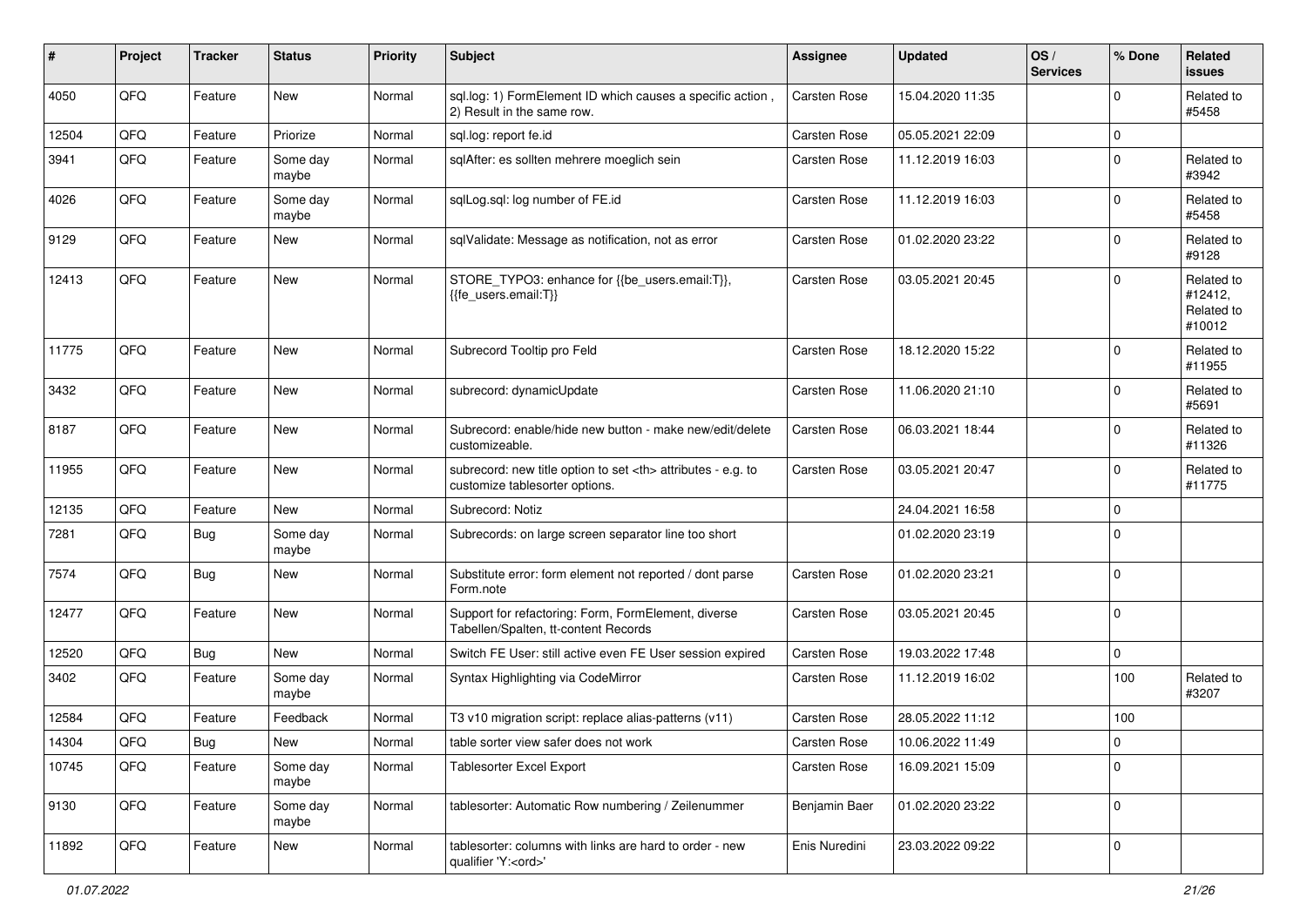| #     | Project | <b>Tracker</b> | <b>Status</b>     | <b>Priority</b> | Subject                                                                                                   | Assignee            | <b>Updated</b>   | OS/<br><b>Services</b> | % Done      | Related<br>issues                           |
|-------|---------|----------------|-------------------|-----------------|-----------------------------------------------------------------------------------------------------------|---------------------|------------------|------------------------|-------------|---------------------------------------------|
| 12679 | QFQ     | Feature        | <b>New</b>        | Normal          | tablesorter: custom column width                                                                          | Carsten Rose        | 16.06.2021 11:10 |                        | $\Omega$    |                                             |
| 6970  | QFQ     | Feature        | Some day<br>maybe | Normal          | tablesorter: default fuer 'sortReset' aendern von 'Ctrl' zu 'Alt'                                         | Benjamin Baer       | 01.02.2020 23:21 |                        | $\Omega$    |                                             |
| 4445  | QFQ     | Feature        | Some day<br>maybe | Normal          | template group: Option to simulate fieldset                                                               |                     | 28.06.2021 14:11 |                        | $\mathbf 0$ |                                             |
| 12716 | QFQ     | <b>Bug</b>     | <b>New</b>        | Normal          | template group: Pattern only applied to first instance                                                    | Carsten Rose        | 19.03.2022 17:47 |                        | $\mathbf 0$ |                                             |
| 12045 | QFQ     | Bug            | New               | Normal          | templateGroup afterSave FE: Aufruf ohne<br>sqlHonorFormElements funktioniert nicht                        | Carsten Rose        | 18.02.2021 16:33 |                        | $\mathbf 0$ |                                             |
| 3882  | QFQ     | <b>Bug</b>     | Some day<br>maybe | Normal          | templateGroup: disable 'add' if limit is reached - funktioniert<br>nicht wenn bereits records existierten | Carsten Rose        | 11.12.2019 16:03 |                        | $\mathbf 0$ |                                             |
| 7521  | QFQ     | Feature        | New               | Normal          | TemplateGroup: fe.type=upload                                                                             | Carsten Rose        | 01.02.2020 23:21 |                        | $\Omega$    | Related to<br>#9706                         |
| 3385  | QFQ     | Feature        | Some day<br>maybe | Normal          | templateGroup: insert/update/delete non primary records                                                   | Carsten Rose        | 11.12.2019 16:02 |                        | $\Omega$    |                                             |
| 3588  | QFQ     | Bug            | Some day<br>maybe | Normal          | templateGroup: versteckte Elemente werden weiterhin<br>gespeichert.                                       | <b>Carsten Rose</b> | 11.12.2019 16:02 |                        | $\Omega$    |                                             |
| 4549  | QFQ     | Bug            | Some day<br>maybe | Normal          | TemplateGroups: FE.type SELECT loose selected value<br>after save                                         | Carsten Rose        | 01.02.2020 23:20 |                        | $\Omega$    | Related to<br>#4548,<br>Related to<br>#4771 |
| 10345 | QFQ     | Feature        | New               | Normal          | Templates - Patterns QFQ Style                                                                            |                     | 03.05.2021 21:01 |                        | $\mathbf 0$ | Related to<br>#10713                        |
| 4816  | QFQ     | Feature        | Some day<br>maybe | Normal          | Templates for QFQ Reports (Tables, Radios, )                                                              |                     | 01.02.2020 23:20 |                        | $\Omega$    |                                             |
| 8056  | QFQ     | Feature        | Some day<br>maybe | Normal          | Termin Organisation (Reservation)                                                                         |                     | 01.02.2020 23:19 |                        | $\Omega$    | Related to<br>#8658                         |
| 4757  | QFQ     | Feature        | Some day<br>maybe | Normal          | Test subrecord: download links ok? Links ok?                                                              | Carsten Rose        | 01.02.2020 23:20 |                        | $\Omega$    |                                             |
| 7402  | QFQ     | Bug            | Some day<br>maybe | Normal          | thumbnail cache: outdated picture when permission denied<br>and permission resolved.                      |                     | 01.02.2020 23:20 |                        | $\mathbf 0$ |                                             |
| 5452  | QFQ     | Feature        | Some day<br>maybe | Normal          | Thumbnails from PDF: bad quality                                                                          |                     | 01.02.2020 23:20 |                        | $\mathbf 0$ |                                             |
| 9704  | QFQ     | Feature        | Some day<br>maybe | Normal          | Thumbnails Generieren beim Splitten von PDF Files                                                         | Carsten Rose        | 11.12.2019 16:01 |                        | $\Omega$    |                                             |
| 10782 | QFQ     | Feature        | Feedback          | Normal          | Tiny MCE: Image Upload                                                                                    | Enis Nuredini       | 16.05.2022 23:16 |                        | $\Omega$    | Related to<br>#12452                        |
| 12439 | QFQ     | Feature        | In Progress       | Normal          | TinyMCE Paste from Word & Character Count/Limit                                                           | Carsten Rose        | 05.05.2021 22:15 |                        | $\mathbf 0$ |                                             |
| 14455 | QFQ     | Support        | New               | Normal          | TinyMCE: Activate save button after upload picture over<br>drag&drop                                      | Enis Nuredini       | 01.07.2022 08:37 |                        | $\Omega$    |                                             |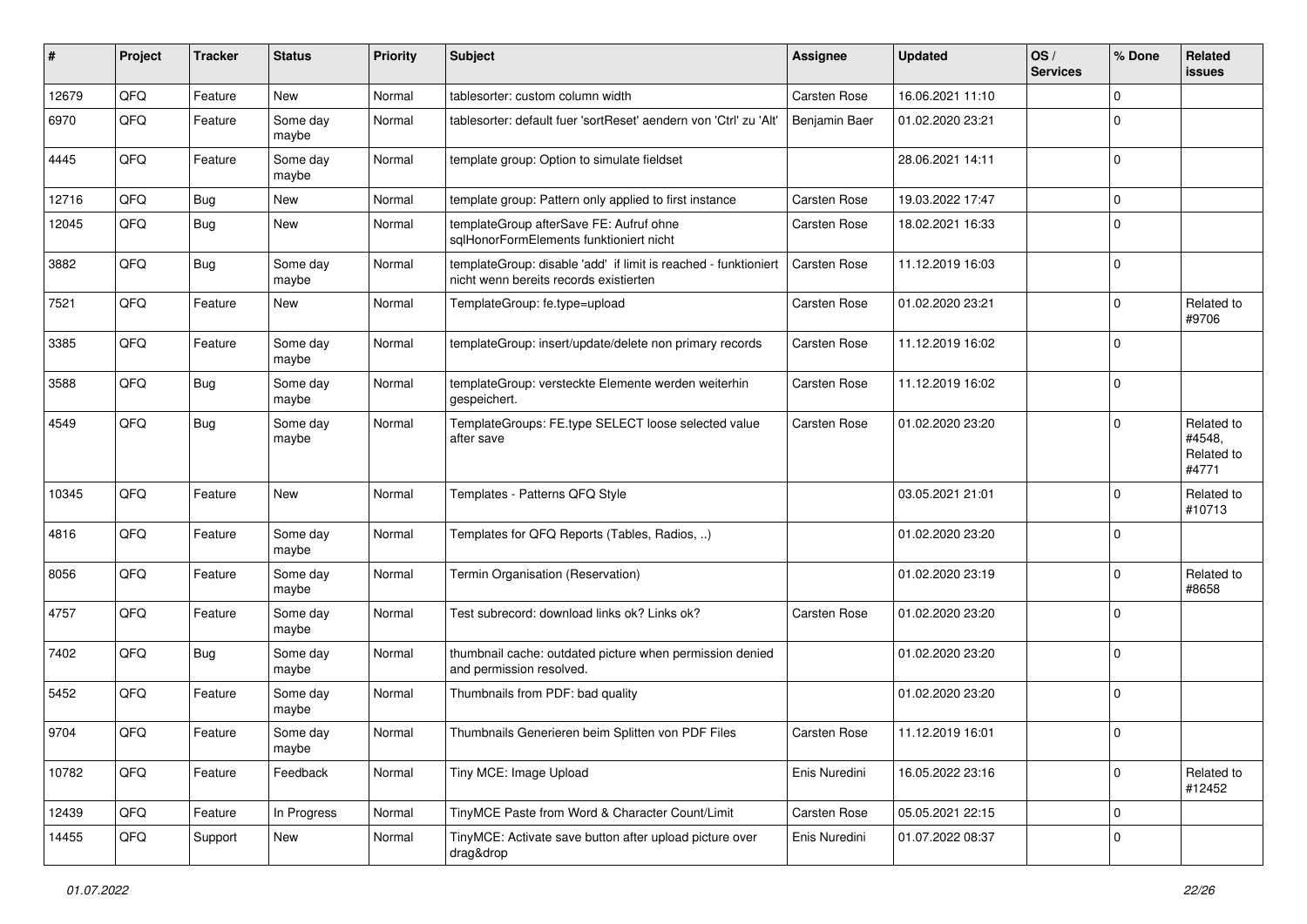| $\sharp$ | Project | <b>Tracker</b> | <b>Status</b>     | <b>Priority</b> | <b>Subject</b>                                                                                                                                           | <b>Assignee</b>     | <b>Updated</b>   | OS/<br><b>Services</b> | % Done      | Related<br><b>issues</b>                    |
|----------|---------|----------------|-------------------|-----------------|----------------------------------------------------------------------------------------------------------------------------------------------------------|---------------------|------------------|------------------------|-------------|---------------------------------------------|
| 7239     | QFQ     | Feature        | <b>New</b>        | Normal          | TinyMCE: html tag whitelist                                                                                                                              | Carsten Rose        | 01.02.2020 23:21 |                        | $\Omega$    | Related to<br>#14320                        |
| 12632    | QFQ     | Feature        | New               | Normal          | TinyMCE: Prepare CSS classes for images                                                                                                                  | Carsten Rose        | 04.06.2021 14:35 |                        | 100         | Blocked by<br>#12186                        |
| 12664    | QFQ     | Feature        | <b>New</b>        | Normal          | TinyMCE: report/remove malicous HTML/JS Code                                                                                                             | Carsten Rose        | 19.03.2022 17:47 |                        | $\Omega$    | Related to<br>#14320                        |
| 9968     | QFQ     | Feature        | Priorize          | Normal          | Tooltip in Links for Developer                                                                                                                           | Carsten Rose        | 01.02.2020 23:17 |                        | 0           |                                             |
| 8044     | QFQ     | Feature        | Priorize          | Normal          | Transaction: a) Form, b) Report                                                                                                                          | Carsten Rose        | 05.05.2021 22:14 |                        | $\mathbf 0$ | Related to<br>#8043                         |
| 12187    | QFQ     | Bug            | New               | Normal          | Trigger FormAsFile() via Report: probably problem with multi<br>DB setup                                                                                 | <b>Carsten Rose</b> | 20.03.2021 21:20 |                        | $\mathbf 0$ |                                             |
| 12400    | QFQ     | Feature        | <b>New</b>        | Normal          | Tutorial ist in QFQ Doku, Wird in der Suche gefunden, es<br>gibt aber kein Menupunkt - Inhalt ueberpruefen                                               | Carsten Rose        | 03.05.2021 20:45 |                        | $\mathbf 0$ |                                             |
| 5895     | QFQ     | Feature        | Some day<br>maybe | Normal          | Tutorial: List of all QFQ Features                                                                                                                       |                     | 01.02.2020 23:19 |                        | 0           |                                             |
| 5894     | QFQ     | Feature        | Feedback          | Normal          | Typeahead in Report: show/hide rows dynamically                                                                                                          | Carsten Rose        | 18.02.2022 08:50 |                        | $\Omega$    | Related to<br>#5893,<br>Related to<br>#5885 |
| 3895     | QFQ     | <b>Bug</b>     | Some day<br>maybe | Normal          | typeahead pedantic: on lehrkredit Idap webpass - if only one<br>person is in dropdown, such person can't be selected                                     | Carsten Rose        | 11.12.2019 16:03 |                        | 0           |                                             |
| 5805     | QFQ     | Feature        | Some day<br>maybe | Normal          | TypeAHead SQL value instead of key stored                                                                                                                |                     | 01.02.2020 23:19 |                        | $\Omega$    | Related to<br>#5444                         |
| 4018     | QFQ     | Feature        | New               | Normal          | typeahead: long query parameter / answer triggers 'Attack<br>detected' and purges current SIP storage.                                                   | Carsten Rose        | 29.06.2022 22:46 |                        | $\Omega$    | Related to<br>#9077                         |
| 4398     | QFQ     | Bug            | Some day<br>maybe | Normal          | Typeahead: mouse click in a prefilled input opens a single<br>item dropdown with the current value - click on it seems to<br>set the value, not the key. | Benjamin Baer       | 01.02.2020 23:20 |                        | $\mathbf 0$ | Related to<br>#4457                         |
| 4457     | QFQ     | <b>Bug</b>     | Priorize          | Normal          | typeahead: pressing return to select an item, saves the form<br>and closes the form.                                                                     | Benjamin Baer       | 03.01.2022 08:01 |                        | $\mathbf 0$ | Related to<br>#4398                         |
| 10115    | QFQ     | Feature        | New               | Normal          | TypeAhead: static list                                                                                                                                   | Carsten Rose        | 26.02.2020 16:42 |                        | 100         |                                             |
| 10116    | QFQ     | Feature        | Some day<br>maybe | Normal          | TypeAhead: Tag - show inside 'input' element                                                                                                             | Carsten Rose        | 16.09.2021 15:09 |                        | $\Omega$    |                                             |
| 9221     | QFQ     | Feature        | New               | Normal          | typeAhead: Zeichenlimite ausschalten                                                                                                                     | Carsten Rose        | 29.06.2022 22:36 |                        | $\vert$ 0   |                                             |
| 9077     | QFQ     | <b>Bug</b>     | New               | Normal          | typeAheadSql: report broken SQL                                                                                                                          | Carsten Rose        | 29.06.2022 22:35 |                        | 0           | Related to<br>#4018                         |
| 10588    | QFQ     | <b>Bug</b>     | New               | Normal          | typeahed Tag: Doku anpassen                                                                                                                              | Carsten Rose        | 12.11.2020 23:45 |                        | 0           |                                             |
| 7219     | QFQ     | <b>Bug</b>     | New               | Normal          | typeSheadSql / typeAheadSqlPrefetch: change to curly<br>braces                                                                                           | Carsten Rose        | 01.02.2020 23:21 |                        | 0           |                                             |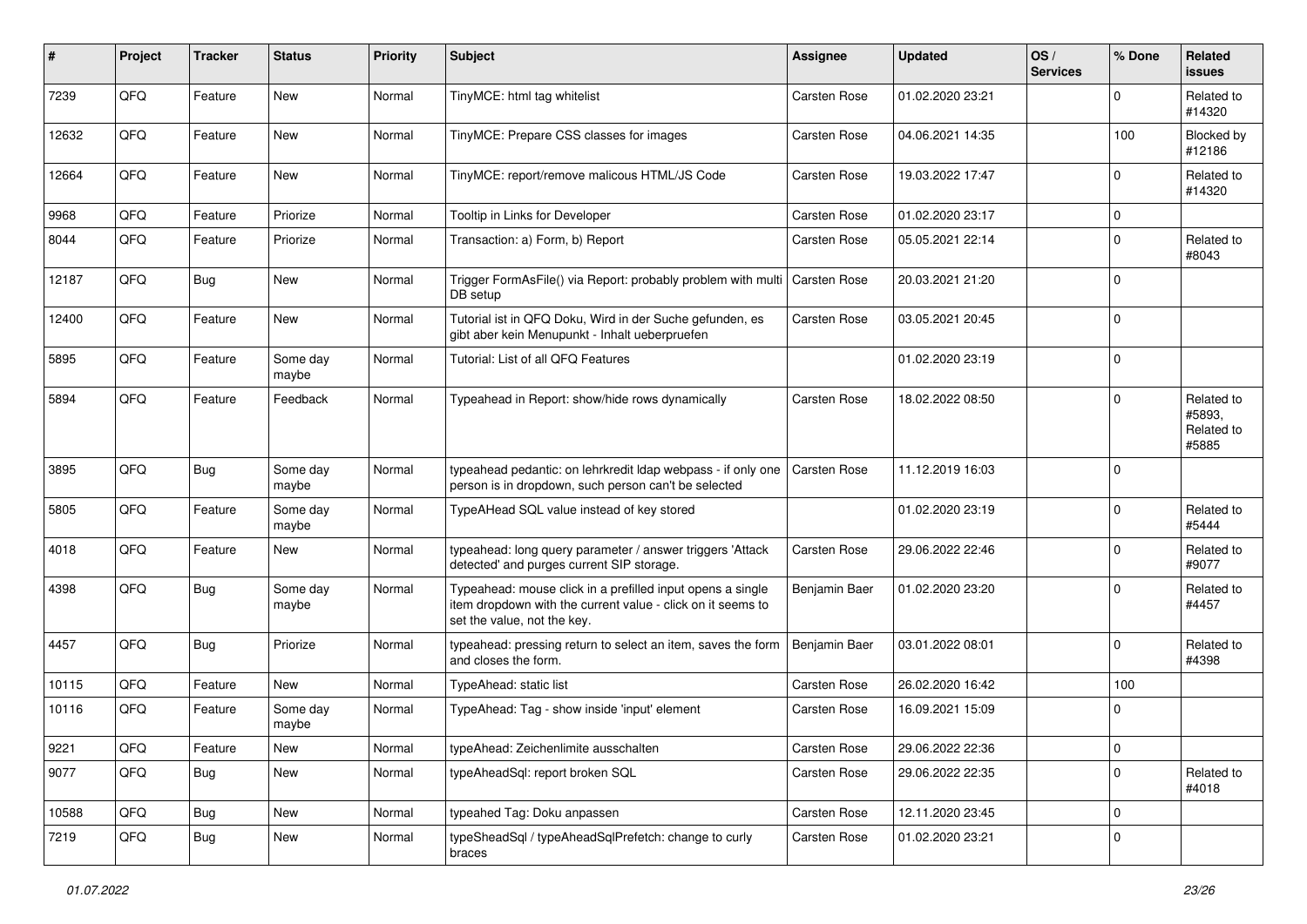| ∦     | Project | <b>Tracker</b> | <b>Status</b>     | <b>Priority</b> | <b>Subject</b>                                                                                                             | Assignee            | <b>Updated</b>   | OS/<br><b>Services</b> | % Done      | Related<br><b>issues</b>                                               |
|-------|---------|----------------|-------------------|-----------------|----------------------------------------------------------------------------------------------------------------------------|---------------------|------------------|------------------------|-------------|------------------------------------------------------------------------|
| 12440 | QFQ     | Feature        | In Progress       | Normal          | Typo3 V10 upgrade (durchfuehren und testen)                                                                                | <b>Carsten Rose</b> | 21.03.2022 09:53 |                        | 50          | Related to<br>#12357,<br>Related to<br>#12067,<br>Related to<br>#10661 |
| 11320 | QFQ     | Feature        | Priorize          | Normal          | Typo3 Version 10 support                                                                                                   | <b>Carsten Rose</b> | 05.05.2021 22:09 |                        | $\mathbf 0$ |                                                                        |
| 10661 | QFQ     | Bug            | In Progress       | Normal          | Typo3 Warnungen                                                                                                            | Carsten Rose        | 07.09.2021 13:23 |                        | $\Omega$    | Related to<br>#12440                                                   |
| 13943 | QFQ     | Bug            | Priorize          | Normal          | unable to find formgroup                                                                                                   | Enis Nuredini       | 28.05.2022 11:03 |                        | $\mathbf 0$ |                                                                        |
| 4197  | QFQ     | Feature        | Some day<br>maybe | Normal          | Unit Test fuer JSON Stream von QuickFormQuery.php ><br>doForm()                                                            | Carsten Rose        | 11.12.2019 16:03 |                        | $\Omega$    |                                                                        |
| 9947  | QFQ     | Bug            | Priorize          | Normal          | Unwanted error message if missing 'typeAheadSqlPrefetch'                                                                   | Carsten Rose        | 01.02.2020 10:13 |                        | $\mathbf 0$ |                                                                        |
| 10793 | QFQ     | Feature        | In Progress       | Normal          | <b>Update NPM Packages</b>                                                                                                 | Carsten Rose        | 07.09.2021 13:25 |                        | 30          |                                                                        |
| 5305  | QFQ     | <b>Bug</b>     | <b>New</b>        | Normal          | Upload FormElement: nicht disabled by readonly Form                                                                        | Carsten Rose        | 16.06.2021 13:43 |                        | $\Omega$    | Related to<br>#9347,<br>Related to<br>#9834                            |
| 6704  | QFQ     | Feature        | Some day<br>maybe | Normal          | Upload Mode: Bilder in Notizen rechts sollen aktuellen<br>Upload repräsentieren.                                           |                     | 01.02.2020 23:19 |                        | $\mathbf 0$ | Related to<br>#3264                                                    |
| 5706  | QFQ     | Bug            | Some day<br>maybe | Normal          | upload: fileDestination needs to be sanatized                                                                              | Carsten Rose        | 01.02.2020 23:19 |                        | $\Omega$    |                                                                        |
| 7175  | QFQ     | Feature        | <b>New</b>        | Normal          | Upload: md5 hash as filename                                                                                               | Carsten Rose        | 01.02.2020 23:21 |                        | $\mathbf 0$ |                                                                        |
| 7119  | QFQ     | Feature        | <b>New</b>        | Normal          | Upload: scaleDownWidth, scaleDownHeight                                                                                    | Carsten Rose        | 01.02.2020 23:21 |                        | $\mathbf 0$ |                                                                        |
| 3332  | QFQ     | Feature        | Some day<br>maybe | Normal          | Uploads: Thumbnails, Details zum hochgeladenen File                                                                        | Carsten Rose        | 11.12.2019 16:02 |                        | $\Omega$    | Related to<br>#3264,<br>Related to<br>#5333                            |
| 5991  | QFQ     | Bug            | Some day<br>maybe | Normal          | URLs with 'I' or long parameter are problematic                                                                            | Carsten Rose        | 01.02.2020 23:19 |                        | $\mathbf 0$ |                                                                        |
| 13354 | QFQ     | Feature        | <b>New</b>        | Normal          | Using Websocket in QFQ                                                                                                     | Carsten Rose        | 10.11.2021 15:47 |                        | $\pmb{0}$   |                                                                        |
| 4652  | QFQ     | Feature        | Some day<br>maybe | Normal          | UZH CD: Weiterleitung auf benutzerdefinierte 403/404 Seite                                                                 | Carsten Rose        | 01.02.2020 23:20 |                        | $\Omega$    |                                                                        |
| 5665  | QFQ     | Feature        | Some day<br>maybe | Normal          | Versuch das '{{!' nicht mehr noetig ist.                                                                                   | Carsten Rose        | 01.02.2020 23:20 |                        | $\mathbf 0$ | Related to<br>#7432,<br>Related to<br>#7434                            |
| 6855  | QFQ     | Feature        | <b>New</b>        | Normal          | With {{feUser:U}}!={{feUser:T}}: Save / Delete: only possible<br>with {{feUserSave:U}}='yes' and '{{feUserDelete:U}}='yes' | <b>Carsten Rose</b> | 01.02.2020 23:21 |                        | $\Omega$    |                                                                        |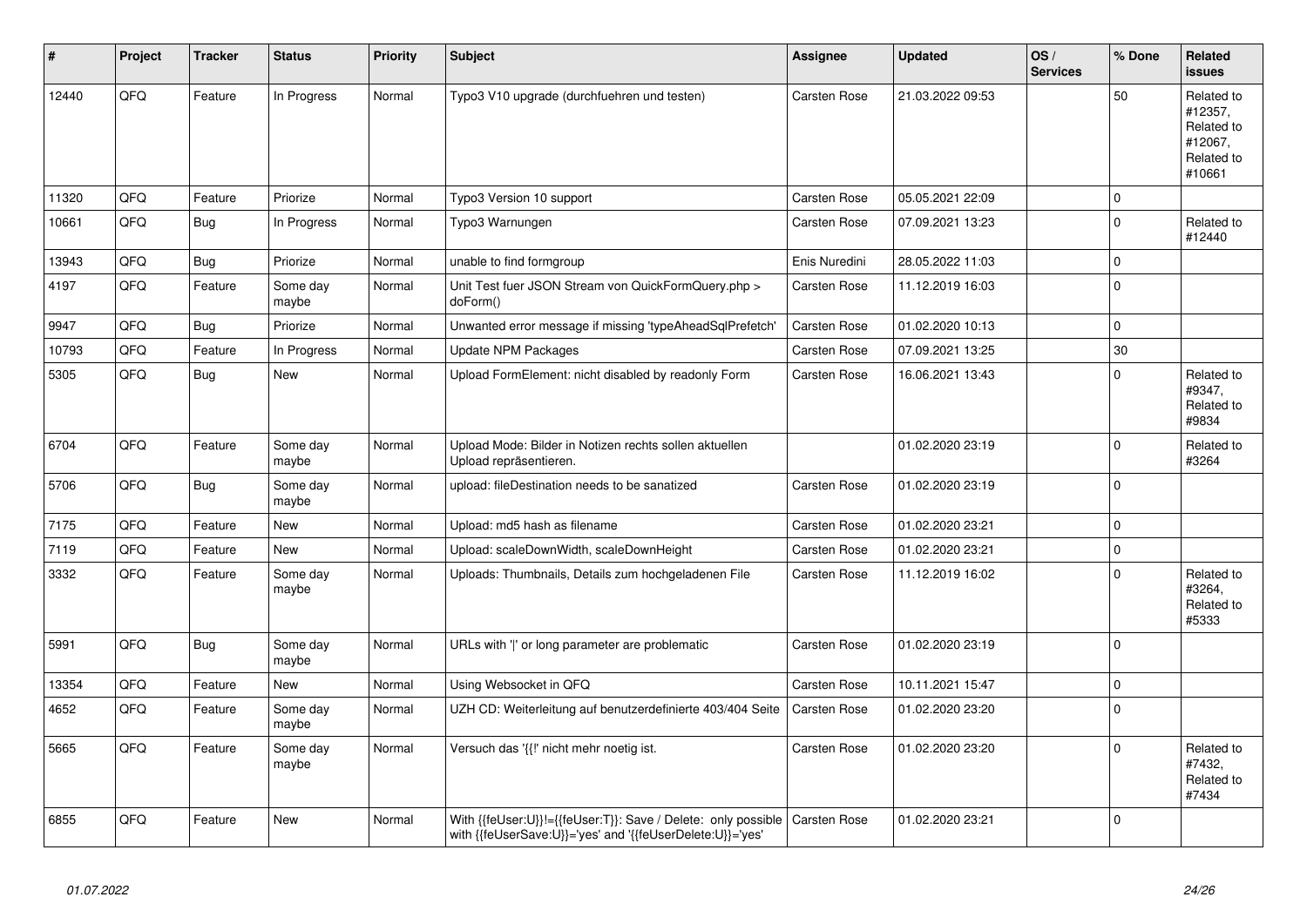| ∦     | Project | <b>Tracker</b> | <b>Status</b>     | <b>Priority</b> | <b>Subject</b>                                                                                                                        | Assignee            | <b>Updated</b>   | OS/<br><b>Services</b> | % Done         | Related<br>issues                                                    |
|-------|---------|----------------|-------------------|-----------------|---------------------------------------------------------------------------------------------------------------------------------------|---------------------|------------------|------------------------|----------------|----------------------------------------------------------------------|
| 10704 | QFQ     | <b>Bug</b>     | <b>New</b>        | Normal          | wkhtml problem rendering fullCalendar.js / fabric.js >><br>successor: puppeteer                                                       | Carsten Rose        | 12.11.2020 23:45 |                        | $\Omega$       | Related to<br>#5024,<br>Related to<br>#4650,<br>Related to<br>#10715 |
| 3677  | QFQ     | Feature        | Some day<br>maybe | Normal          | wkhtmitopdf: FE User access prohibited, if client IP changes<br>- \$TYPO3_CONF_VARS[FE][lockIP]                                       | Carsten Rose        | 11.12.2019 16:02 |                        | $\mathbf 0$    |                                                                      |
| 13706 | QFQ     | Bug            | <b>New</b>        | Normal          | Wrong CheckType in FieldElement LastStatus of Form Cron                                                                               | Carsten Rose        | 21.01.2022 18:20 |                        | $\mathbf 0$    |                                                                      |
| 13659 | QFQ     | Bug            | <b>New</b>        | Normal          | wrong sanitize class applied to R-store                                                                                               | <b>Carsten Rose</b> | 15.01.2022 14:23 |                        | $\Omega$       |                                                                      |
| 3285  | QFQ     | Feature        | Some day<br>maybe | Normal          | Zeichenlimit pro Feld: textarea / editor                                                                                              | <b>Carsten Rose</b> | 11.12.2019 16:02 |                        | $\Omega$       |                                                                      |
| 2643  | QFQ     | Bug            | Some day<br>maybe | Normal          | Zend / PHP Webinars anschauen                                                                                                         | <b>Carsten Rose</b> | 01.02.2020 15:56 |                        | $\Omega$       |                                                                      |
| 4122  | QFQ     | <b>Bug</b>     | Some day<br>maybe | Normal          | file: Render Mode hat keinen Effekt                                                                                                   |                     | 11.12.2019 16:03 |                        | $\Omega$       |                                                                      |
| 5342  | QFQ     | Feature        | Some day<br>maybe | Normal          | link - with HTML Attributes                                                                                                           |                     | 01.02.2020 23:20 |                        | $\Omega$       | Related to<br>#14077                                                 |
| 4343  | QFQ     | Feature        | Some day<br>maybe | Normal          | Link: Classifier to add 'attributes'                                                                                                  | Carsten Rose        | 01.02.2020 23:20 |                        | $\Omega$       | Related to<br>#14077                                                 |
| 4606  | QFQ     | Feature        | Some day<br>maybe | Normal          | link: qualifier to render bootstrap button                                                                                            | <b>Carsten Rose</b> | 01.02.2020 23:19 |                        | $\Omega$       |                                                                      |
| 4349  | QFQ     | Feature        | Some day<br>maybe | Normal          | link download: downloaded external URL to<br>deliver/concatenate - check mimetipe and handle it correctly                             | Carsten Rose        | 11.12.2019 16:02 |                        | $\Omega$       |                                                                      |
| 4138  | QFQ     | Bug            | Some day<br>maybe | Normal          | style fehlt                                                                                                                           |                     | 11.12.2019 16:03 |                        | $\Omega$       |                                                                      |
| 12544 | QFQ     | Feature        | New               | High            | a) ' AS _link' new also as ' AS _format', b) sortierung via<br>'display: none;', c) ' format' benoeitgt nicht zwingend<br>u/U/p/m/z/d | Carsten Rose        | 14.12.2021 16:03 |                        | $\overline{0}$ |                                                                      |
| 8962  | QFQ     | Feature        | <b>New</b>        | High            | allow for form fields with identical names                                                                                            | <b>Carsten Rose</b> | 03.05.2021 21:14 |                        | $\mathbf 0$    |                                                                      |
| 3848  | QFQ     | Feature        | Some day<br>maybe | High            | Antivirus check fuer Upload files in qfq?                                                                                             | Carsten Rose        | 03.05.2021 21:14 |                        | $\mathbf 0$    | Related to<br>#4131                                                  |
| 8431  | QFQ     | Bug            | <b>New</b>        | High            | autocron.php with wrong path                                                                                                          | <b>Carsten Rose</b> | 03.05.2021 21:14 |                        | $\mathbf 0$    |                                                                      |
| 11630 | QFQ     | Bug            | Feedback          | High            | Bitte check ob CALL() in 20.11.0 noch so funktioniert wie in<br>20.4.1                                                                | Enis Nuredini       | 28.05.2022 13:45 |                        | $\Omega$       | Related to<br>#11325                                                 |
| 11893 | QFQ     | Feature        | <b>New</b>        | High            | Broken SIP: a) only report one time, b) only report in main<br>column                                                                 | Carsten Rose        | 12.05.2021 12:13 |                        | $\Omega$       | Related to<br>#12532,<br>Related to<br>#14187                        |